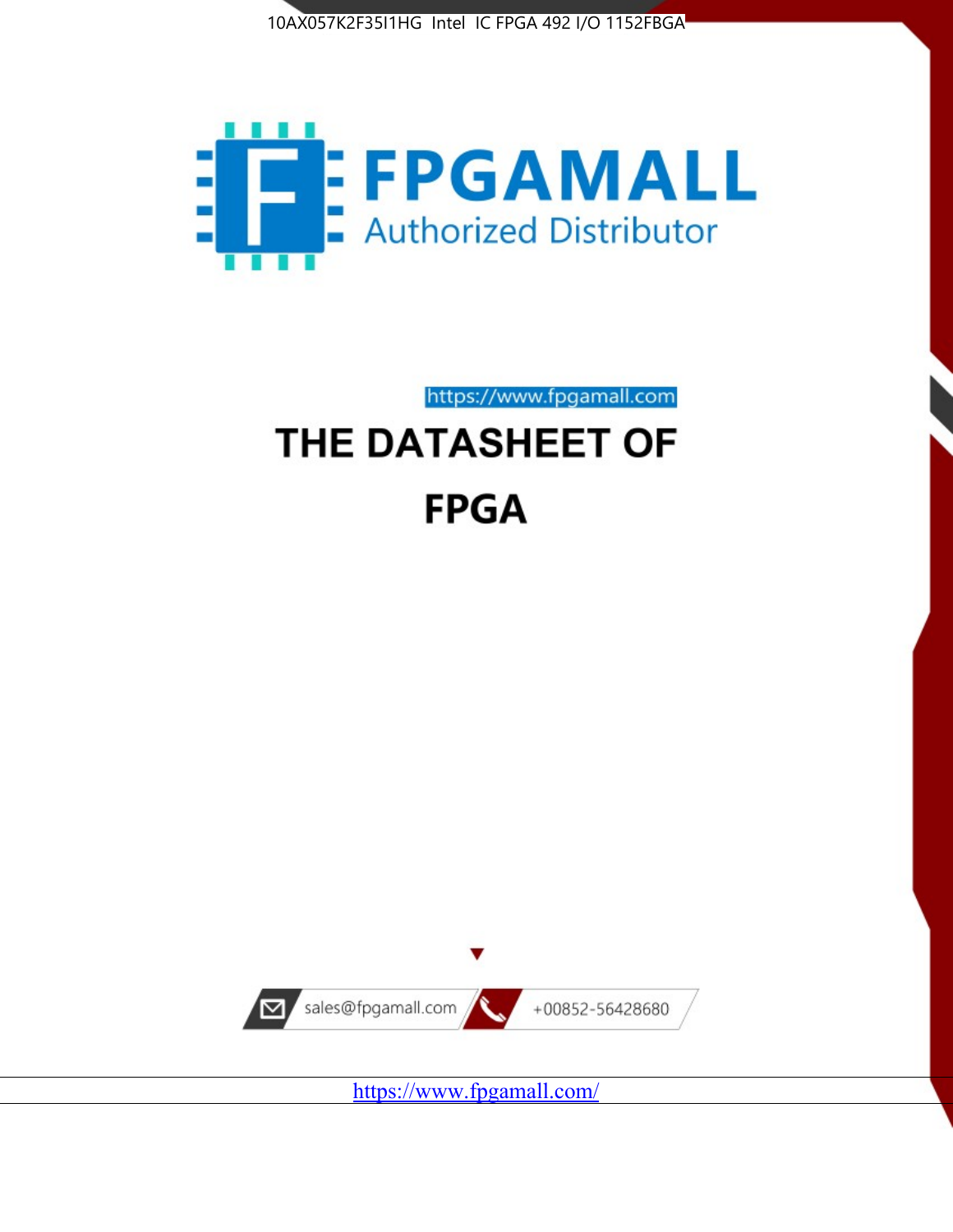

# **Intel® Arria® 10 Device Overview**



**A10-OVERVIEW | 2018.12.06** Latest document on the web: **[PDF](https://www.intel.com/content/dam/www/programmable/us/en/pdfs/literature/hb/arria-10/a10_overview.pdf)** | **[HTML](https://www.intel.com/content/www/us/en/programmable/documentation/sam1403480274650.html)**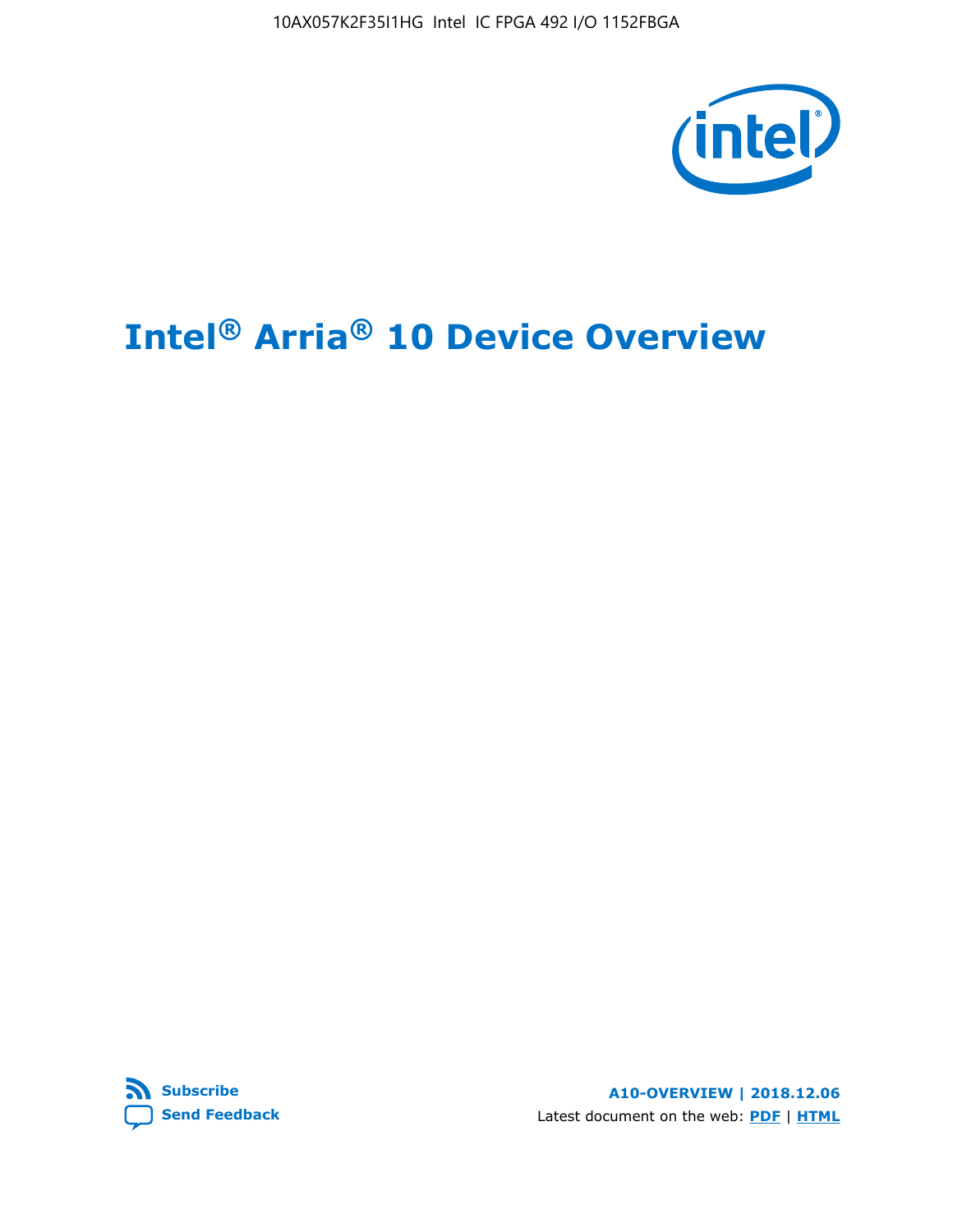

**Contents** 

# **Contents**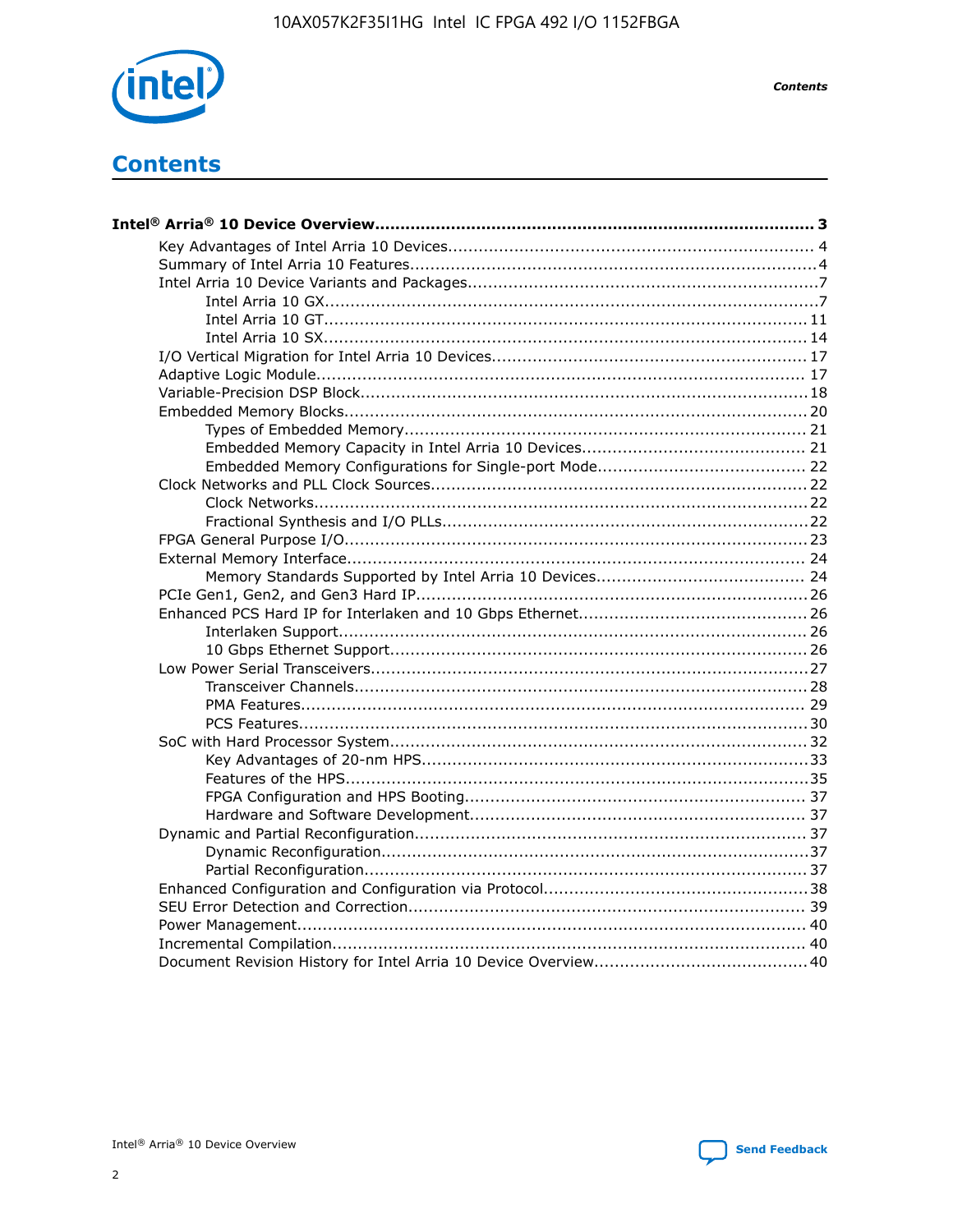**A10-OVERVIEW | 2018.12.06**

**[Send Feedback](mailto:FPGAtechdocfeedback@intel.com?subject=Feedback%20on%20Intel%20Arria%2010%20Device%20Overview%20(A10-OVERVIEW%202018.12.06)&body=We%20appreciate%20your%20feedback.%20In%20your%20comments,%20also%20specify%20the%20page%20number%20or%20paragraph.%20Thank%20you.)**



# **Intel® Arria® 10 Device Overview**

The Intel<sup>®</sup> Arria<sup>®</sup> 10 device family consists of high-performance and power-efficient 20 nm mid-range FPGAs and SoCs.

Intel Arria 10 device family delivers:

- Higher performance than the previous generation of mid-range and high-end FPGAs.
- Power efficiency attained through a comprehensive set of power-saving technologies.

The Intel Arria 10 devices are ideal for high performance, power-sensitive, midrange applications in diverse markets.

| <b>Market</b>         | <b>Applications</b>                                                                                               |
|-----------------------|-------------------------------------------------------------------------------------------------------------------|
| Wireless              | Channel and switch cards in remote radio heads<br>٠<br>Mobile backhaul<br>٠                                       |
| Wireline              | 40G/100G muxponders and transponders<br>٠<br>100G line cards<br>٠<br><b>Bridging</b><br>٠<br>Aggregation<br>٠     |
| <b>Broadcast</b>      | Studio switches<br>٠<br>Servers and transport<br>٠<br>Videoconferencing<br>٠<br>Professional audio and video<br>٠ |
| Computing and Storage | Flash cache<br>٠<br>Cloud computing servers<br>٠<br>Server acceleration<br>٠                                      |
| Medical               | Diagnostic scanners<br>٠<br>Diagnostic imaging<br>٠                                                               |
| Military              | Missile guidance and control<br>٠<br>Radar<br>٠<br>Electronic warfare<br>٠<br>Secure communications<br>٠          |

#### **Table 1. Sample Markets and Ideal Applications for Intel Arria 10 Devices**

#### **Related Information**

- [Intel Arria 10 Device Handbook: Known Issues](http://www.altera.com/support/kdb/solutions/rd07302013_646.html) Lists the planned updates to the *Intel Arria 10 Device Handbook* chapters.
- [Intel Arria 10 GX/GT Device Errata and Design Recommendations](https://www.intel.com/content/www/us/en/programmable/documentation/agz1493851706374.html#yqz1494433888646)
- [Intel Arria 10 SX Device Errata and Design Recommendations](https://www.intel.com/content/www/us/en/programmable/documentation/cru1462832385668.html#cru1462832558642)

Intel Corporation. All rights reserved. Intel, the Intel logo, Altera, Arria, Cyclone, Enpirion, MAX, Nios, Quartus and Stratix words and logos are trademarks of Intel Corporation or its subsidiaries in the U.S. and/or other countries. Intel warrants performance of its FPGA and semiconductor products to current specifications in accordance with Intel's standard warranty, but reserves the right to make changes to any products and services at any time without notice. Intel assumes no responsibility or liability arising out of the application or use of any information, product, or service described herein except as expressly agreed to in writing by Intel. Intel customers are advised to obtain the latest version of device specifications before relying on any published information and before placing orders for products or services. \*Other names and brands may be claimed as the property of others.

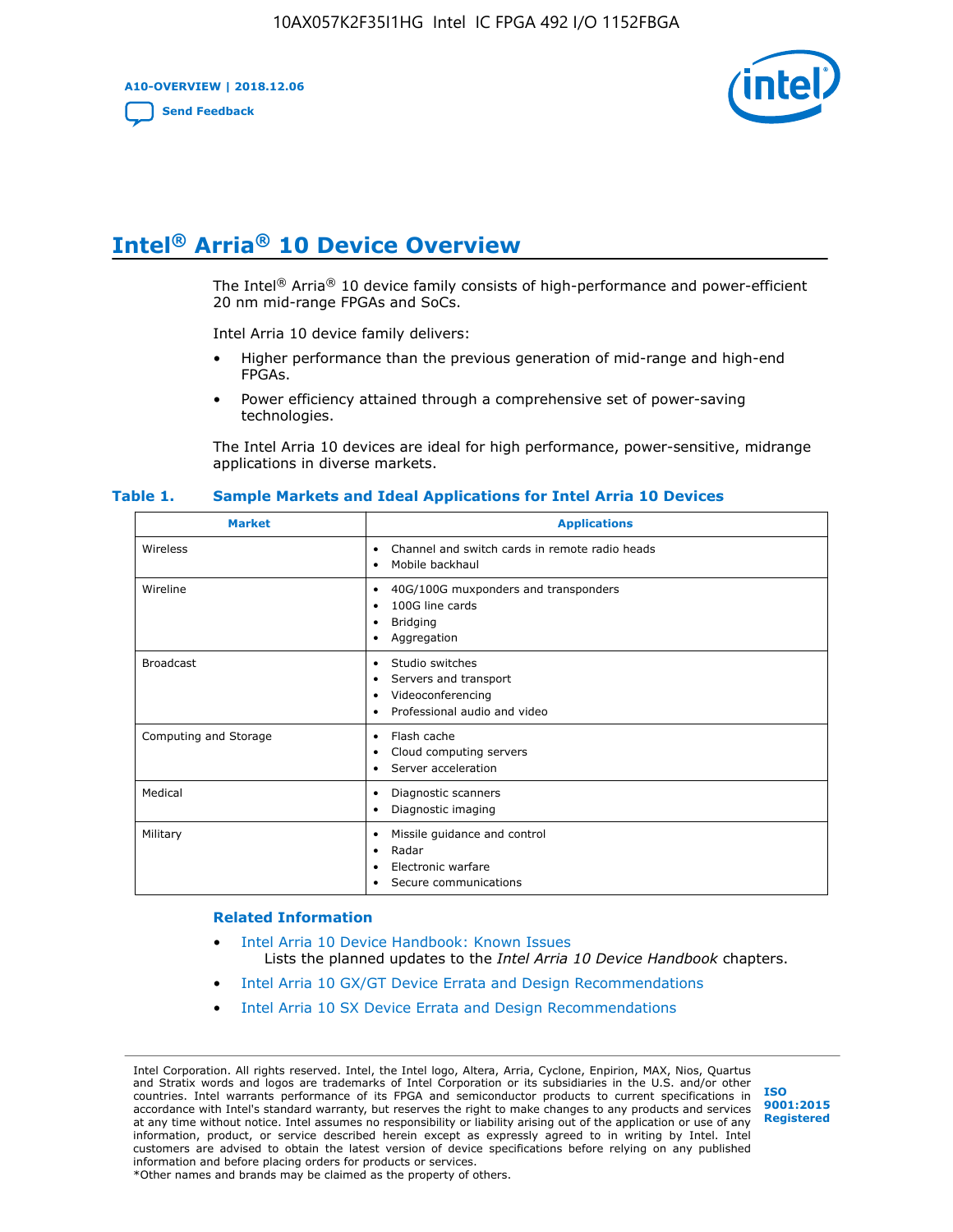

# **Key Advantages of Intel Arria 10 Devices**

# **Table 2. Key Advantages of the Intel Arria 10 Device Family**

| <b>Advantage</b>                                                                                          | <b>Supporting Feature</b>                                                                                                                                                                                                                                                                                                     |
|-----------------------------------------------------------------------------------------------------------|-------------------------------------------------------------------------------------------------------------------------------------------------------------------------------------------------------------------------------------------------------------------------------------------------------------------------------|
| Enhanced core architecture                                                                                | Built on TSMC's 20 nm process technology<br>٠<br>60% higher performance than the previous generation of mid-range FPGAs<br>٠<br>15% higher performance than the fastest previous-generation FPGA<br>٠                                                                                                                         |
| High-bandwidth integrated<br>transceivers                                                                 | Short-reach rates up to 25.8 Gigabits per second (Gbps)<br>٠<br>Backplane capability up to 12.5 Gbps<br>٠<br>Integrated 10GBASE-KR and 40GBASE-KR4 Forward Error Correction (FEC)<br>٠                                                                                                                                        |
| Improved logic integration and<br>hard IP blocks                                                          | 8-input adaptive logic module (ALM)<br>٠<br>Up to 65.6 megabits (Mb) of embedded memory<br>٠<br>Variable-precision digital signal processing (DSP) blocks<br>Fractional synthesis phase-locked loops (PLLs)<br>٠<br>Hard PCI Express Gen3 IP blocks<br>Hard memory controllers and PHY up to 2,400 Megabits per second (Mbps) |
| Second generation hard<br>processor system (HPS) with<br>integrated ARM* Cortex*-A9*<br>MPCore* processor | Tight integration of a dual-core ARM Cortex-A9 MPCore processor, hard IP, and an<br>٠<br>FPGA in a single Intel Arria 10 system-on-a-chip (SoC)<br>Supports over 128 Gbps peak bandwidth with integrated data coherency between<br>$\bullet$<br>the processor and the FPGA fabric                                             |
| Advanced power savings                                                                                    | Comprehensive set of advanced power saving features<br>٠<br>Power-optimized MultiTrack routing and core architecture<br>٠<br>Up to 40% lower power compared to previous generation of mid-range FPGAs<br>٠<br>Up to 60% lower power compared to previous generation of high-end FPGAs                                         |

# **Summary of Intel Arria 10 Features**

## **Table 3. Summary of Features for Intel Arria 10 Devices**

| <b>Feature</b>                  | <b>Description</b>                                                                                                                                                                                                                                                                                                                                                                                 |
|---------------------------------|----------------------------------------------------------------------------------------------------------------------------------------------------------------------------------------------------------------------------------------------------------------------------------------------------------------------------------------------------------------------------------------------------|
| Technology                      | TSMC's 20-nm SoC process technology<br>Allows operation at a lower $V_{\text{CC}}$ level of 0.82 V instead of the 0.9 V standard $V_{\text{CC}}$ core voltage                                                                                                                                                                                                                                      |
| Packaging                       | 1.0 mm ball-pitch Fineline BGA packaging<br>٠<br>0.8 mm ball-pitch Ultra Fineline BGA packaging<br>Multiple devices with identical package footprints for seamless migration between different<br><b>FPGA</b> densities<br>Devices with compatible package footprints allow migration to next generation high-end<br>Stratix $@10$ devices<br>RoHS, leaded $(1)$ , and lead-free (Pb-free) options |
| High-performance<br>FPGA fabric | Enhanced 8-input ALM with four registers<br>Improved multi-track routing architecture to reduce congestion and improve compilation time<br>Hierarchical core clocking architecture<br>Fine-grained partial reconfiguration                                                                                                                                                                         |
| Internal memory<br>blocks       | M20K-20-Kb memory blocks with hard error correction code (ECC)<br>Memory logic array block (MLAB)-640-bit memory                                                                                                                                                                                                                                                                                   |
|                                 | continued                                                                                                                                                                                                                                                                                                                                                                                          |



<sup>(1)</sup> Contact Intel for availability.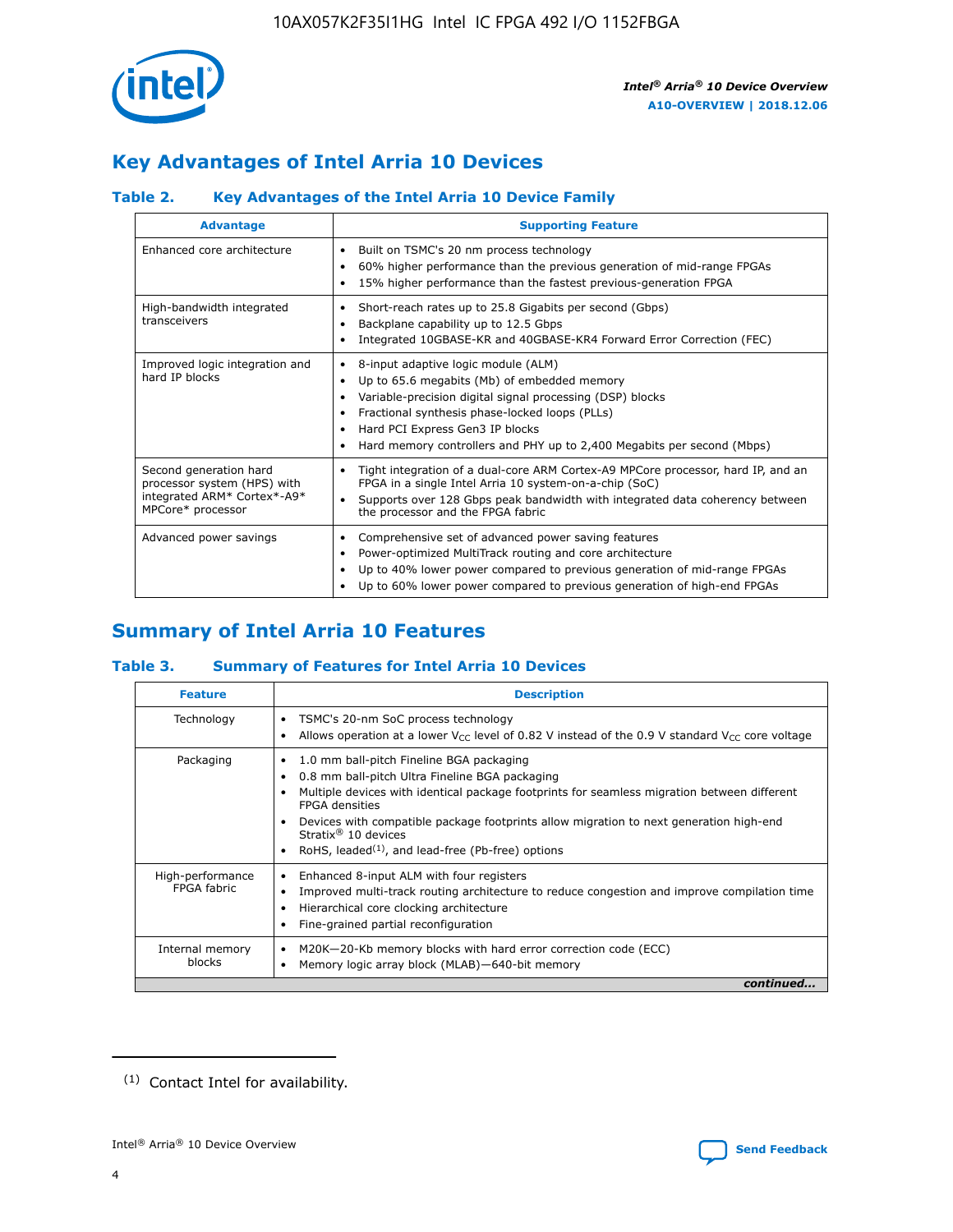$\mathsf{r}$ 



| <b>Feature</b>                         | <b>Description</b>                                                                                             |                                                                                                                                                                                                                                                                                                                                                                                                                                                                                                                                                                                                                                                                                                                                                                                                                                        |  |  |  |  |  |
|----------------------------------------|----------------------------------------------------------------------------------------------------------------|----------------------------------------------------------------------------------------------------------------------------------------------------------------------------------------------------------------------------------------------------------------------------------------------------------------------------------------------------------------------------------------------------------------------------------------------------------------------------------------------------------------------------------------------------------------------------------------------------------------------------------------------------------------------------------------------------------------------------------------------------------------------------------------------------------------------------------------|--|--|--|--|--|
| Embedded Hard IP<br>blocks             | Variable-precision DSP                                                                                         | Native support for signal processing precision levels from $18 \times 19$ to<br>54 x 54<br>Native support for 27 x 27 multiplier mode<br>64-bit accumulator and cascade for systolic finite impulse responses<br>(FIRs)<br>Internal coefficient memory banks<br>$\bullet$<br>Preadder/subtractor for improved efficiency<br>Additional pipeline register to increase performance and reduce<br>power<br>Supports floating point arithmetic:<br>- Perform multiplication, addition, subtraction, multiply-add,<br>multiply-subtract, and complex multiplication.<br>- Supports multiplication with accumulation capability, cascade<br>summation, and cascade subtraction capability.<br>- Dynamic accumulator reset control.<br>- Support direct vector dot and complex multiplication chaining<br>multiply floating point DSP blocks. |  |  |  |  |  |
|                                        | Memory controller                                                                                              | DDR4, DDR3, and DDR3L                                                                                                                                                                                                                                                                                                                                                                                                                                                                                                                                                                                                                                                                                                                                                                                                                  |  |  |  |  |  |
|                                        | PCI Express*                                                                                                   | PCI Express (PCIe*) Gen3 (x1, x2, x4, or x8), Gen2 (x1, x2, x4, or x8)<br>and Gen1 (x1, x2, x4, or x8) hard IP with complete protocol stack,<br>endpoint, and root port                                                                                                                                                                                                                                                                                                                                                                                                                                                                                                                                                                                                                                                                |  |  |  |  |  |
|                                        | Transceiver I/O                                                                                                | 10GBASE-KR/40GBASE-KR4 Forward Error Correction (FEC)<br>PCS hard IPs that support:<br>$\bullet$<br>- 10-Gbps Ethernet (10GbE)<br>- PCIe PIPE interface<br>$-$ Interlaken<br>- Gbps Ethernet (GbE)<br>- Common Public Radio Interface (CPRI) with deterministic latency<br>support<br>- Gigabit-capable passive optical network (GPON) with fast lock-<br>time support<br>13.5G JESD204b<br>$\bullet$<br>8B/10B, 64B/66B, 64B/67B encoders and decoders<br>Custom mode support for proprietary protocols                                                                                                                                                                                                                                                                                                                               |  |  |  |  |  |
| Core clock networks                    | $\bullet$<br>$\bullet$                                                                                         | Up to 800 MHz fabric clocking, depending on the application:<br>- 667 MHz external memory interface clocking with 2,400 Mbps DDR4 interface<br>- 800 MHz LVDS interface clocking with 1,600 Mbps LVDS interface<br>Global, regional, and peripheral clock networks<br>Clock networks that are not used can be gated to reduce dynamic power                                                                                                                                                                                                                                                                                                                                                                                                                                                                                            |  |  |  |  |  |
| Phase-locked loops<br>(PLLs)           | High-resolution fractional synthesis PLLs:<br>$\bullet$<br>Integer PLLs:<br>- Adjacent to general purpose I/Os | - Precision clock synthesis, clock delay compensation, and zero delay buffering (ZDB)<br>- Support integer mode and fractional mode<br>- Fractional mode support with third-order delta-sigma modulation<br>- Support external memory and LVDS interfaces                                                                                                                                                                                                                                                                                                                                                                                                                                                                                                                                                                              |  |  |  |  |  |
| FPGA General-purpose<br>$I/Os$ (GPIOs) | On-chip termination (OCT)                                                                                      | 1.6 Gbps LVDS-every pair can be configured as receiver or transmitter<br>1.2 V to 3.0 V single-ended LVTTL/LVCMOS interfacing                                                                                                                                                                                                                                                                                                                                                                                                                                                                                                                                                                                                                                                                                                          |  |  |  |  |  |
| <b>External Memory</b><br>Interface    |                                                                                                                | Hard memory controller- DDR4, DDR3, and DDR3L support<br>$-$ DDR4 $-$ speeds up to 1,200 MHz/2,400 Mbps<br>- DDR3-speeds up to 1,067 MHz/2,133 Mbps<br>Soft memory controller—provides support for RLDRAM $3^{(2)}$ , QDR IV $^{(2)}$ , and QDR II+<br>continued                                                                                                                                                                                                                                                                                                                                                                                                                                                                                                                                                                       |  |  |  |  |  |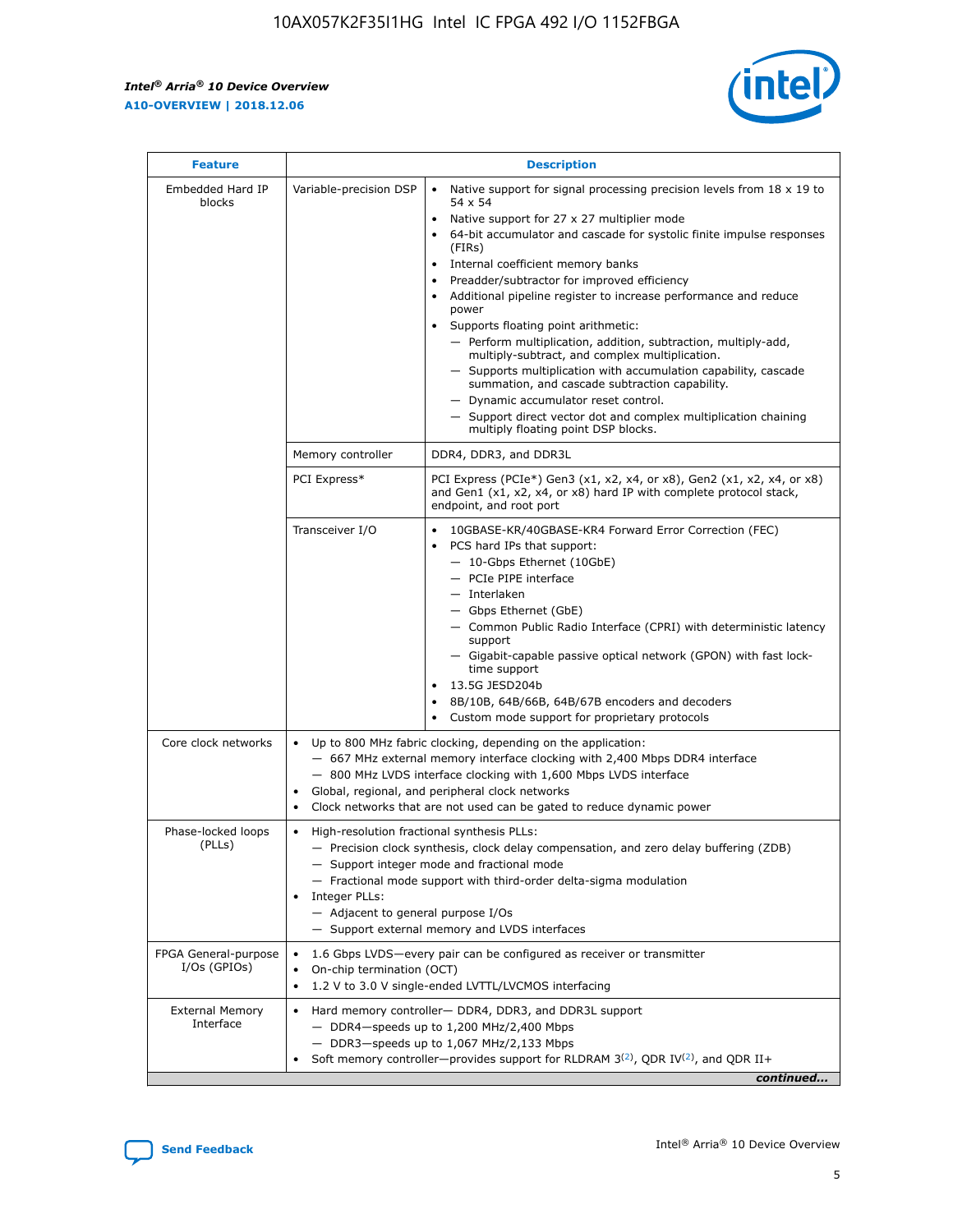

| <b>Feature</b>                                    | <b>Description</b>                                                                                                                                                                                                                                                                                                                                                                                                                                                                                                                                                                                                                                  |
|---------------------------------------------------|-----------------------------------------------------------------------------------------------------------------------------------------------------------------------------------------------------------------------------------------------------------------------------------------------------------------------------------------------------------------------------------------------------------------------------------------------------------------------------------------------------------------------------------------------------------------------------------------------------------------------------------------------------|
| Low-power serial<br>transceivers                  | • Continuous operating range:<br>- Intel Arria 10 GX-1 Gbps to 17.4 Gbps<br>- Intel Arria 10 GT-1 Gbps to 25.8 Gbps<br>Backplane support:<br>- Intel Arria 10 GX-up to 12.5<br>- Intel Arria 10 GT-up to 12.5<br>Extended range down to 125 Mbps with oversampling<br>ATX transmit PLLs with user-configurable fractional synthesis capability<br>Electronic Dispersion Compensation (EDC) support for XFP, SFP+, QSFP, and CFP optical<br>module<br>Adaptive linear and decision feedback equalization<br>$\bullet$<br>Transmitter pre-emphasis and de-emphasis<br>$\bullet$<br>Dynamic partial reconfiguration of individual transceiver channels |
| <b>HPS</b><br>(Intel Arria 10 SX<br>devices only) | Dual-core ARM Cortex-A9 MPCore processor-1.2 GHz CPU with<br>Processor and system<br>$\bullet$<br>1.5 GHz overdrive capability<br>256 KB on-chip RAM and 64 KB on-chip ROM<br>System peripherals—general-purpose timers, watchdog timers, direct<br>memory access (DMA) controller, FPGA configuration manager, and<br>clock and reset managers<br>Security features-anti-tamper, secure boot, Advanced Encryption<br>Standard (AES) and authentication (SHA)<br>ARM CoreSight* JTAG debug access port, trace port, and on-chip<br>trace storage                                                                                                    |
|                                                   | <b>External interfaces</b><br>Hard memory interface-Hard memory controller (2,400 Mbps DDR4,<br>$\bullet$<br>and 2,133 Mbps DDR3), Quad serial peripheral interface (QSPI) flash<br>controller, NAND flash controller, direct memory access (DMA)<br>controller, Secure Digital/MultiMediaCard (SD/MMC) controller<br>Communication interface-10/100/1000 Ethernet media access<br>control (MAC), USB On-The-GO (OTG) controllers, I <sup>2</sup> C controllers,<br>UART 16550, serial peripheral interface (SPI), and up to 62<br>HPS GPIO interfaces (48 direct-share I/Os)                                                                       |
|                                                   | High-performance ARM AMBA* AXI bus bridges that support<br>Interconnects to core<br>$\bullet$<br>simultaneous read and write<br>HPS-FPGA bridges-include the FPGA-to-HPS, HPS-to-FPGA, and<br>$\bullet$<br>lightweight HPS-to-FPGA bridges that allow the FPGA fabric to issue<br>transactions to slaves in the HPS, and vice versa<br>Configuration bridge that allows HPS configuration manager to<br>configure the core logic via dedicated 32-bit configuration port<br>FPGA-to-HPS SDRAM controller bridge-provides configuration<br>interfaces for the multiport front end (MPFE) of the HPS SDRAM<br>controller                              |
| Configuration                                     | Tamper protection—comprehensive design protection to protect your valuable IP investments<br>Enhanced 256-bit advanced encryption standard (AES) design security with authentication<br>٠<br>Configuration via protocol (CvP) using PCIe Gen1, Gen2, or Gen3<br>continued                                                                                                                                                                                                                                                                                                                                                                           |

<sup>(2)</sup> Intel Arria 10 devices support this external memory interface using hard PHY with soft memory controller.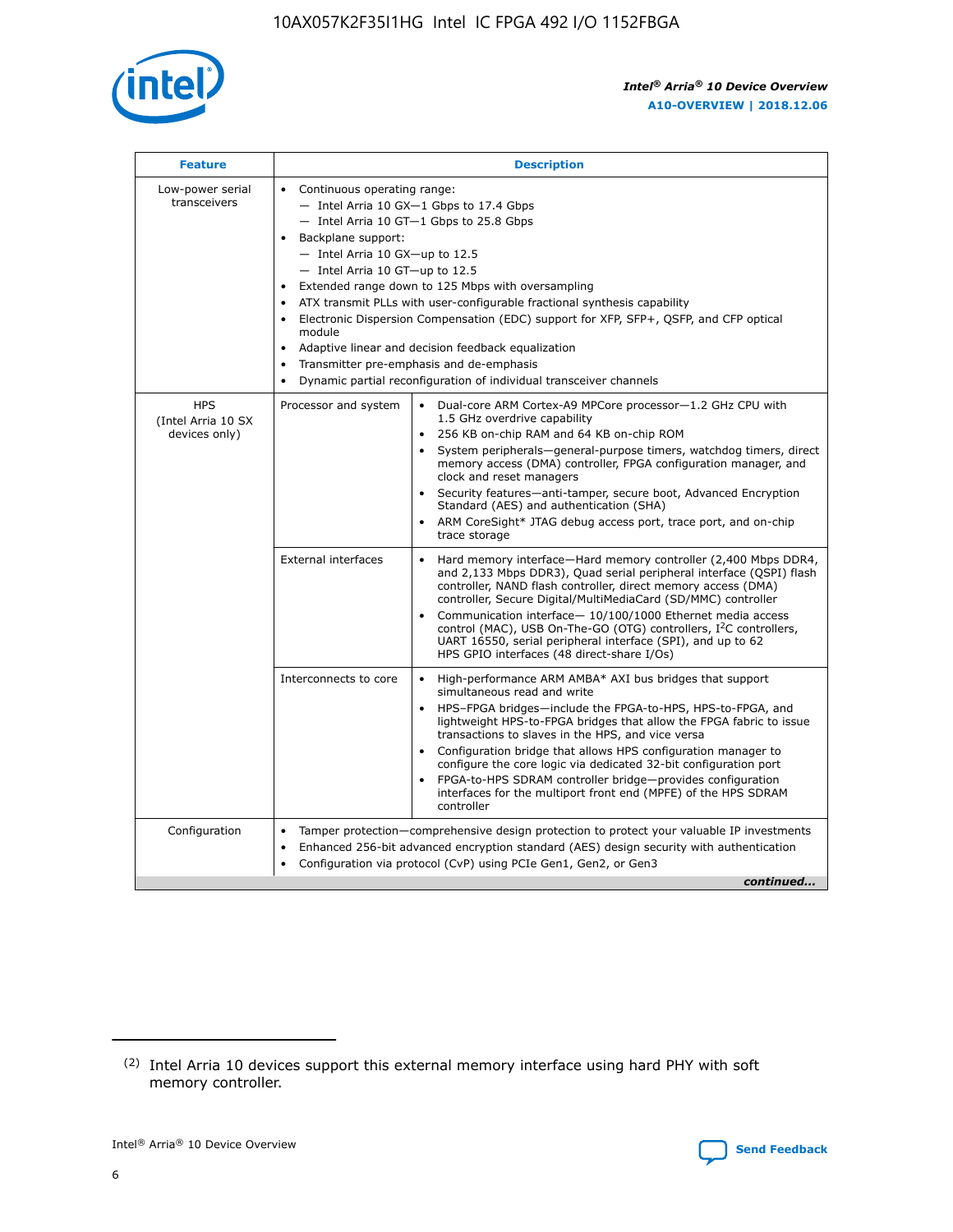

| <b>Feature</b>     | <b>Description</b>                                                                                                                                                                                               |
|--------------------|------------------------------------------------------------------------------------------------------------------------------------------------------------------------------------------------------------------|
|                    | Dynamic reconfiguration of the transceivers and PLLs<br>Fine-grained partial reconfiguration of the core fabric<br>Active Serial x4 Interface<br>$\bullet$                                                       |
| Power management   | SmartVID<br>Low static power device options<br>Programmable Power Technology<br>Intel Quartus <sup>®</sup> Prime integrated power analysis                                                                       |
| Software and tools | Intel Quartus Prime design suite<br>Transceiver toolkit<br>Platform Designer system integration tool<br>DSP Builder for Intel FPGAs<br>OpenCL <sup>™</sup> support<br>Intel SoC FPGA Embedded Design Suite (EDS) |

# **Related Information**

[Intel Arria 10 Transceiver PHY Overview](https://www.intel.com/content/www/us/en/programmable/documentation/nik1398707230472.html#nik1398706768037) Provides details on Intel Arria 10 transceivers.

# **Intel Arria 10 Device Variants and Packages**

#### **Table 4. Device Variants for the Intel Arria 10 Device Family**

| <b>Variant</b>    | <b>Description</b>                                                                                                                                                                                                     |
|-------------------|------------------------------------------------------------------------------------------------------------------------------------------------------------------------------------------------------------------------|
| Intel Arria 10 GX | FPGA featuring 17.4 Gbps transceivers for short reach applications with 12.5 backplane driving<br>capability.                                                                                                          |
| Intel Arria 10 GT | FPGA featuring:<br>17.4 Gbps transceivers for short reach applications with 12.5 backplane driving capability.<br>25.8 Gbps transceivers for supporting CAUI-4 and CEI-25G applications with CFP2 and CFP4<br>modules. |
| Intel Arria 10 SX | SoC integrating ARM-based HPS and FPGA featuring 17.4 Gbps transceivers for short reach<br>applications with 12.5 backplane driving capability.                                                                        |

# **Intel Arria 10 GX**

This section provides the available options, maximum resource counts, and package plan for the Intel Arria 10 GX devices.

The information in this section is correct at the time of publication. For the latest information and to get more details, refer to the Intel FPGA Product Selector.

#### **Related Information**

#### [Intel FPGA Product Selector](http://www.altera.com/products/selector/psg-selector.html) Provides the latest information on Intel products.

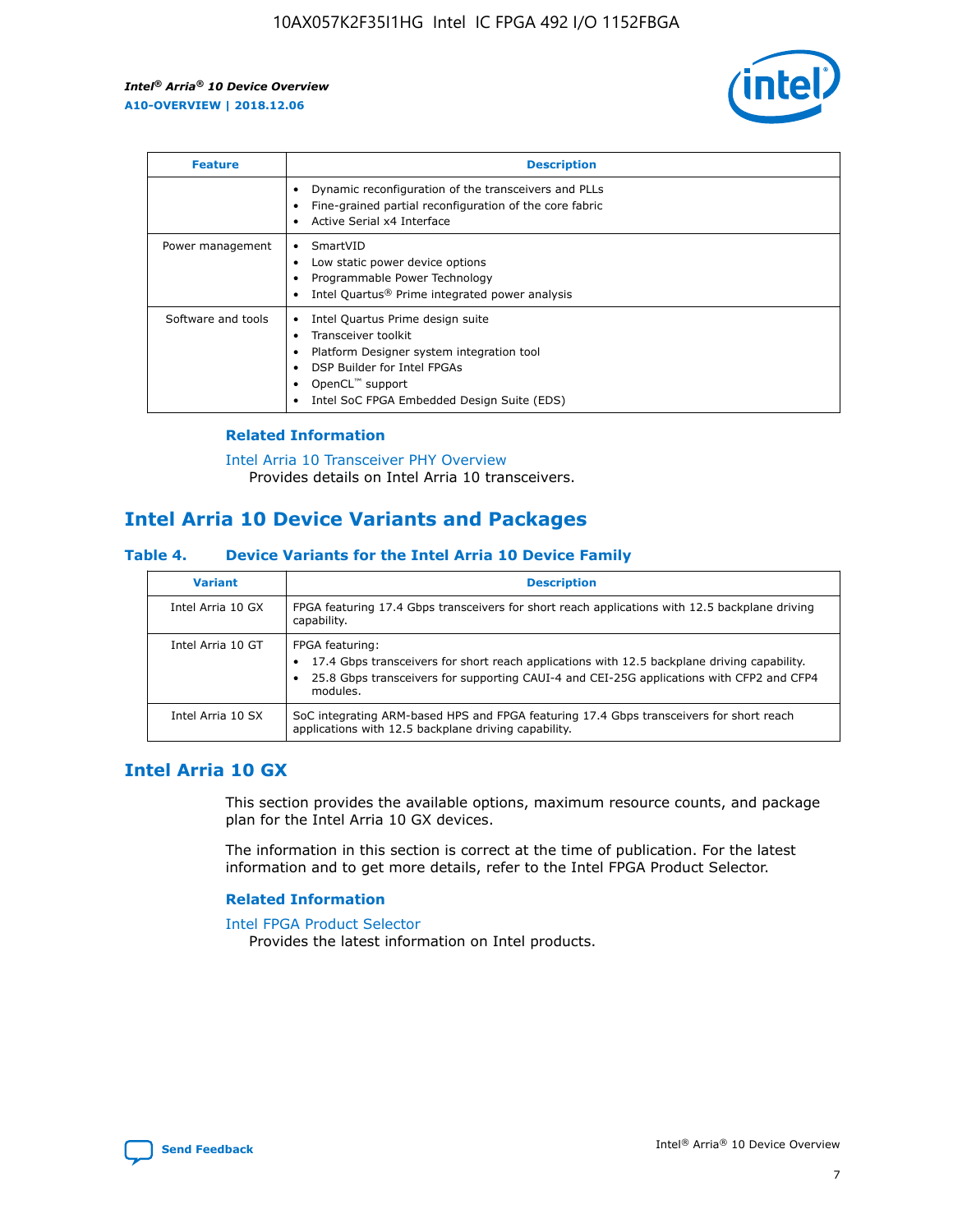

# **Available Options**





#### **Related Information**

[Transceiver Performance for Intel Arria 10 GX/SX Devices](https://www.intel.com/content/www/us/en/programmable/documentation/mcn1413182292568.html#mcn1413213965502) Provides more information about the transceiver speed grade.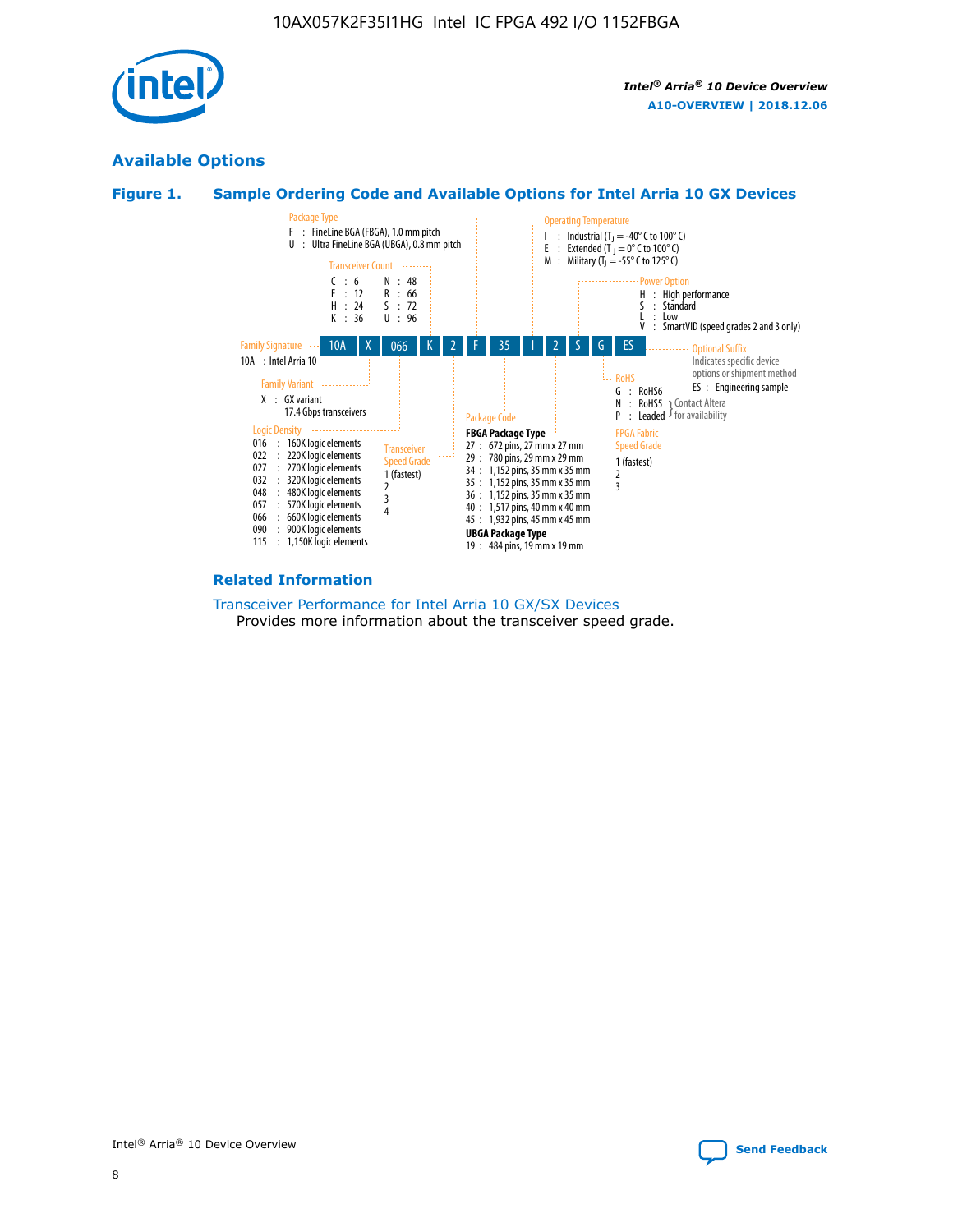

# **Maximum Resources**

#### **Table 5. Maximum Resource Counts for Intel Arria 10 GX Devices (GX 160, GX 220, GX 270, GX 320, and GX 480)**

| <b>Resource</b>         |                                                          | <b>Product Line</b> |                                                 |         |                |                |  |  |  |
|-------------------------|----------------------------------------------------------|---------------------|-------------------------------------------------|---------|----------------|----------------|--|--|--|
|                         |                                                          | <b>GX 160</b>       | <b>GX 220</b><br><b>GX 270</b><br><b>GX 320</b> |         |                | <b>GX 480</b>  |  |  |  |
| Logic Elements (LE) (K) |                                                          | 160                 | 220                                             | 270     | 320            | 480            |  |  |  |
| <b>ALM</b>              |                                                          | 61,510              | 80,330                                          | 101,620 | 119,900        | 183,590        |  |  |  |
| Register                |                                                          | 246,040             | 321,320                                         | 406,480 | 479,600        | 734,360        |  |  |  |
| Memory (Kb)             | M <sub>20</sub> K                                        | 8,800               | 11,740                                          | 15,000  | 17,820         | 28,620         |  |  |  |
| <b>MLAB</b>             |                                                          | 1,050               | 1,690                                           | 2,452   | 2,727          | 4,164          |  |  |  |
|                         | Variable-precision DSP Block<br>156<br>192<br>830<br>985 |                     |                                                 |         | 1,368          |                |  |  |  |
| 18 x 19 Multiplier      |                                                          | 312                 | 384                                             | 1,660   | 1,970          | 2,736          |  |  |  |
| PLL                     | Fractional<br>Synthesis                                  | 6                   | 6                                               | 8       | 8              | 12             |  |  |  |
|                         | I/O                                                      | 6                   | 6                                               | 8       | 8              | 12             |  |  |  |
| 17.4 Gbps Transceiver   |                                                          | 12                  | 12                                              | 24      | 24             | 36             |  |  |  |
| GPIO <sup>(3)</sup>     |                                                          | 288                 | 288                                             | 384     | 384            | 492            |  |  |  |
| LVDS Pair $(4)$         |                                                          | 120                 | 120                                             | 168     | 168            | 222            |  |  |  |
| PCIe Hard IP Block      |                                                          | 1                   | 1                                               | 2       | $\overline{2}$ | $\overline{2}$ |  |  |  |
| Hard Memory Controller  |                                                          | 6                   | 6                                               | 8       | 8              | 12             |  |  |  |

<sup>(4)</sup> Each LVDS I/O pair can be used as differential input or output.



<sup>(3)</sup> The number of GPIOs does not include transceiver I/Os. In the Intel Quartus Prime software, the number of user I/Os includes transceiver I/Os.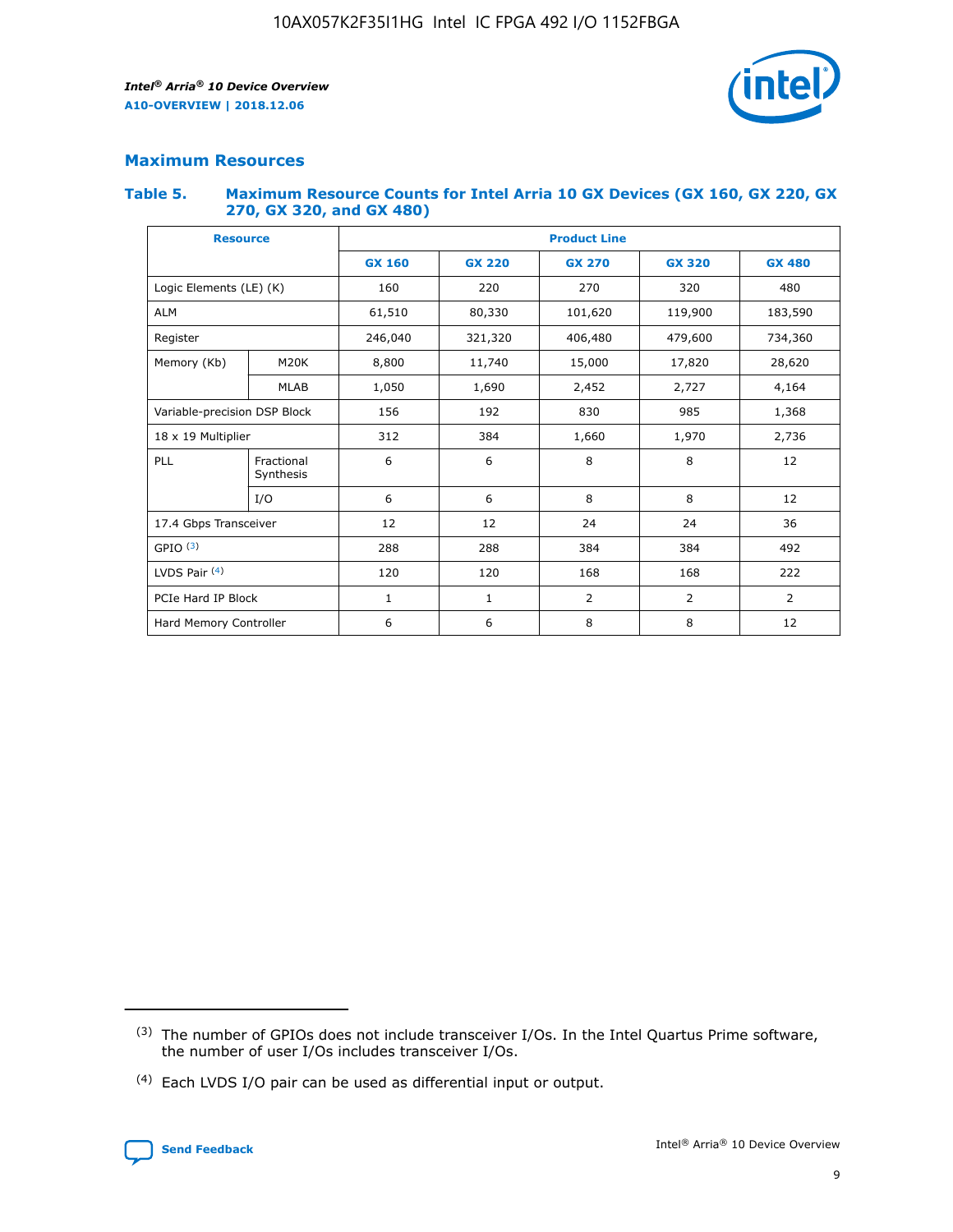

## **Table 6. Maximum Resource Counts for Intel Arria 10 GX Devices (GX 570, GX 660, GX 900, and GX 1150)**

|                              | <b>Resource</b>         | <b>Product Line</b> |                |                  |                |  |  |  |
|------------------------------|-------------------------|---------------------|----------------|------------------|----------------|--|--|--|
|                              |                         | <b>GX 570</b>       | <b>GX 660</b>  | <b>GX 900</b>    | <b>GX 1150</b> |  |  |  |
| Logic Elements (LE) (K)      |                         | 570                 | 660            | 900              | 1,150          |  |  |  |
| <b>ALM</b>                   |                         | 217,080             | 251,680        | 339,620          | 427,200        |  |  |  |
| Register                     |                         | 868,320             | 1,006,720      | 1,358,480        | 1,708,800      |  |  |  |
| Memory (Kb)                  | <b>M20K</b>             | 36,000              | 42,620         | 48,460<br>54,260 |                |  |  |  |
|                              | <b>MLAB</b>             | 5,096               | 5,788          | 9,386            | 12,984         |  |  |  |
| Variable-precision DSP Block |                         | 1,523               | 1,687          | 1,518            | 1,518          |  |  |  |
| 18 x 19 Multiplier           |                         | 3,046               | 3,374          | 3,036            | 3,036          |  |  |  |
| PLL                          | Fractional<br>Synthesis | 16                  | 16             | 32               | 32             |  |  |  |
|                              | I/O                     | 16                  | 16             | 16               | 16             |  |  |  |
| 17.4 Gbps Transceiver        |                         | 48                  | 48             | 96               | 96             |  |  |  |
| GPIO <sup>(3)</sup>          |                         | 696                 | 696            | 768              | 768            |  |  |  |
| LVDS Pair $(4)$              |                         | 324                 | 324            | 384              | 384            |  |  |  |
| PCIe Hard IP Block           |                         | 2                   | $\overline{2}$ | $\overline{4}$   | $\overline{4}$ |  |  |  |
| Hard Memory Controller       |                         | 16                  | 16             | 16               | 16             |  |  |  |

# **Package Plan**

# **Table 7. Package Plan for Intel Arria 10 GX Devices (U19, F27, and F29)**

Refer to I/O and High Speed I/O in Intel Arria 10 Devices chapter for the number of 3 V I/O, LVDS I/O, and LVDS channels in each device package.

| <b>Product Line</b> | U <sub>19</sub><br>$(19 \text{ mm} \times 19 \text{ mm})$<br>484-pin UBGA) |          |             |         | <b>F27</b><br>(27 mm × 27 mm,<br>672-pin FBGA) |             | <b>F29</b><br>(29 mm × 29 mm,<br>780-pin FBGA) |          |             |  |
|---------------------|----------------------------------------------------------------------------|----------|-------------|---------|------------------------------------------------|-------------|------------------------------------------------|----------|-------------|--|
|                     | 3 V I/O                                                                    | LVDS I/O | <b>XCVR</b> | 3 V I/O | LVDS I/O                                       | <b>XCVR</b> | 3 V I/O                                        | LVDS I/O | <b>XCVR</b> |  |
| GX 160              | 48                                                                         | 192      | 6           | 48      | 192                                            | 12          | 48                                             | 240      | 12          |  |
| GX 220              | 48                                                                         | 192      | 6           | 48      | 192                                            | 12          | 48                                             | 240      | 12          |  |
| GX 270              |                                                                            |          |             | 48      | 192                                            | 12          | 48                                             | 312      | 12          |  |
| GX 320              |                                                                            |          |             | 48      | 192                                            | 12          | 48                                             | 312      | 12          |  |
| GX 480              |                                                                            |          |             |         |                                                |             | 48                                             | 312      | 12          |  |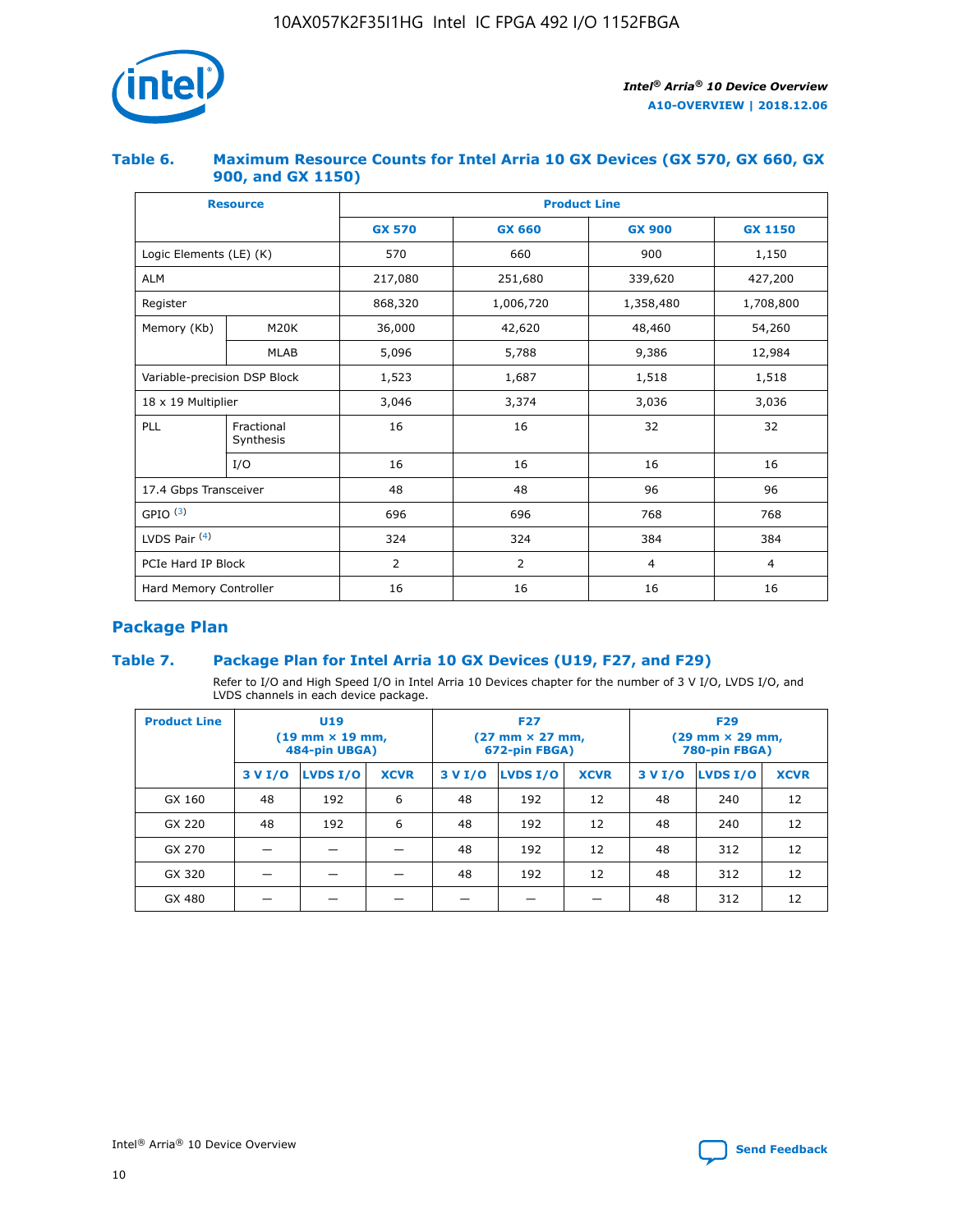

#### **Table 8. Package Plan for Intel Arria 10 GX Devices (F34, F35, NF40, and KF40)**

Refer to I/O and High Speed I/O in Intel Arria 10 Devices chapter for the number of 3 V I/O, LVDS I/O, and LVDS channels in each device package.

| <b>Product Line</b> | <b>F34</b><br>$(35 \text{ mm} \times 35 \text{ mm})$<br>1152-pin FBGA) |                    | <b>F35</b><br>$(35 \text{ mm} \times 35 \text{ mm})$<br><b>1152-pin FBGA)</b> |           | <b>KF40</b><br>$(40$ mm $\times$ 40 mm,<br>1517-pin FBGA) |             |           | <b>NF40</b><br>$(40 \text{ mm} \times 40 \text{ mm})$<br><b>1517-pin FBGA)</b> |             |            |                    |             |
|---------------------|------------------------------------------------------------------------|--------------------|-------------------------------------------------------------------------------|-----------|-----------------------------------------------------------|-------------|-----------|--------------------------------------------------------------------------------|-------------|------------|--------------------|-------------|
|                     | 3V<br>I/O                                                              | <b>LVDS</b><br>I/O | <b>XCVR</b>                                                                   | 3V<br>I/O | <b>LVDS</b><br>I/O                                        | <b>XCVR</b> | 3V<br>I/O | <b>LVDS</b><br>I/O                                                             | <b>XCVR</b> | 3 V<br>I/O | <b>LVDS</b><br>I/O | <b>XCVR</b> |
| GX 270              | 48                                                                     | 336                | 24                                                                            | 48        | 336                                                       | 24          |           |                                                                                |             |            |                    |             |
| GX 320              | 48                                                                     | 336                | 24                                                                            | 48        | 336                                                       | 24          |           |                                                                                |             |            |                    |             |
| GX 480              | 48                                                                     | 444                | 24                                                                            | 48        | 348                                                       | 36          |           |                                                                                |             |            |                    |             |
| GX 570              | 48                                                                     | 444                | 24                                                                            | 48        | 348                                                       | 36          | 96        | 600                                                                            | 36          | 48         | 540                | 48          |
| GX 660              | 48                                                                     | 444                | 24                                                                            | 48        | 348                                                       | 36          | 96        | 600                                                                            | 36          | 48         | 540                | 48          |
| GX 900              |                                                                        | 504                | 24                                                                            | –         |                                                           |             |           |                                                                                |             |            | 600                | 48          |
| GX 1150             |                                                                        | 504                | 24                                                                            |           |                                                           |             |           |                                                                                |             |            | 600                | 48          |

#### **Table 9. Package Plan for Intel Arria 10 GX Devices (RF40, NF45, SF45, and UF45)**

Refer to I/O and High Speed I/O in Intel Arria 10 Devices chapter for the number of 3 V I/O, LVDS I/O, and LVDS channels in each device package.

| <b>Product Line</b> | <b>RF40</b><br>$(40 \text{ mm} \times 40 \text{ mm})$<br>1517-pin FBGA) |                    | <b>NF45</b><br>$(45 \text{ mm} \times 45 \text{ mm})$<br><b>1932-pin FBGA)</b> |           |                    | <b>SF45</b><br>$(45 \text{ mm} \times 45 \text{ mm})$<br><b>1932-pin FBGA)</b> |            |                    | <b>UF45</b><br>$(45 \text{ mm} \times 45 \text{ mm})$<br>1932-pin FBGA) |           |                    |             |
|---------------------|-------------------------------------------------------------------------|--------------------|--------------------------------------------------------------------------------|-----------|--------------------|--------------------------------------------------------------------------------|------------|--------------------|-------------------------------------------------------------------------|-----------|--------------------|-------------|
|                     | 3V<br>I/O                                                               | <b>LVDS</b><br>I/O | <b>XCVR</b>                                                                    | 3V<br>I/O | <b>LVDS</b><br>I/O | <b>XCVR</b>                                                                    | 3 V<br>I/O | <b>LVDS</b><br>I/O | <b>XCVR</b>                                                             | 3V<br>I/O | <b>LVDS</b><br>I/O | <b>XCVR</b> |
| GX 900              | -                                                                       | 342                | 66                                                                             | -         | 768                | 48                                                                             | -          | 624                | 72                                                                      | -         | 480                | 96          |
| GX 1150             | -                                                                       | 342                | 66                                                                             | -         | 768                | 48                                                                             |            | 624                | 72                                                                      |           | 480                | 96          |

## **Related Information**

[I/O and High-Speed Differential I/O Interfaces in Intel Arria 10 Devices chapter, Intel](https://www.intel.com/content/www/us/en/programmable/documentation/sam1403482614086.html#sam1403482030321) [Arria 10 Device Handbook](https://www.intel.com/content/www/us/en/programmable/documentation/sam1403482614086.html#sam1403482030321)

Provides the number of 3 V and LVDS I/Os, and LVDS channels for each Intel Arria 10 device package.

# **Intel Arria 10 GT**

This section provides the available options, maximum resource counts, and package plan for the Intel Arria 10 GT devices.

The information in this section is correct at the time of publication. For the latest information and to get more details, refer to the Intel FPGA Product Selector.

#### **Related Information**

#### [Intel FPGA Product Selector](http://www.altera.com/products/selector/psg-selector.html)

Provides the latest information on Intel products.

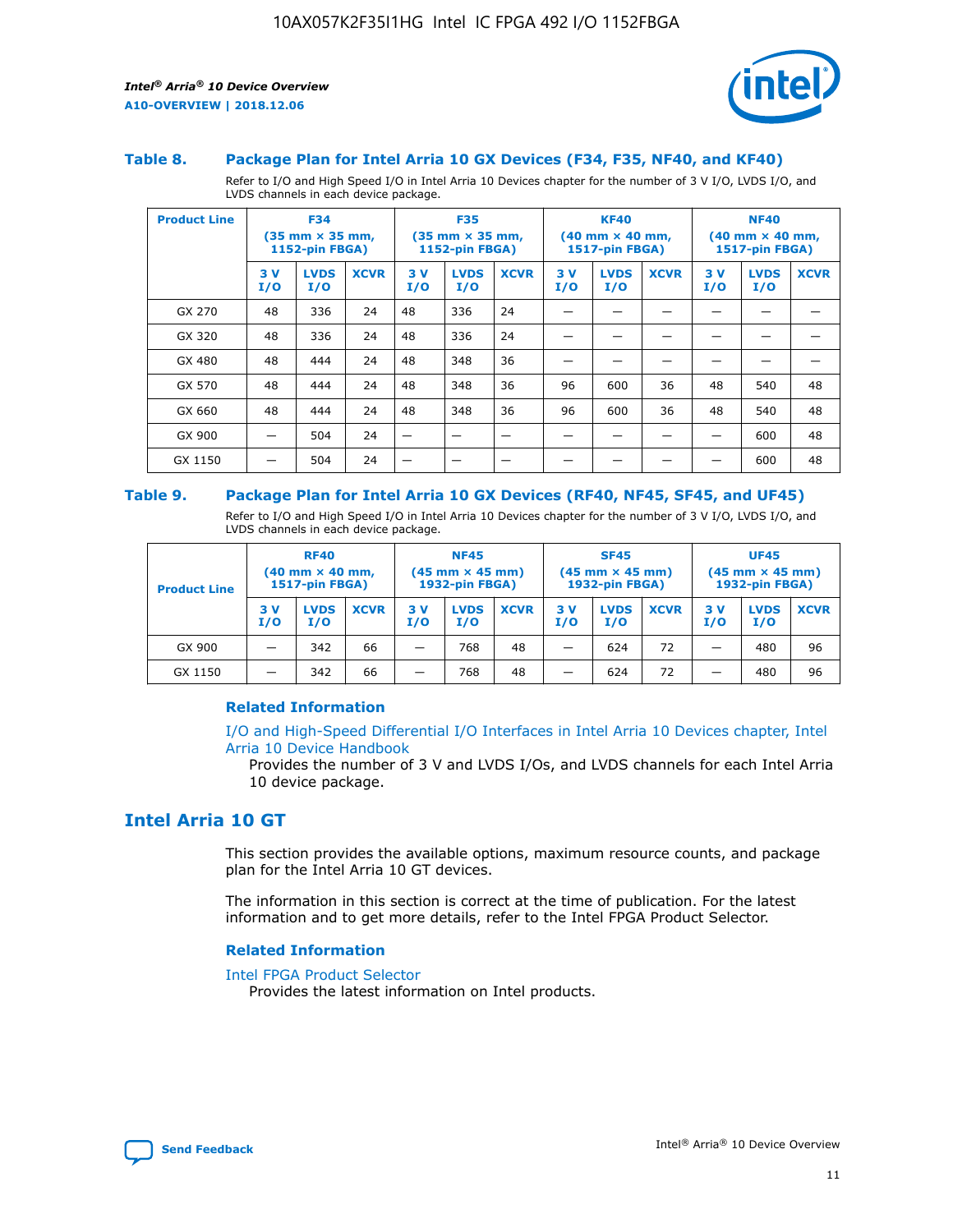

# **Available Options**

# **Figure 2. Sample Ordering Code and Available Options for Intel Arria 10 GT Devices**

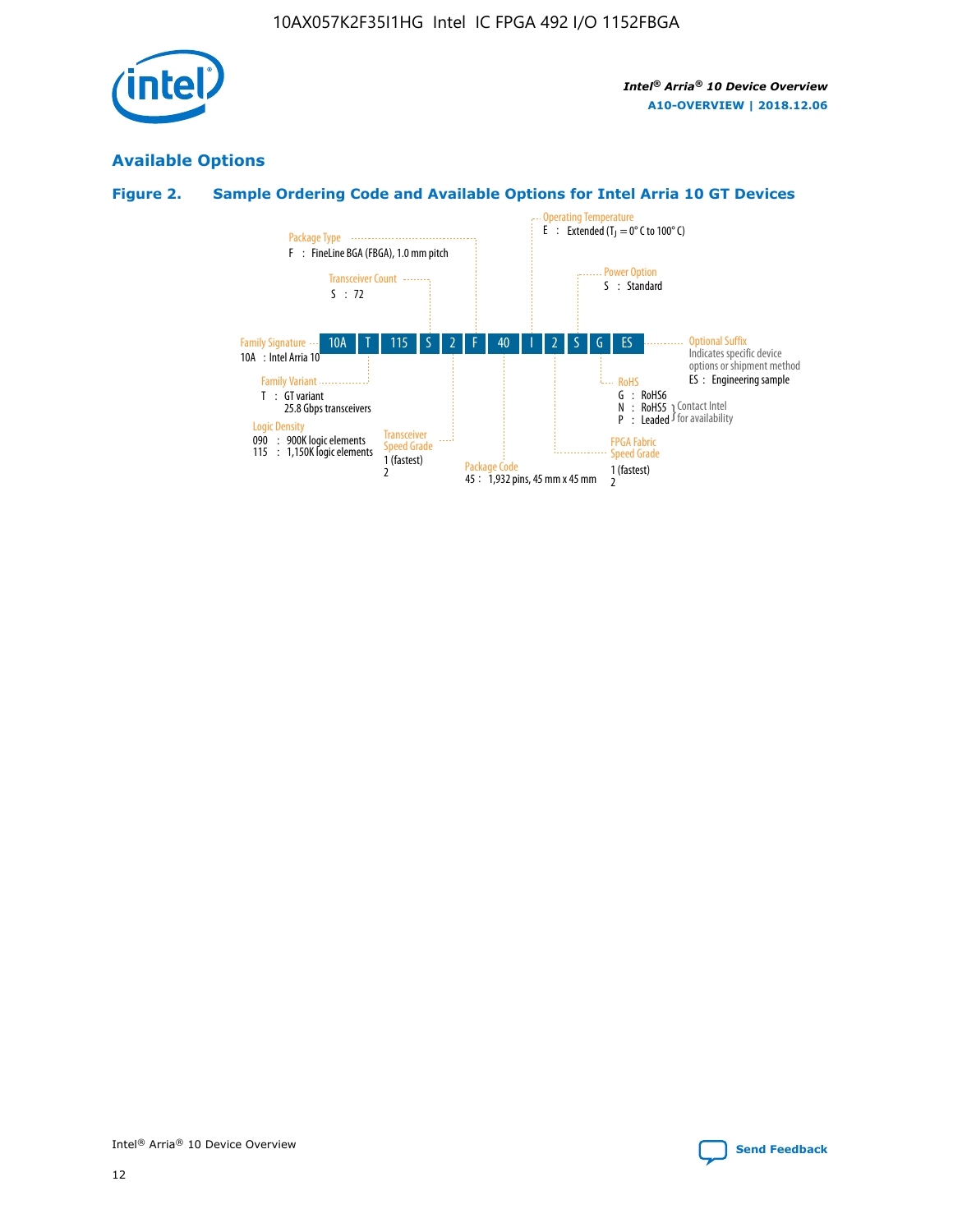

## **Maximum Resources**

#### **Table 10. Maximum Resource Counts for Intel Arria 10 GT Devices**

| <b>Resource</b>              |                      | <b>Product Line</b> |                |  |
|------------------------------|----------------------|---------------------|----------------|--|
|                              |                      | <b>GT 900</b>       | <b>GT 1150</b> |  |
| Logic Elements (LE) (K)      |                      | 900                 | 1,150          |  |
| <b>ALM</b>                   |                      | 339,620             | 427,200        |  |
| Register                     |                      | 1,358,480           | 1,708,800      |  |
| Memory (Kb)                  | M <sub>20</sub> K    | 48,460              | 54,260         |  |
|                              | <b>MLAB</b>          | 9,386               | 12,984         |  |
| Variable-precision DSP Block |                      | 1,518               | 1,518          |  |
| 18 x 19 Multiplier           |                      | 3,036               | 3,036          |  |
| PLL                          | Fractional Synthesis | 32                  | 32             |  |
|                              | I/O                  | 16                  | 16             |  |
| Transceiver                  | 17.4 Gbps            | 72(5)               | 72(5)          |  |
|                              | 25.8 Gbps            | 6                   | 6              |  |
| GPIO <sup>(6)</sup>          |                      | 624                 | 624            |  |
| LVDS Pair $(7)$              |                      | 312                 | 312            |  |
| PCIe Hard IP Block           |                      | $\overline{4}$      | $\overline{4}$ |  |
| Hard Memory Controller       |                      | 16                  | 16             |  |

## **Related Information**

#### [Intel Arria 10 GT Channel Usage](https://www.intel.com/content/www/us/en/programmable/documentation/nik1398707230472.html#nik1398707008178)

Configuring GT/GX channels in Intel Arria 10 GT devices.

## **Package Plan**

## **Table 11. Package Plan for Intel Arria 10 GT Devices**

Refer to I/O and High Speed I/O in Intel Arria 10 Devices chapter for the number of 3 V I/O, LVDS I/O, and LVDS channels in each device package.

| <b>Product Line</b> | <b>SF45</b><br>(45 mm × 45 mm, 1932-pin FBGA) |                 |             |  |  |  |
|---------------------|-----------------------------------------------|-----------------|-------------|--|--|--|
|                     | 3 V I/O                                       | <b>LVDS I/O</b> | <b>XCVR</b> |  |  |  |
| GT 900              |                                               | 624             | 72          |  |  |  |
| GT 1150             |                                               | 624             | 72          |  |  |  |

<sup>(7)</sup> Each LVDS I/O pair can be used as differential input or output.



 $(5)$  If all 6 GT channels are in use, 12 of the GX channels are not usable.

<sup>(6)</sup> The number of GPIOs does not include transceiver I/Os. In the Intel Quartus Prime software, the number of user I/Os includes transceiver I/Os.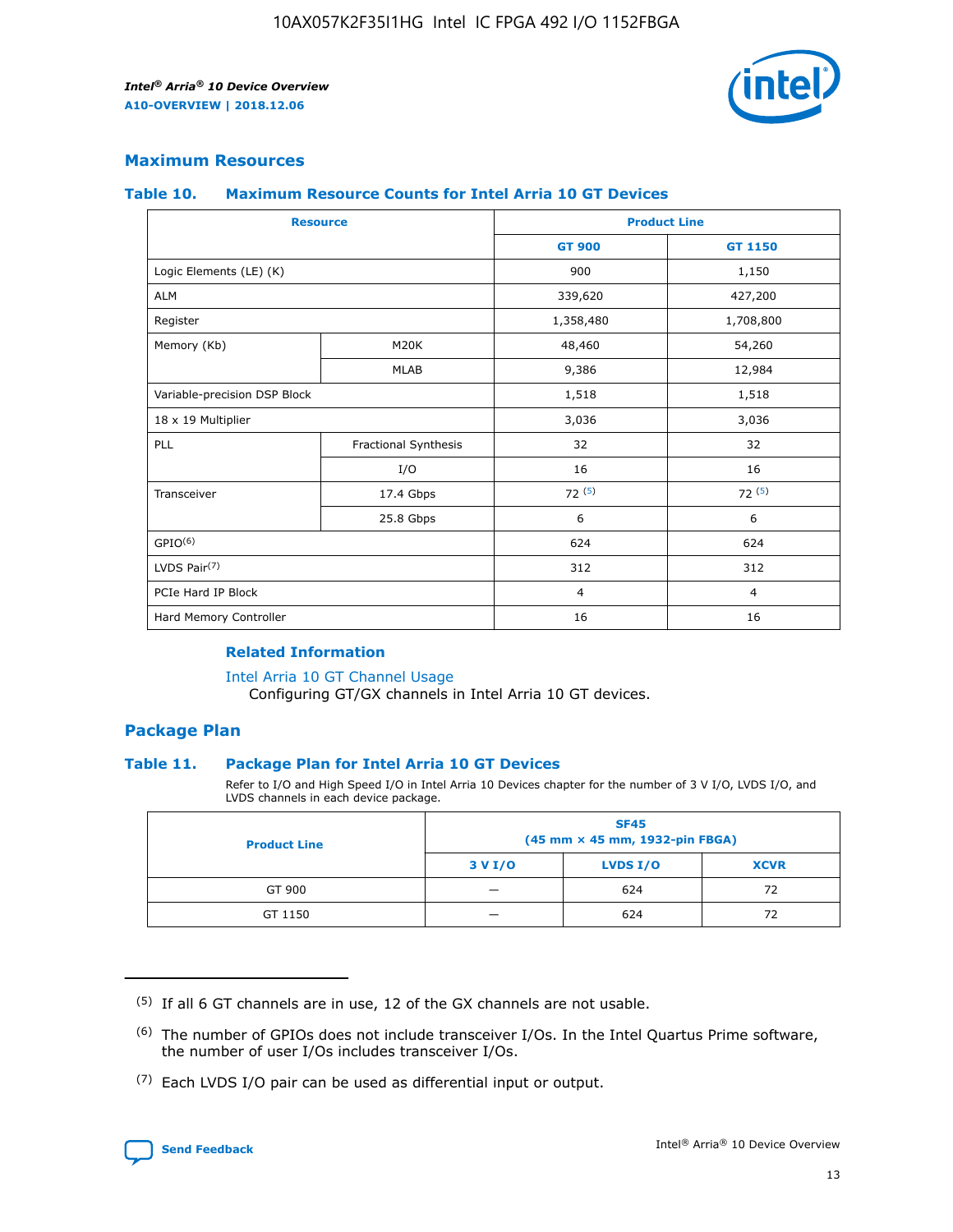

## **Related Information**

[I/O and High-Speed Differential I/O Interfaces in Intel Arria 10 Devices chapter, Intel](https://www.intel.com/content/www/us/en/programmable/documentation/sam1403482614086.html#sam1403482030321) [Arria 10 Device Handbook](https://www.intel.com/content/www/us/en/programmable/documentation/sam1403482614086.html#sam1403482030321)

Provides the number of 3 V and LVDS I/Os, and LVDS channels for each Intel Arria 10 device package.

# **Intel Arria 10 SX**

This section provides the available options, maximum resource counts, and package plan for the Intel Arria 10 SX devices.

The information in this section is correct at the time of publication. For the latest information and to get more details, refer to the Intel FPGA Product Selector.

#### **Related Information**

[Intel FPGA Product Selector](http://www.altera.com/products/selector/psg-selector.html) Provides the latest information on Intel products.

## **Available Options**

#### **Figure 3. Sample Ordering Code and Available Options for Intel Arria 10 SX Devices**



#### **Related Information**

[Transceiver Performance for Intel Arria 10 GX/SX Devices](https://www.intel.com/content/www/us/en/programmable/documentation/mcn1413182292568.html#mcn1413213965502) Provides more information about the transceiver speed grade.

Intel® Arria® 10 Device Overview **[Send Feedback](mailto:FPGAtechdocfeedback@intel.com?subject=Feedback%20on%20Intel%20Arria%2010%20Device%20Overview%20(A10-OVERVIEW%202018.12.06)&body=We%20appreciate%20your%20feedback.%20In%20your%20comments,%20also%20specify%20the%20page%20number%20or%20paragraph.%20Thank%20you.)**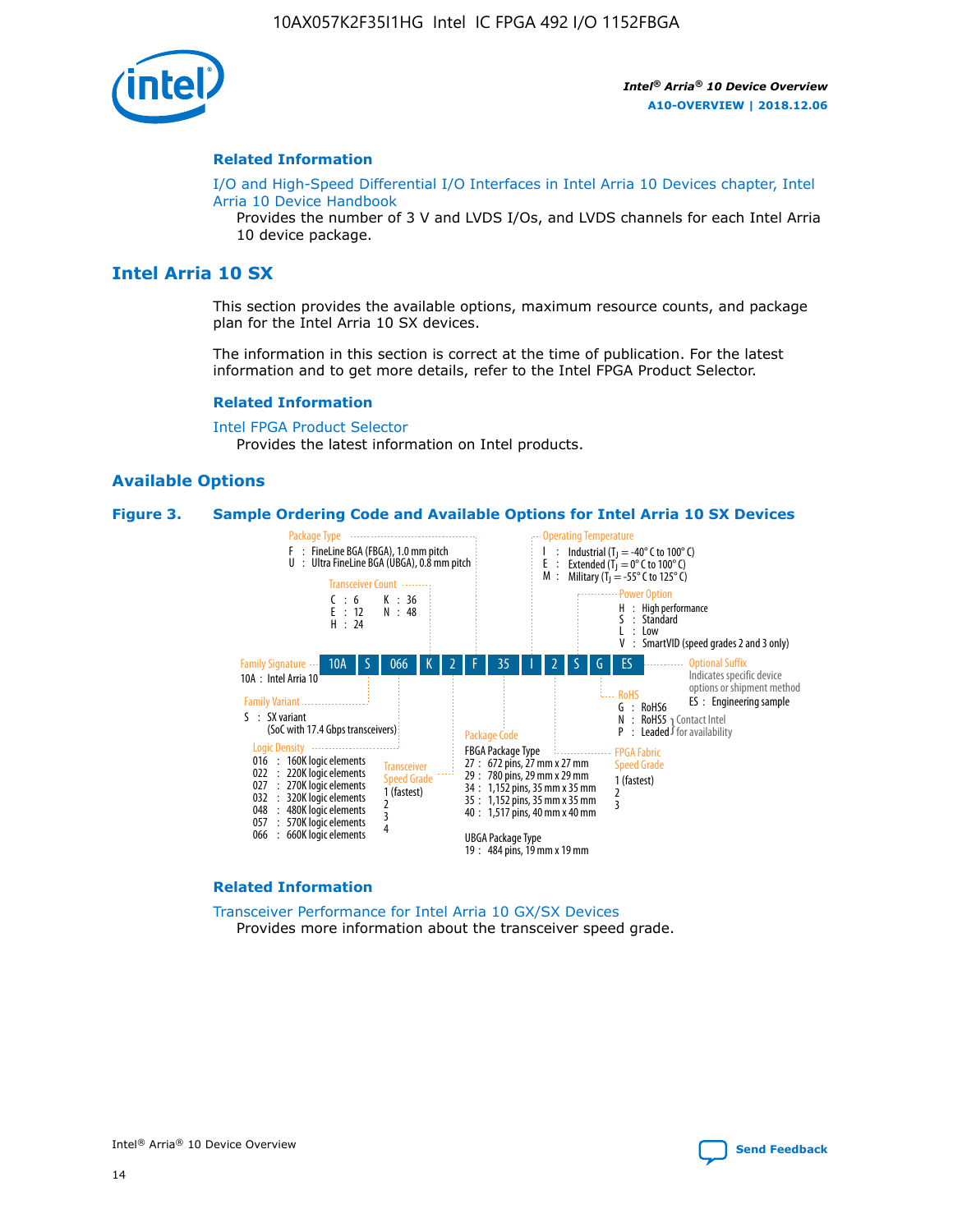

# **Maximum Resources**

## **Table 12. Maximum Resource Counts for Intel Arria 10 SX Devices**

| <b>Resource</b>                   |                         |               |               |                | <b>Product Line</b> |                |                |                |
|-----------------------------------|-------------------------|---------------|---------------|----------------|---------------------|----------------|----------------|----------------|
|                                   |                         | <b>SX 160</b> | <b>SX 220</b> | <b>SX 270</b>  | <b>SX 320</b>       | <b>SX 480</b>  | <b>SX 570</b>  | <b>SX 660</b>  |
| Logic Elements (LE) (K)           |                         | 160           | 220           | 270            | 320                 | 480            | 570            | 660            |
| <b>ALM</b>                        |                         | 61,510        | 80,330        | 101,620        | 119,900             | 183,590        | 217,080        | 251,680        |
| Register                          |                         | 246,040       | 321,320       | 406,480        | 479,600             | 734,360        | 868,320        | 1,006,720      |
| Memory (Kb)                       | <b>M20K</b>             | 8,800         | 11,740        | 15,000         | 17,820              | 28,620         | 36,000         | 42,620         |
|                                   | <b>MLAB</b>             | 1,050         | 1,690         | 2,452          | 2,727               | 4,164          | 5,096          | 5,788          |
| Variable-precision DSP Block      |                         | 156           | 192           | 830            | 985                 | 1,368          | 1,523          | 1,687          |
| 18 x 19 Multiplier                |                         | 312           | 384           | 1,660          | 1,970               | 2,736          | 3,046          | 3,374          |
| PLL                               | Fractional<br>Synthesis | 6             | 6             | 8              | 8                   | 12             | 16             | 16             |
|                                   | I/O                     | 6             | 6             | 8              | 8                   | 12             | 16             | 16             |
| 17.4 Gbps Transceiver             |                         | 12            | 12            | 24             | 24                  | 36             | 48             | 48             |
| GPIO <sup>(8)</sup>               |                         | 288           | 288           | 384            | 384                 | 492            | 696            | 696            |
| LVDS Pair $(9)$                   |                         | 120           | 120           | 168            | 168                 | 174            | 324            | 324            |
| PCIe Hard IP Block                |                         | $\mathbf{1}$  | $\mathbf{1}$  | $\overline{2}$ | $\overline{2}$      | $\overline{2}$ | $\overline{2}$ | $\overline{2}$ |
| Hard Memory Controller            |                         | 6             | 6             | 8              | 8                   | 12             | 16             | 16             |
| ARM Cortex-A9 MPCore<br>Processor |                         | Yes           | Yes           | Yes            | Yes                 | Yes            | Yes            | Yes            |

# **Package Plan**

## **Table 13. Package Plan for Intel Arria 10 SX Devices (U19, F27, F29, and F34)**

Refer to I/O and High Speed I/O in Intel Arria 10 Devices chapter for the number of 3 V I/O, LVDS I/O, and LVDS channels in each device package.

| <b>Product Line</b> | <b>U19</b><br>$(19 \text{ mm} \times 19 \text{ mm})$<br>484-pin UBGA) |                    | <b>F27</b><br>$(27 \text{ mm} \times 27 \text{ mm})$<br>672-pin FBGA) |           | <b>F29</b><br>$(29$ mm $\times$ 29 mm,<br>780-pin FBGA) |             |            | <b>F34</b><br>$(35 \text{ mm} \times 35 \text{ mm})$<br>1152-pin FBGA) |             |           |                    |             |
|---------------------|-----------------------------------------------------------------------|--------------------|-----------------------------------------------------------------------|-----------|---------------------------------------------------------|-------------|------------|------------------------------------------------------------------------|-------------|-----------|--------------------|-------------|
|                     | 3V<br>I/O                                                             | <b>LVDS</b><br>I/O | <b>XCVR</b>                                                           | 3V<br>I/O | <b>LVDS</b><br>I/O                                      | <b>XCVR</b> | 3 V<br>I/O | <b>LVDS</b><br>I/O                                                     | <b>XCVR</b> | 3V<br>I/O | <b>LVDS</b><br>I/O | <b>XCVR</b> |
| SX 160              | 48                                                                    | 144                | 6                                                                     | 48        | 192                                                     | 12          | 48         | 240                                                                    | 12          | –         |                    |             |
| SX 220              | 48                                                                    | 144                | 6                                                                     | 48        | 192                                                     | 12          | 48         | 240                                                                    | 12          |           |                    |             |
| SX 270              |                                                                       |                    |                                                                       | 48        | 192                                                     | 12          | 48         | 312                                                                    | 12          | 48        | 336                | 24          |
| SX 320              |                                                                       |                    |                                                                       | 48        | 192                                                     | 12          | 48         | 312                                                                    | 12          | 48        | 336                | 24          |
|                     | continued                                                             |                    |                                                                       |           |                                                         |             |            |                                                                        |             |           |                    |             |

 $(8)$  The number of GPIOs does not include transceiver I/Os. In the Intel Quartus Prime software, the number of user I/Os includes transceiver I/Os.

 $(9)$  Each LVDS I/O pair can be used as differential input or output.

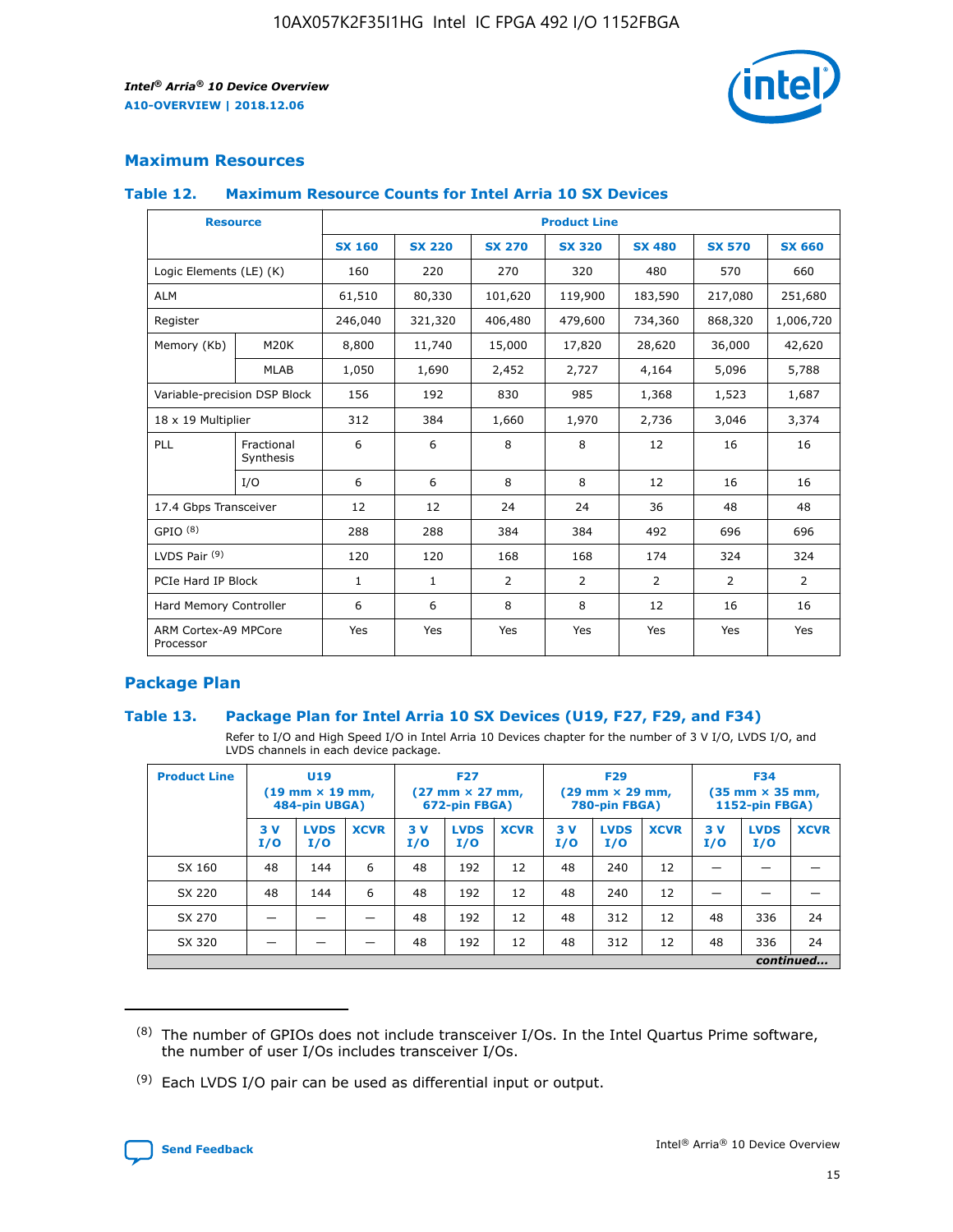

| <b>Product Line</b> | U <sub>19</sub><br>$(19 \text{ mm} \times 19 \text{ mm})$<br>484-pin UBGA) |                    | <b>F27</b><br>$(27 \text{ mm} \times 27 \text{ mm})$<br>672-pin FBGA) |           | <b>F29</b><br>$(29 \text{ mm} \times 29 \text{ mm})$<br>780-pin FBGA) |             |           | <b>F34</b><br>$(35 \text{ mm} \times 35 \text{ mm})$<br><b>1152-pin FBGA)</b> |             |           |                    |             |
|---------------------|----------------------------------------------------------------------------|--------------------|-----------------------------------------------------------------------|-----------|-----------------------------------------------------------------------|-------------|-----------|-------------------------------------------------------------------------------|-------------|-----------|--------------------|-------------|
|                     | 3 V<br>I/O                                                                 | <b>LVDS</b><br>I/O | <b>XCVR</b>                                                           | 3V<br>I/O | <b>LVDS</b><br>I/O                                                    | <b>XCVR</b> | 3V<br>I/O | <b>LVDS</b><br>I/O                                                            | <b>XCVR</b> | 3V<br>I/O | <b>LVDS</b><br>I/O | <b>XCVR</b> |
| SX 480              |                                                                            |                    |                                                                       |           |                                                                       |             | 48        | 312                                                                           | 12          | 48        | 444                | 24          |
| SX 570              |                                                                            |                    |                                                                       |           |                                                                       |             |           |                                                                               |             | 48        | 444                | 24          |
| SX 660              |                                                                            |                    |                                                                       |           |                                                                       |             |           |                                                                               |             | 48        | 444                | 24          |

## **Table 14. Package Plan for Intel Arria 10 SX Devices (F35, KF40, and NF40)**

Refer to I/O and High Speed I/O in Intel Arria 10 Devices chapter for the number of 3 V I/O, LVDS I/O, and LVDS channels in each device package.

| <b>Product Line</b> | <b>F35</b><br>$(35 \text{ mm} \times 35 \text{ mm})$<br><b>1152-pin FBGA)</b> |          |             |                                           | <b>KF40</b><br>(40 mm × 40 mm,<br>1517-pin FBGA) |    | <b>NF40</b><br>$(40 \text{ mm} \times 40 \text{ mm})$<br>1517-pin FBGA) |          |             |  |
|---------------------|-------------------------------------------------------------------------------|----------|-------------|-------------------------------------------|--------------------------------------------------|----|-------------------------------------------------------------------------|----------|-------------|--|
|                     | 3 V I/O                                                                       | LVDS I/O | <b>XCVR</b> | <b>LVDS I/O</b><br><b>XCVR</b><br>3 V I/O |                                                  |    | 3 V I/O                                                                 | LVDS I/O | <b>XCVR</b> |  |
| SX 270              | 48                                                                            | 336      | 24          |                                           |                                                  |    |                                                                         |          |             |  |
| SX 320              | 48                                                                            | 336      | 24          |                                           |                                                  |    |                                                                         |          |             |  |
| SX 480              | 48                                                                            | 348      | 36          |                                           |                                                  |    |                                                                         |          |             |  |
| SX 570              | 48                                                                            | 348      | 36          | 96                                        | 600                                              | 36 | 48                                                                      | 540      | 48          |  |
| SX 660              | 48                                                                            | 348      | 36          | 96                                        | 600                                              | 36 | 48                                                                      | 540      | 48          |  |

# **Related Information**

[I/O and High-Speed Differential I/O Interfaces in Intel Arria 10 Devices chapter, Intel](https://www.intel.com/content/www/us/en/programmable/documentation/sam1403482614086.html#sam1403482030321) [Arria 10 Device Handbook](https://www.intel.com/content/www/us/en/programmable/documentation/sam1403482614086.html#sam1403482030321)

Provides the number of 3 V and LVDS I/Os, and LVDS channels for each Intel Arria 10 device package.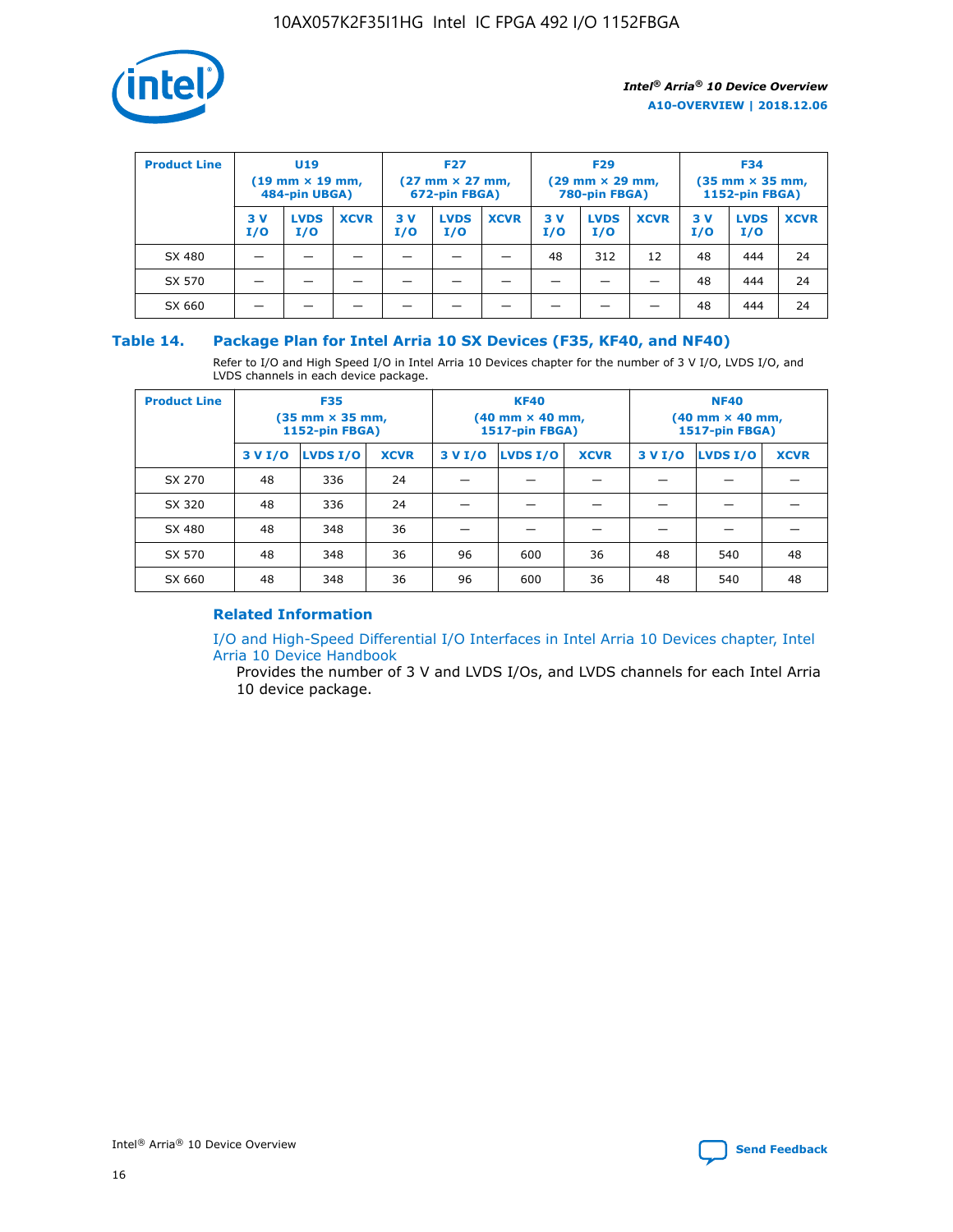

# **I/O Vertical Migration for Intel Arria 10 Devices**

#### **Figure 4. Migration Capability Across Intel Arria 10 Product Lines**

- The arrows indicate the migration paths. The devices included in each vertical migration path are shaded. Devices with fewer resources in the same path have lighter shades.
- To achieve the full I/O migration across product lines in the same migration path, restrict I/Os and transceivers usage to match the product line with the lowest I/O and transceiver counts.
- An LVDS I/O bank in the source device may be mapped to a 3 V I/O bank in the target device. To use memory interface clock frequency higher than 533 MHz, assign external memory interface pins only to banks that are LVDS I/O in both devices.
- There may be nominal 0.15 mm package height difference between some product lines in the same package type.
	- **Variant Product Line Package U19 F27 F29 F34 F35 KF40 NF40 RF40 NF45 SF45 UF45** Intel® Arria® 10 GX GX 160 GX 220 GX 270 GX 320 GX 480 GX 570 GX 660 GX 900 GX 1150 Intel Arria 10 GT GT 900 GT 1150 Intel Arria 10 SX SX 160 SX 220 SX 270 SX 320 SX 480 SX 570 SX 660
- Some migration paths are not shown in the Intel Quartus Prime software **Pin Migration View**.

*Note:* To verify the pin migration compatibility, use the **Pin Migration View** window in the Intel Quartus Prime software Pin Planner.

# **Adaptive Logic Module**

Intel Arria 10 devices use a 20 nm ALM as the basic building block of the logic fabric.

The ALM architecture is the same as the previous generation FPGAs, allowing for efficient implementation of logic functions and easy conversion of IP between the device generations.

The ALM, as shown in following figure, uses an 8-input fracturable look-up table (LUT) with four dedicated registers to help improve timing closure in register-rich designs and achieve an even higher design packing capability than the traditional two-register per LUT architecture.

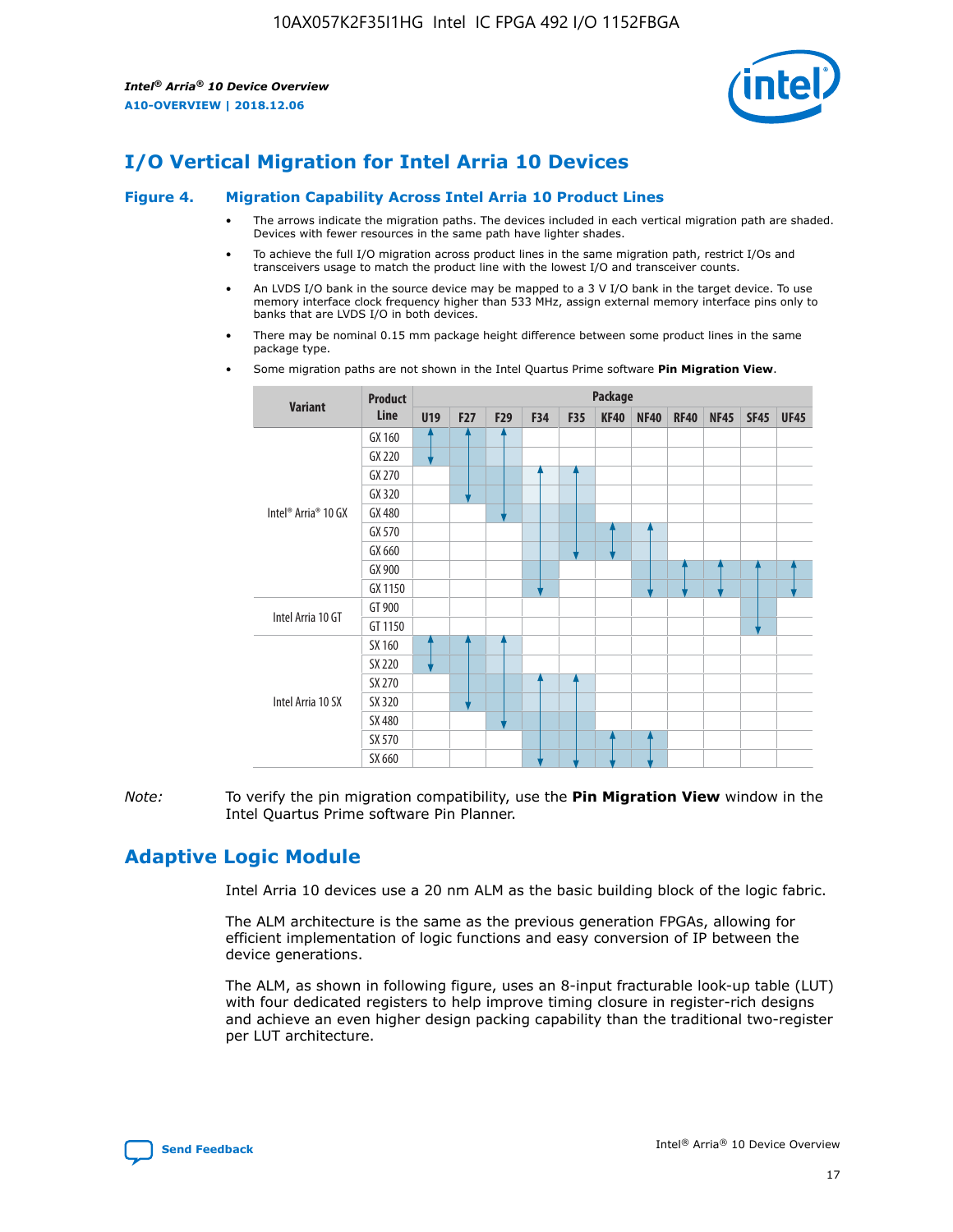

**Figure 5. ALM for Intel Arria 10 Devices**



The Intel Quartus Prime software optimizes your design according to the ALM logic structure and automatically maps legacy designs into the Intel Arria 10 ALM architecture.

# **Variable-Precision DSP Block**

The Intel Arria 10 variable precision DSP blocks support fixed-point arithmetic and floating-point arithmetic.

Features for fixed-point arithmetic:

- High-performance, power-optimized, and fully registered multiplication operations
- 18-bit and 27-bit word lengths
- Two 18 x 19 multipliers or one 27 x 27 multiplier per DSP block
- Built-in addition, subtraction, and 64-bit double accumulation register to combine multiplication results
- Cascading 19-bit or 27-bit when pre-adder is disabled and cascading 18-bit when pre-adder is used to form the tap-delay line for filtering applications
- Cascading 64-bit output bus to propagate output results from one block to the next block without external logic support
- Hard pre-adder supported in 19-bit and 27-bit modes for symmetric filters
- Internal coefficient register bank in both 18-bit and 27-bit modes for filter implementation
- 18-bit and 27-bit systolic finite impulse response (FIR) filters with distributed output adder
- Biased rounding support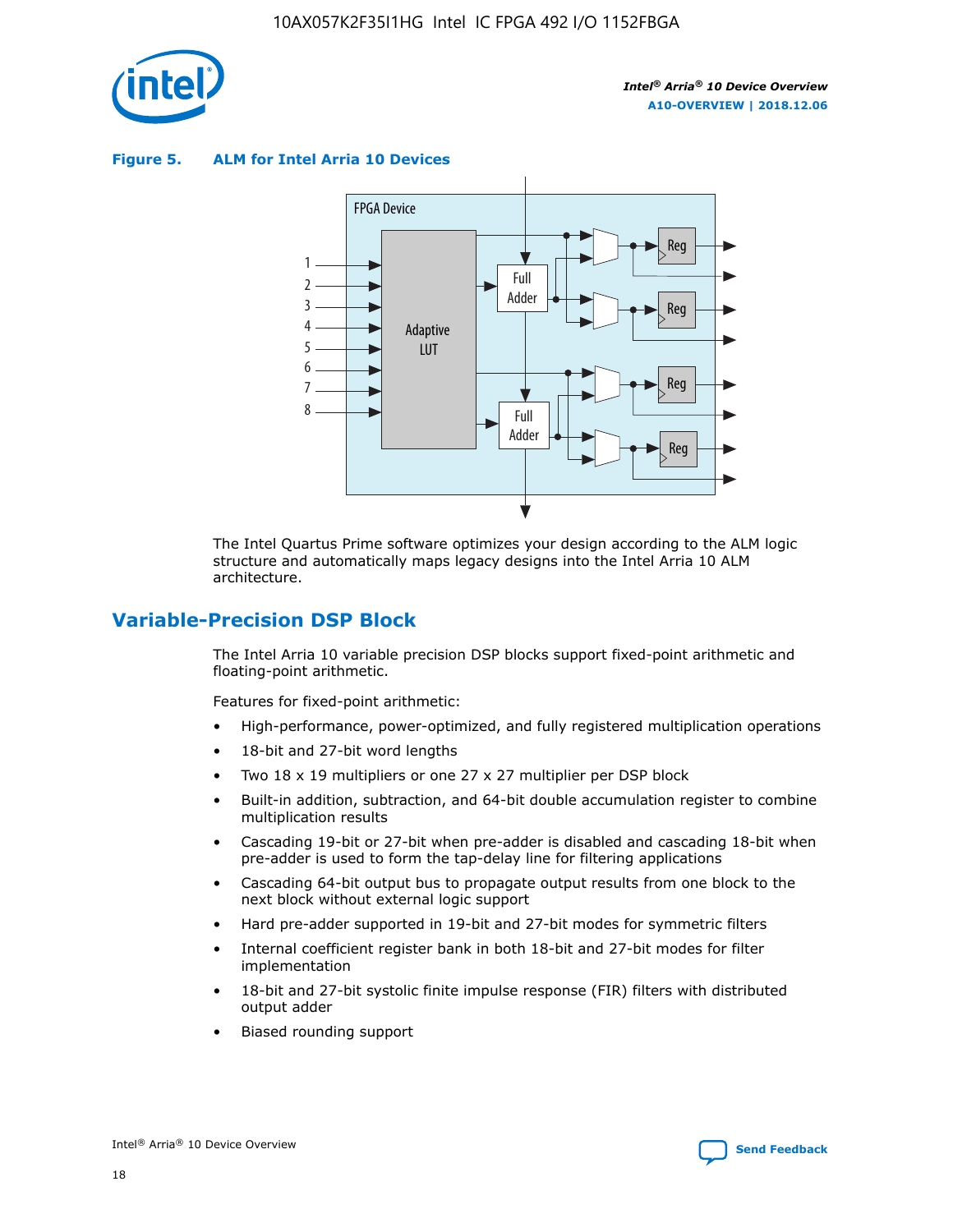

Features for floating-point arithmetic:

- A completely hardened architecture that supports multiplication, addition, subtraction, multiply-add, and multiply-subtract
- Multiplication with accumulation capability and a dynamic accumulator reset control
- Multiplication with cascade summation capability
- Multiplication with cascade subtraction capability
- Complex multiplication
- Direct vector dot product
- Systolic FIR filter

## **Table 15. Variable-Precision DSP Block Configurations for Intel Arria 10 Devices**

| <b>Usage Example</b>                                       | <b>Multiplier Size (Bit)</b>    | <b>DSP Block Resources</b> |
|------------------------------------------------------------|---------------------------------|----------------------------|
| Medium precision fixed point                               | Two 18 x 19                     |                            |
| High precision fixed or Single precision<br>floating point | One 27 x 27                     |                            |
| Fixed point FFTs                                           | One 19 x 36 with external adder |                            |
| Very high precision fixed point                            | One 36 x 36 with external adder |                            |
| Double precision floating point                            | One 54 x 54 with external adder | 4                          |

#### **Table 16. Resources for Fixed-Point Arithmetic in Intel Arria 10 Devices**

The table lists the variable-precision DSP resources by bit precision for each Intel Arria 10 device.

| <b>Variant</b>  | <b>Product Line</b> | Variable-<br>precision<br><b>DSP Block</b> | <b>Independent Input and Output</b><br><b>Multiplications Operator</b> |                                     | 18 x 19<br><b>Multiplier</b><br><b>Adder Sum</b> | $18 \times 18$<br><b>Multiplier</b><br><b>Adder</b> |
|-----------------|---------------------|--------------------------------------------|------------------------------------------------------------------------|-------------------------------------|--------------------------------------------------|-----------------------------------------------------|
|                 |                     |                                            | 18 x 19<br><b>Multiplier</b>                                           | $27 \times 27$<br><b>Multiplier</b> | <b>Mode</b>                                      | <b>Summed with</b><br>36 bit Input                  |
| AIntel Arria 10 | GX 160              | 156                                        | 312                                                                    | 156                                 | 156                                              | 156                                                 |
| GX              | GX 220              | 192                                        | 384                                                                    | 192                                 | 192                                              | 192                                                 |
|                 | GX 270              | 830                                        | 1,660                                                                  | 830                                 | 830                                              | 830                                                 |
|                 | GX 320              | 984                                        | 1,968                                                                  | 984                                 | 984                                              | 984                                                 |
|                 | GX 480              | 1,368                                      | 2,736                                                                  | 1,368                               | 1,368                                            | 1,368                                               |
|                 | GX 570              | 1,523                                      | 3,046                                                                  | 1,523                               | 1,523                                            | 1,523                                               |
|                 | GX 660              | 1,687                                      | 3,374                                                                  | 1,687                               | 1,687                                            | 1,687                                               |
|                 | GX 900              | 1,518                                      | 3,036                                                                  | 1,518                               | 1,518                                            | 1,518                                               |
|                 | GX 1150             | 1,518                                      | 3,036                                                                  | 1,518                               | 1,518                                            | 1,518                                               |
| Intel Arria 10  | GT 900              | 1,518                                      | 3,036                                                                  | 1,518                               | 1,518                                            | 1,518                                               |
| GT              | GT 1150             | 1,518                                      | 3,036                                                                  | 1,518                               | 1,518                                            | 1,518                                               |
| Intel Arria 10  | SX 160              | 156                                        | 312                                                                    | 156                                 | 156                                              | 156                                                 |
| <b>SX</b>       | SX 220              | 192                                        | 384                                                                    | 192                                 | 192                                              | 192                                                 |
|                 | SX 270              | 830                                        | 1,660                                                                  | 830                                 | 830                                              | 830                                                 |
|                 |                     |                                            |                                                                        |                                     |                                                  | continued                                           |

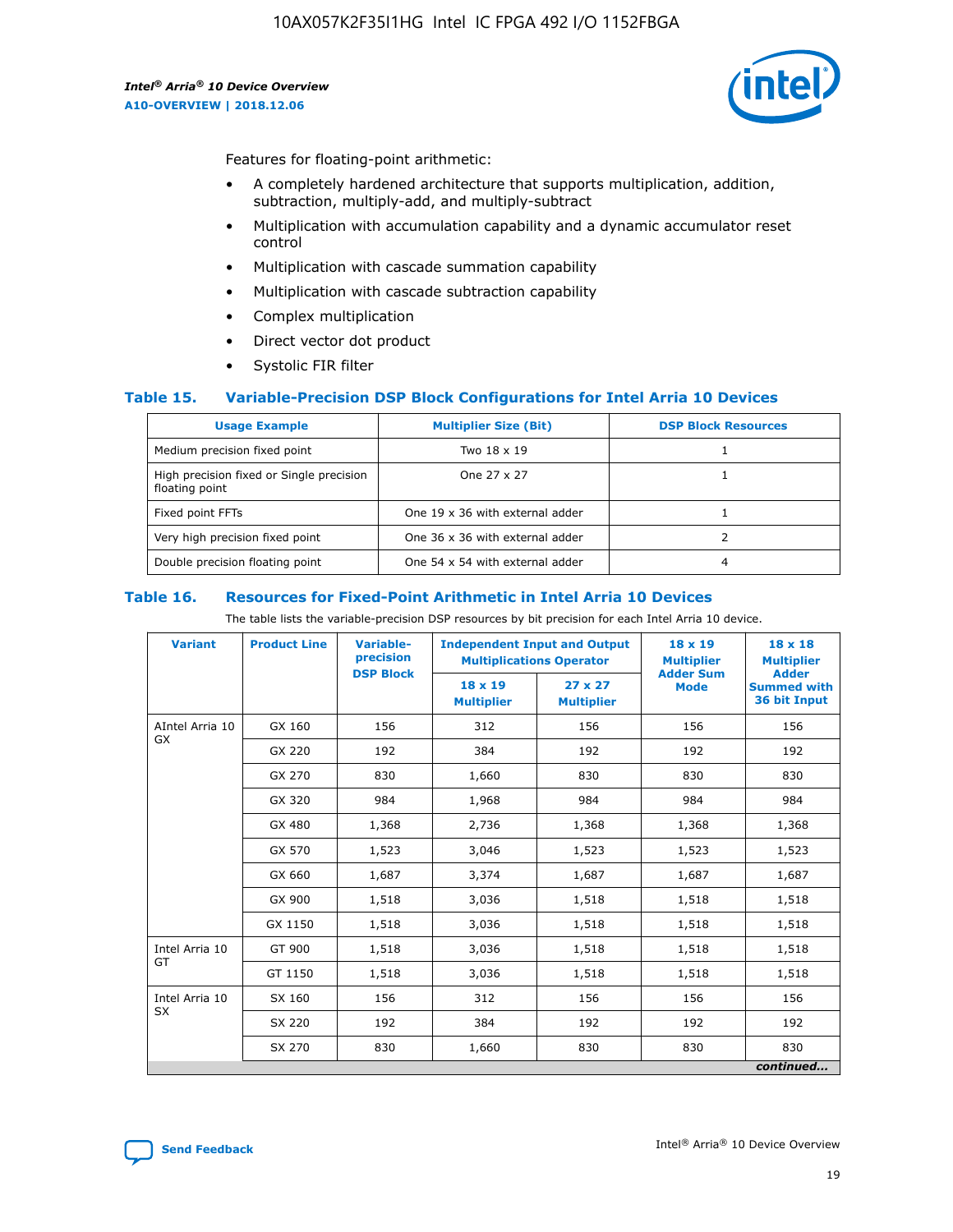

| <b>Variant</b> | <b>Product Line</b> | <b>Variable-</b><br>precision<br><b>DSP Block</b> | <b>Independent Input and Output</b><br><b>Multiplications Operator</b> |                                     | $18 \times 19$<br><b>Multiplier</b><br><b>Adder Sum</b> | $18 \times 18$<br><b>Multiplier</b><br><b>Adder</b> |  |
|----------------|---------------------|---------------------------------------------------|------------------------------------------------------------------------|-------------------------------------|---------------------------------------------------------|-----------------------------------------------------|--|
|                |                     |                                                   | $18 \times 19$<br><b>Multiplier</b>                                    | $27 \times 27$<br><b>Multiplier</b> | <b>Mode</b>                                             | <b>Summed with</b><br>36 bit Input                  |  |
|                | SX 320              | 984                                               | 1,968                                                                  | 984                                 | 984                                                     | 984                                                 |  |
|                | SX 480              | 1,368                                             | 2,736                                                                  | 1,368                               | 1,368                                                   | 1,368                                               |  |
|                | SX 570              | 1,523                                             | 3,046                                                                  | 1,523                               | 1,523                                                   | 1,523                                               |  |
|                | SX 660              | 1,687                                             | 3,374                                                                  | 1,687                               | 1,687                                                   | 1,687                                               |  |

# **Table 17. Resources for Floating-Point Arithmetic in Intel Arria 10 Devices**

The table lists the variable-precision DSP resources by bit precision for each Intel Arria 10 device.

| <b>Variant</b> | <b>Product Line</b> | <b>Variable-</b><br>precision<br><b>DSP Block</b> | <b>Single</b><br><b>Precision</b><br><b>Floating-Point</b><br><b>Multiplication</b><br><b>Mode</b> | <b>Single-Precision</b><br><b>Floating-Point</b><br><b>Adder Mode</b> | Single-<br><b>Precision</b><br><b>Floating-Point</b><br><b>Multiply</b><br><b>Accumulate</b><br><b>Mode</b> | <b>Peak</b><br><b>Giga Floating-</b><br><b>Point</b><br><b>Operations</b><br>per Second<br>(GFLOPs) |
|----------------|---------------------|---------------------------------------------------|----------------------------------------------------------------------------------------------------|-----------------------------------------------------------------------|-------------------------------------------------------------------------------------------------------------|-----------------------------------------------------------------------------------------------------|
| Intel Arria 10 | GX 160              | 156                                               | 156                                                                                                | 156                                                                   | 156                                                                                                         | 140                                                                                                 |
| <b>GX</b>      | GX 220              | 192                                               | 192                                                                                                | 192                                                                   | 192                                                                                                         | 173                                                                                                 |
|                | GX 270              | 830                                               | 830                                                                                                | 830                                                                   | 830                                                                                                         | 747                                                                                                 |
|                | GX 320              | 984                                               | 984                                                                                                | 984                                                                   | 984                                                                                                         | 886                                                                                                 |
|                | GX 480              | 1,369                                             | 1,368                                                                                              | 1,368                                                                 | 1,368                                                                                                       | 1,231                                                                                               |
|                | GX 570              | 1,523                                             | 1,523                                                                                              | 1,523                                                                 | 1,523                                                                                                       | 1,371                                                                                               |
|                | GX 660              | 1,687                                             | 1,687                                                                                              | 1,687                                                                 | 1,687                                                                                                       | 1,518                                                                                               |
|                | GX 900              | 1,518                                             | 1,518                                                                                              | 1,518                                                                 | 1,518                                                                                                       | 1,366                                                                                               |
|                | GX 1150             | 1,518                                             | 1,518                                                                                              | 1,518                                                                 | 1,518                                                                                                       | 1,366                                                                                               |
| Intel Arria 10 | GT 900              | 1,518                                             | 1,518                                                                                              | 1,518                                                                 | 1,518                                                                                                       | 1,366                                                                                               |
| GT             | GT 1150             | 1,518                                             | 1,518                                                                                              | 1,518                                                                 | 1,518                                                                                                       | 1,366                                                                                               |
| Intel Arria 10 | SX 160              | 156                                               | 156                                                                                                | 156                                                                   | 156                                                                                                         | 140                                                                                                 |
| SX             | SX 220              | 192                                               | 192                                                                                                | 192                                                                   | 192                                                                                                         | 173                                                                                                 |
|                | SX 270              | 830                                               | 830                                                                                                | 830                                                                   | 830                                                                                                         | 747                                                                                                 |
|                | SX 320              | 984                                               | 984                                                                                                | 984                                                                   | 984                                                                                                         | 886                                                                                                 |
|                | SX 480              | 1,369                                             | 1,368                                                                                              | 1,368                                                                 | 1,368                                                                                                       | 1,231                                                                                               |
|                | SX 570              | 1,523                                             | 1,523                                                                                              | 1,523                                                                 | 1,523                                                                                                       | 1,371                                                                                               |
|                | SX 660              | 1,687                                             | 1,687                                                                                              | 1,687                                                                 | 1,687                                                                                                       | 1,518                                                                                               |

# **Embedded Memory Blocks**

The embedded memory blocks in the devices are flexible and designed to provide an optimal amount of small- and large-sized memory arrays to fit your design requirements.

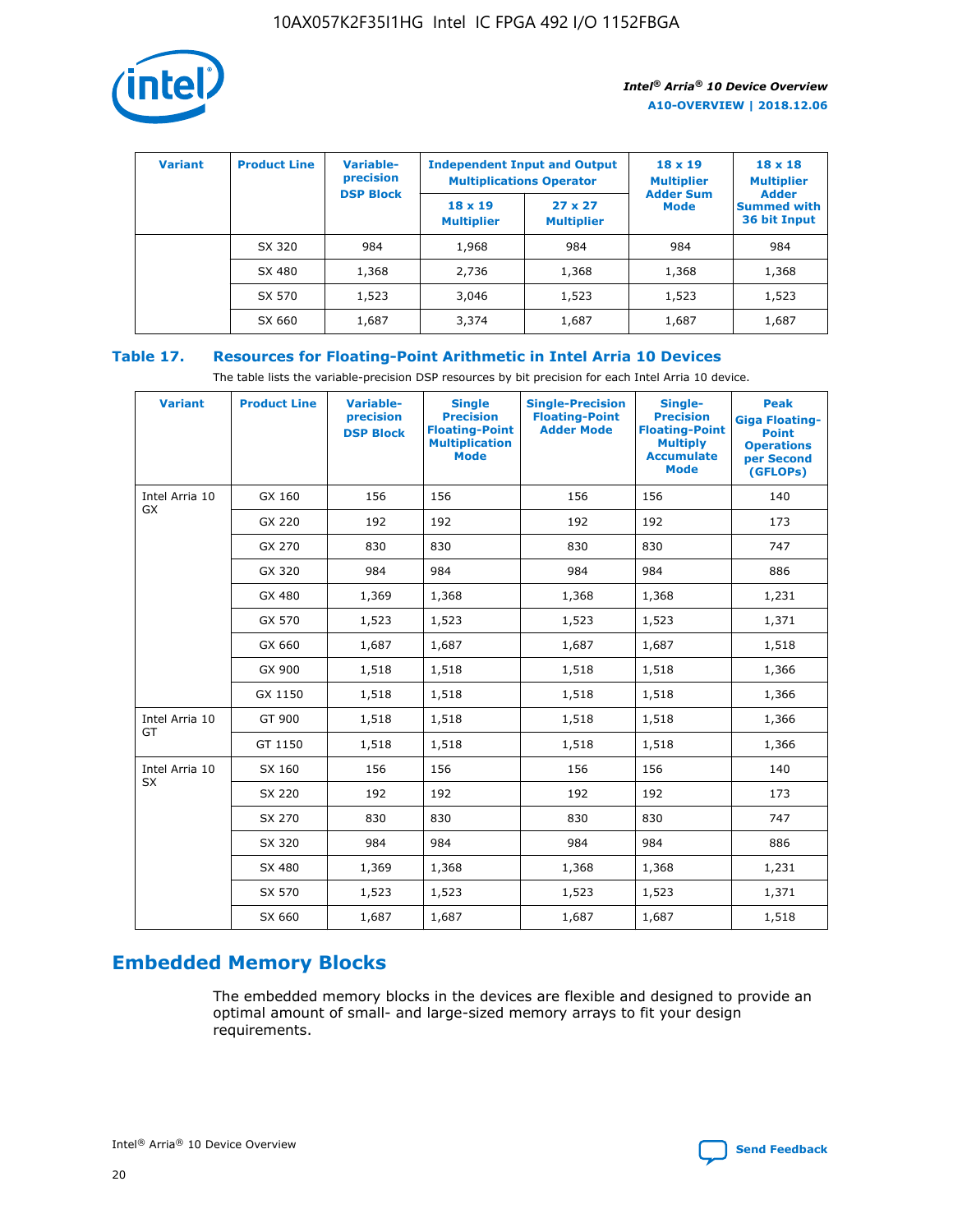

# **Types of Embedded Memory**

The Intel Arria 10 devices contain two types of memory blocks:

- 20 Kb M20K blocks—blocks of dedicated memory resources. The M20K blocks are ideal for larger memory arrays while still providing a large number of independent ports.
- 640 bit memory logic array blocks (MLABs)—enhanced memory blocks that are configured from dual-purpose logic array blocks (LABs). The MLABs are ideal for wide and shallow memory arrays. The MLABs are optimized for implementation of shift registers for digital signal processing (DSP) applications, wide and shallow FIFO buffers, and filter delay lines. Each MLAB is made up of ten adaptive logic modules (ALMs). In the Intel Arria 10 devices, you can configure these ALMs as ten 32 x 2 blocks, giving you one 32 x 20 simple dual-port SRAM block per MLAB.

# **Embedded Memory Capacity in Intel Arria 10 Devices**

|                   | <b>Product</b> |              | <b>M20K</b>         | <b>MLAB</b>  |                     | <b>Total RAM Bit</b> |
|-------------------|----------------|--------------|---------------------|--------------|---------------------|----------------------|
| <b>Variant</b>    | <b>Line</b>    | <b>Block</b> | <b>RAM Bit (Kb)</b> | <b>Block</b> | <b>RAM Bit (Kb)</b> | (Kb)                 |
| Intel Arria 10 GX | GX 160         | 440          | 8,800               | 1,680        | 1,050               | 9,850                |
|                   | GX 220         | 587          | 11,740              | 2,703        | 1,690               | 13,430               |
|                   | GX 270         | 750          | 15,000              | 3,922        | 2,452               | 17,452               |
|                   | GX 320         | 891          | 17,820              | 4,363        | 2,727               | 20,547               |
|                   | GX 480         | 1,431        | 28,620              | 6,662        | 4,164               | 32,784               |
|                   | GX 570         | 1,800        | 36,000              | 8,153        | 5,096               | 41,096               |
|                   | GX 660         | 2,131        | 42,620              | 9,260        | 5,788               | 48,408               |
|                   | GX 900         | 2,423        | 48,460              | 15,017       | 9,386               | 57,846               |
|                   | GX 1150        | 2,713        | 54,260              | 20,774       | 12,984              | 67,244               |
| Intel Arria 10 GT | GT 900         | 2,423        | 48,460              | 15,017       | 9,386               | 57,846               |
|                   | GT 1150        | 2,713        | 54,260              | 20,774       | 12,984              | 67,244               |
| Intel Arria 10 SX | SX 160         | 440          | 8,800               | 1,680        | 1,050               | 9,850                |
|                   | SX 220         | 587          | 11,740              | 2,703        | 1,690               | 13,430               |
|                   | SX 270         | 750          | 15,000              | 3,922        | 2,452               | 17,452               |
|                   | SX 320         | 891          | 17,820              | 4,363        | 2,727               | 20,547               |
|                   | SX 480         | 1,431        | 28,620              | 6,662        | 4,164               | 32,784               |
|                   | SX 570         | 1,800        | 36,000              | 8,153        | 5,096               | 41,096               |
|                   | SX 660         | 2,131        | 42,620              | 9,260        | 5,788               | 48,408               |

#### **Table 18. Embedded Memory Capacity and Distribution in Intel Arria 10 Devices**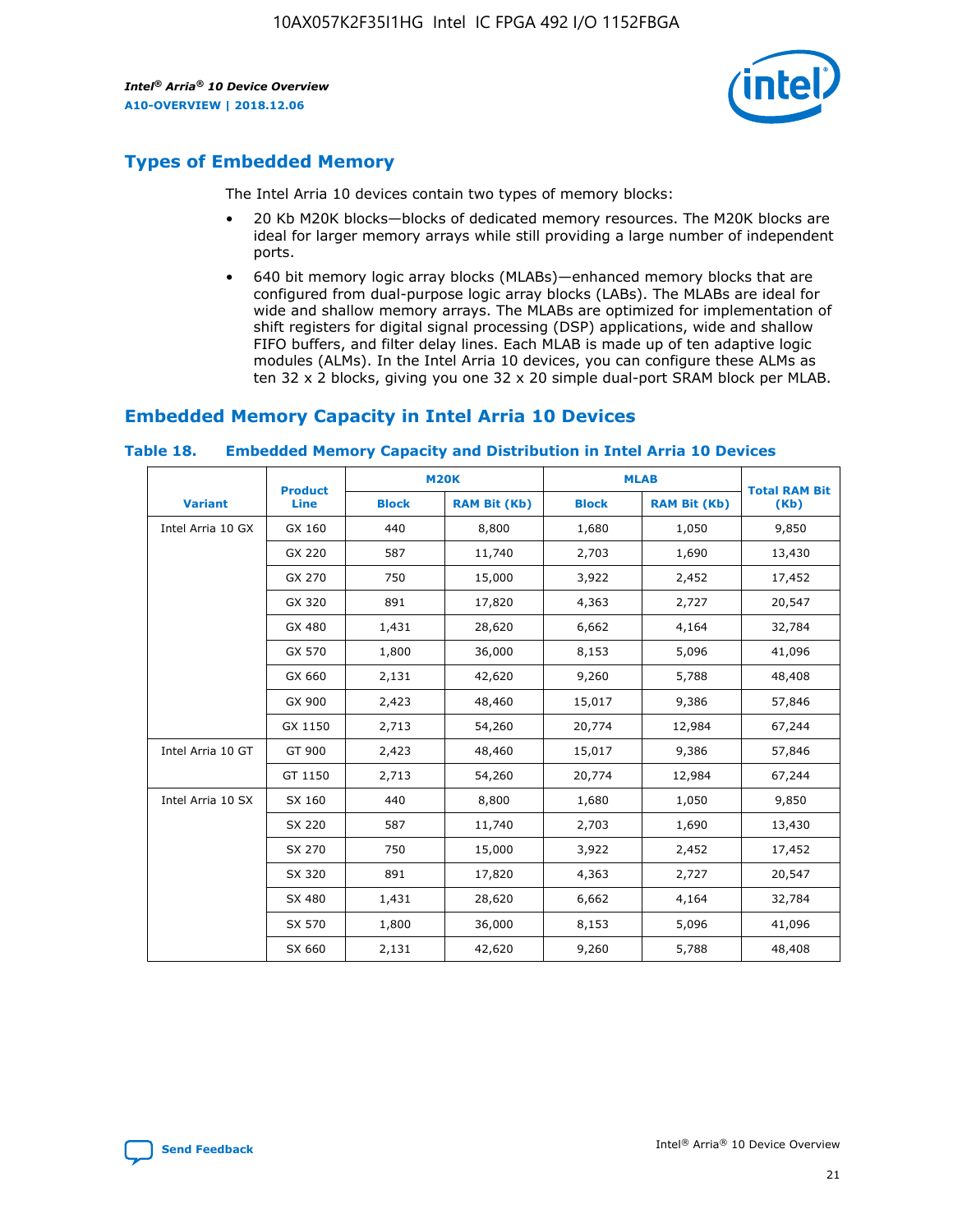

# **Embedded Memory Configurations for Single-port Mode**

## **Table 19. Single-port Embedded Memory Configurations for Intel Arria 10 Devices**

This table lists the maximum configurations supported for single-port RAM and ROM modes.

| <b>Memory Block</b> | Depth (bits) | <b>Programmable Width</b> |
|---------------------|--------------|---------------------------|
| MLAB                | 32           | x16, x18, or x20          |
|                     | 64(10)       | x8, x9, x10               |
| M20K                | 512          | x40, x32                  |
|                     | 1K           | x20, x16                  |
|                     | 2K           | x10, x8                   |
|                     | 4K           | x5, x4                    |
|                     | 8K           | x2                        |
|                     | 16K          | x1                        |

# **Clock Networks and PLL Clock Sources**

The clock network architecture is based on Intel's global, regional, and peripheral clock structure. This clock structure is supported by dedicated clock input pins, fractional clock synthesis PLLs, and integer I/O PLLs.

# **Clock Networks**

The Intel Arria 10 core clock networks are capable of up to 800 MHz fabric operation across the full industrial temperature range. For the external memory interface, the clock network supports the hard memory controller with speeds up to 2,400 Mbps in a quarter-rate transfer.

To reduce power consumption, the Intel Quartus Prime software identifies all unused sections of the clock network and powers them down.

# **Fractional Synthesis and I/O PLLs**

Intel Arria 10 devices contain up to 32 fractional synthesis PLLs and up to 16 I/O PLLs that are available for both specific and general purpose uses in the core:

- Fractional synthesis PLLs—located in the column adjacent to the transceiver blocks
- I/O PLLs—located in each bank of the 48 I/Os

# **Fractional Synthesis PLLs**

You can use the fractional synthesis PLLs to:

- Reduce the number of oscillators that are required on your board
- Reduce the number of clock pins that are used in the device by synthesizing multiple clock frequencies from a single reference clock source

<sup>(10)</sup> Supported through software emulation and consumes additional MLAB blocks.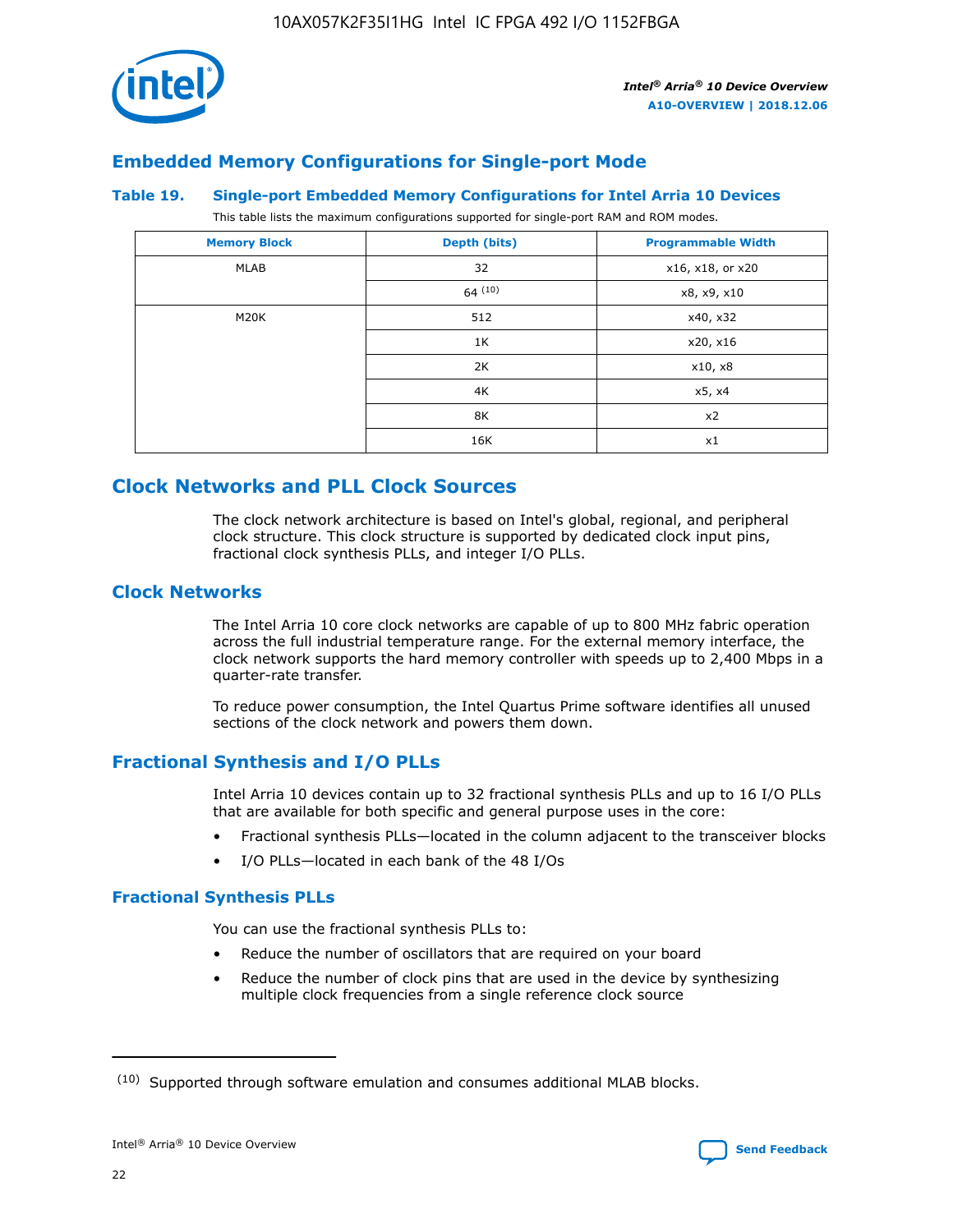

The fractional synthesis PLLs support the following features:

- Reference clock frequency synthesis for transceiver CMU and Advanced Transmit (ATX) PLLs
- Clock network delay compensation
- Zero-delay buffering
- Direct transmit clocking for transceivers
- Independently configurable into two modes:
	- Conventional integer mode equivalent to the general purpose PLL
	- Enhanced fractional mode with third order delta-sigma modulation
- PLL cascading

## **I/O PLLs**

The integer mode I/O PLLs are located in each bank of 48 I/Os. You can use the I/O PLLs to simplify the design of external memory and high-speed LVDS interfaces.

In each I/O bank, the I/O PLLs are adjacent to the hard memory controllers and LVDS SERDES. Because these PLLs are tightly coupled with the I/Os that need to use them, it makes it easier to close timing.

You can use the I/O PLLs for general purpose applications in the core such as clock network delay compensation and zero-delay buffering.

Intel Arria 10 devices support PLL-to-PLL cascading.

# **FPGA General Purpose I/O**

Intel Arria 10 devices offer highly configurable GPIOs. Each I/O bank contains 48 general purpose I/Os and a high-efficiency hard memory controller.

The following list describes the features of the GPIOs:

- Consist of 3 V I/Os for high-voltage application and LVDS I/Os for differential signaling
	- Up to two 3 V I/O banks, available in some devices, that support up to 3 V I/O standards
	- LVDS I/O banks that support up to 1.8 V I/O standards
- Support a wide range of single-ended and differential I/O interfaces
- LVDS speeds up to 1.6 Gbps
- Each LVDS pair of pins has differential input and output buffers, allowing you to configure the LVDS direction for each pair.
- Programmable bus hold and weak pull-up
- Programmable differential output voltage  $(V_{OD})$  and programmable pre-emphasis

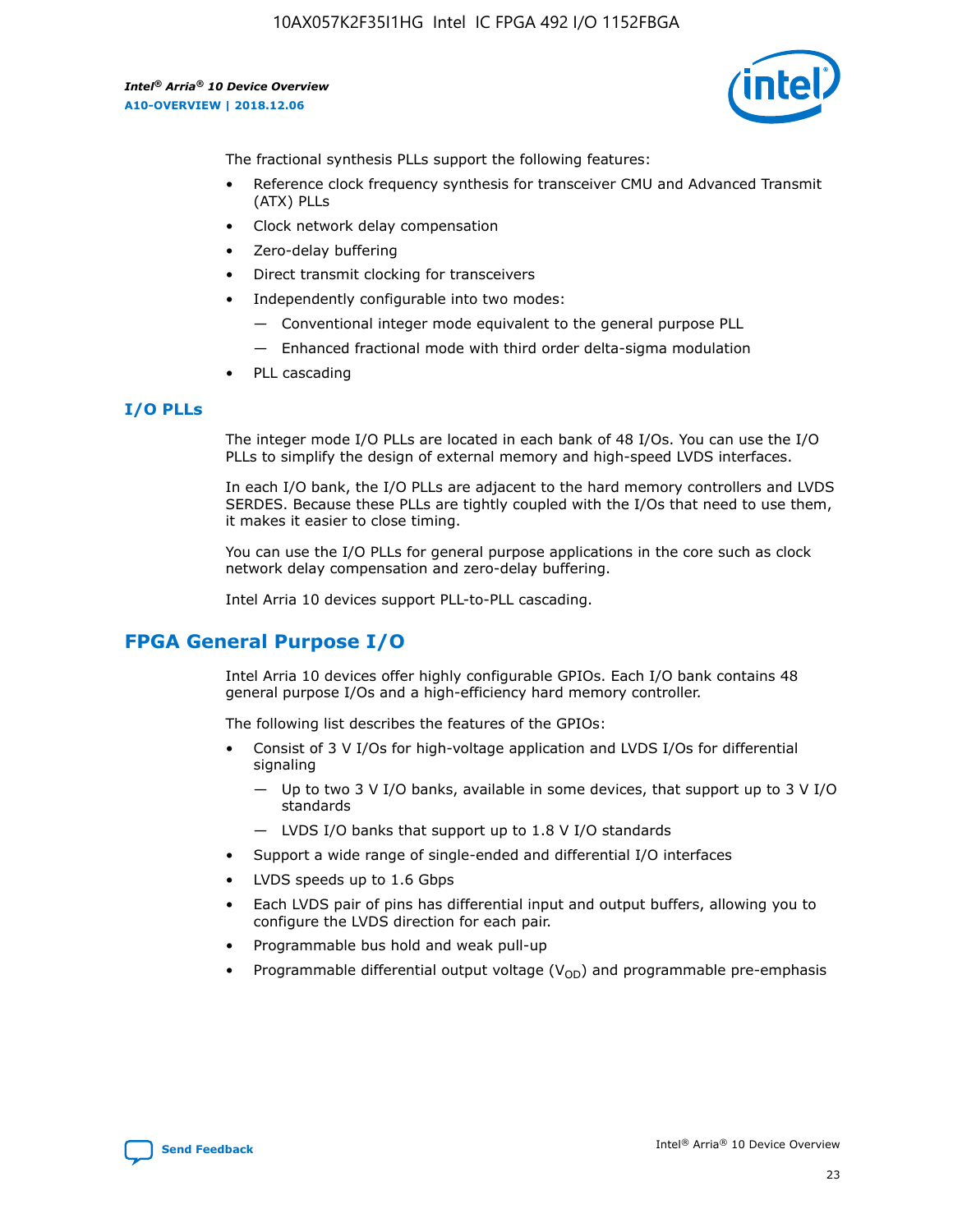

- Series (R<sub>S</sub>) and parallel (R<sub>T</sub>) on-chip termination (OCT) for all I/O banks with OCT calibration to limit the termination impedance variation
- On-chip dynamic termination that has the ability to swap between series and parallel termination, depending on whether there is read or write on a common bus for signal integrity
- Easy timing closure support using the hard read FIFO in the input register path, and delay-locked loop (DLL) delay chain with fine and coarse architecture

# **External Memory Interface**

Intel Arria 10 devices offer massive external memory bandwidth, with up to seven 32 bit DDR4 memory interfaces running at up to 2,400 Mbps. This bandwidth provides additional ease of design, lower power, and resource efficiencies of hardened highperformance memory controllers.

The memory interface within Intel Arria 10 FPGAs and SoCs delivers the highest performance and ease of use. You can configure up to a maximum width of 144 bits when using the hard or soft memory controllers. If required, you can bypass the hard memory controller and use a soft controller implemented in the user logic.

Each I/O contains a hardened DDR read/write path (PHY) capable of performing key memory interface functionality such as read/write leveling, FIFO buffering to lower latency and improve margin, timing calibration, and on-chip termination.

The timing calibration is aided by the inclusion of hard microcontrollers based on Intel's Nios® II technology, specifically tailored to control the calibration of multiple memory interfaces. This calibration allows the Intel Arria 10 device to compensate for any changes in process, voltage, or temperature either within the Intel Arria 10 device itself, or within the external memory device. The advanced calibration algorithms ensure maximum bandwidth and robust timing margin across all operating conditions.

In addition to parallel memory interfaces, Intel Arria 10 devices support serial memory technologies such as the Hybrid Memory Cube (HMC). The HMC is supported by the Intel Arria 10 high-speed serial transceivers which connect up to four HMC links, with each link running at data rates up to 15 Gbps.

## **Related Information**

#### [External Memory Interface Spec Estimator](http://www.altera.com/technology/memory/estimator/mem-emif-index.html)

Provides a parametric tool that allows you to find and compare the performance of the supported external memory interfaces in IntelFPGAs.

# **Memory Standards Supported by Intel Arria 10 Devices**

The I/Os are designed to provide high performance support for existing and emerging external memory standards.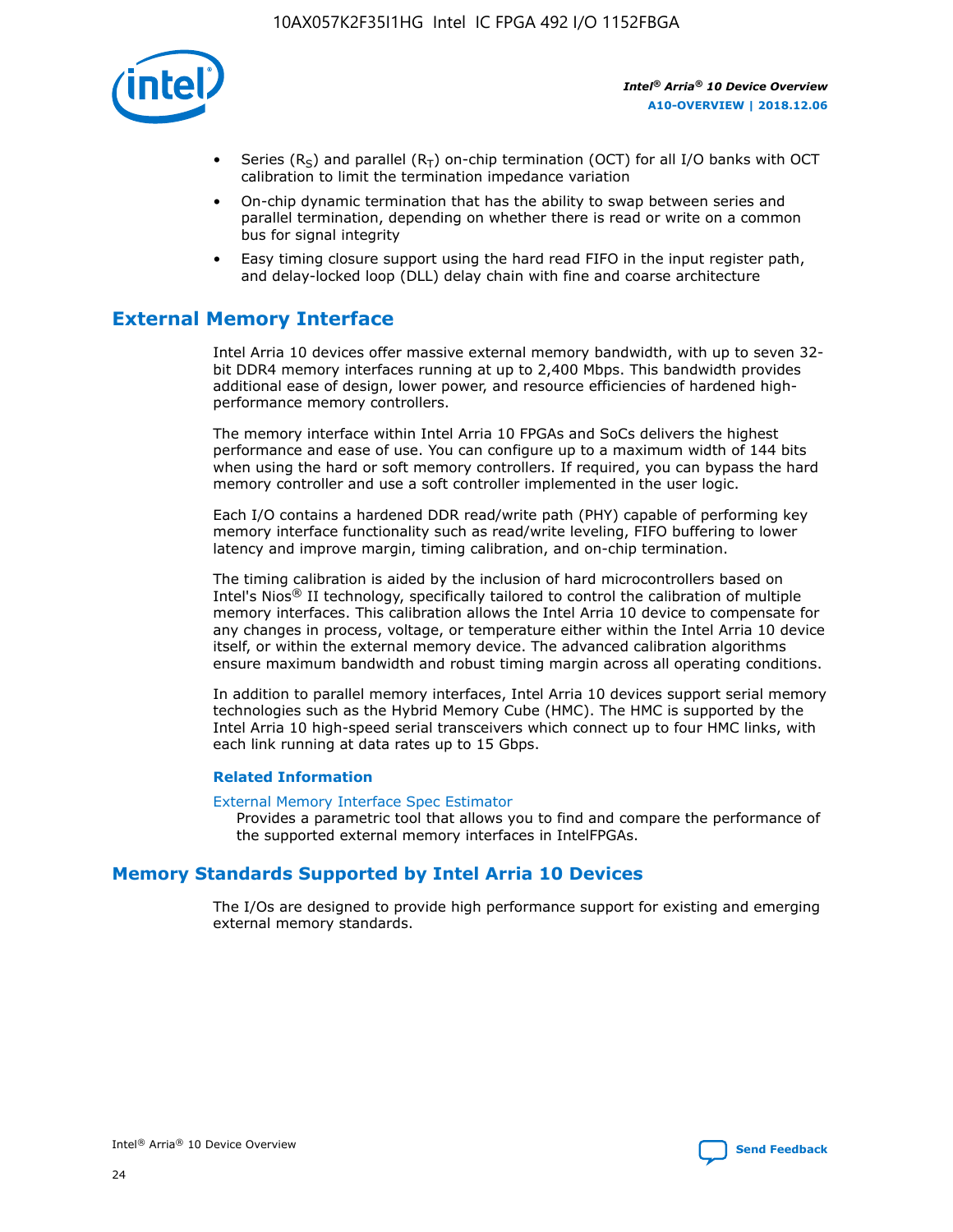

#### **Table 20. Memory Standards Supported by the Hard Memory Controller**

This table lists the overall capability of the hard memory controller. For specific details, refer to the External Memory Interface Spec Estimator and Intel Arria 10 Device Datasheet.

| <b>Memory Standard</b> | <b>Rate Support</b> | <b>Ping Pong PHY Support</b> | <b>Maximum Frequency</b><br>(MHz) |
|------------------------|---------------------|------------------------------|-----------------------------------|
| <b>DDR4 SDRAM</b>      | Quarter rate        | Yes                          | 1,067                             |
|                        |                     |                              | 1,200                             |
| <b>DDR3 SDRAM</b>      | Half rate           | Yes                          | 533                               |
|                        |                     |                              | 667                               |
|                        | Quarter rate        | Yes                          | 1,067                             |
|                        |                     |                              | 1,067                             |
| <b>DDR3L SDRAM</b>     | Half rate           | Yes                          | 533                               |
|                        |                     |                              | 667                               |
|                        | Quarter rate        | Yes                          | 933                               |
|                        |                     |                              | 933                               |
| LPDDR3 SDRAM           | Half rate           |                              | 533                               |
|                        | Quarter rate        |                              | 800                               |

## **Table 21. Memory Standards Supported by the Soft Memory Controller**

| <b>Memory Standard</b>      | <b>Rate Support</b> | <b>Maximum Frequency</b><br>(MHz) |
|-----------------------------|---------------------|-----------------------------------|
| <b>RLDRAM 3 (11)</b>        | Quarter rate        | 1,200                             |
| ODR IV SRAM <sup>(11)</sup> | Quarter rate        | 1,067                             |
| <b>ODR II SRAM</b>          | Full rate           | 333                               |
|                             | Half rate           | 633                               |
| <b>ODR II+ SRAM</b>         | Full rate           | 333                               |
|                             | Half rate           | 633                               |
| <b>ODR II+ Xtreme SRAM</b>  | Full rate           | 333                               |
|                             | Half rate           | 633                               |

#### **Table 22. Memory Standards Supported by the HPS Hard Memory Controller**

The hard processor system (HPS) is available in Intel Arria 10 SoC devices only.

| <b>Memory Standard</b> | <b>Rate Support</b> | <b>Maximum Frequency</b><br>(MHz) |
|------------------------|---------------------|-----------------------------------|
| <b>DDR4 SDRAM</b>      | Half rate           | 1,200                             |
| <b>DDR3 SDRAM</b>      | Half rate           | 1,067                             |
| <b>DDR3L SDRAM</b>     | Half rate           | 933                               |

<sup>(11)</sup> Intel Arria 10 devices support this external memory interface using hard PHY with soft memory controller.

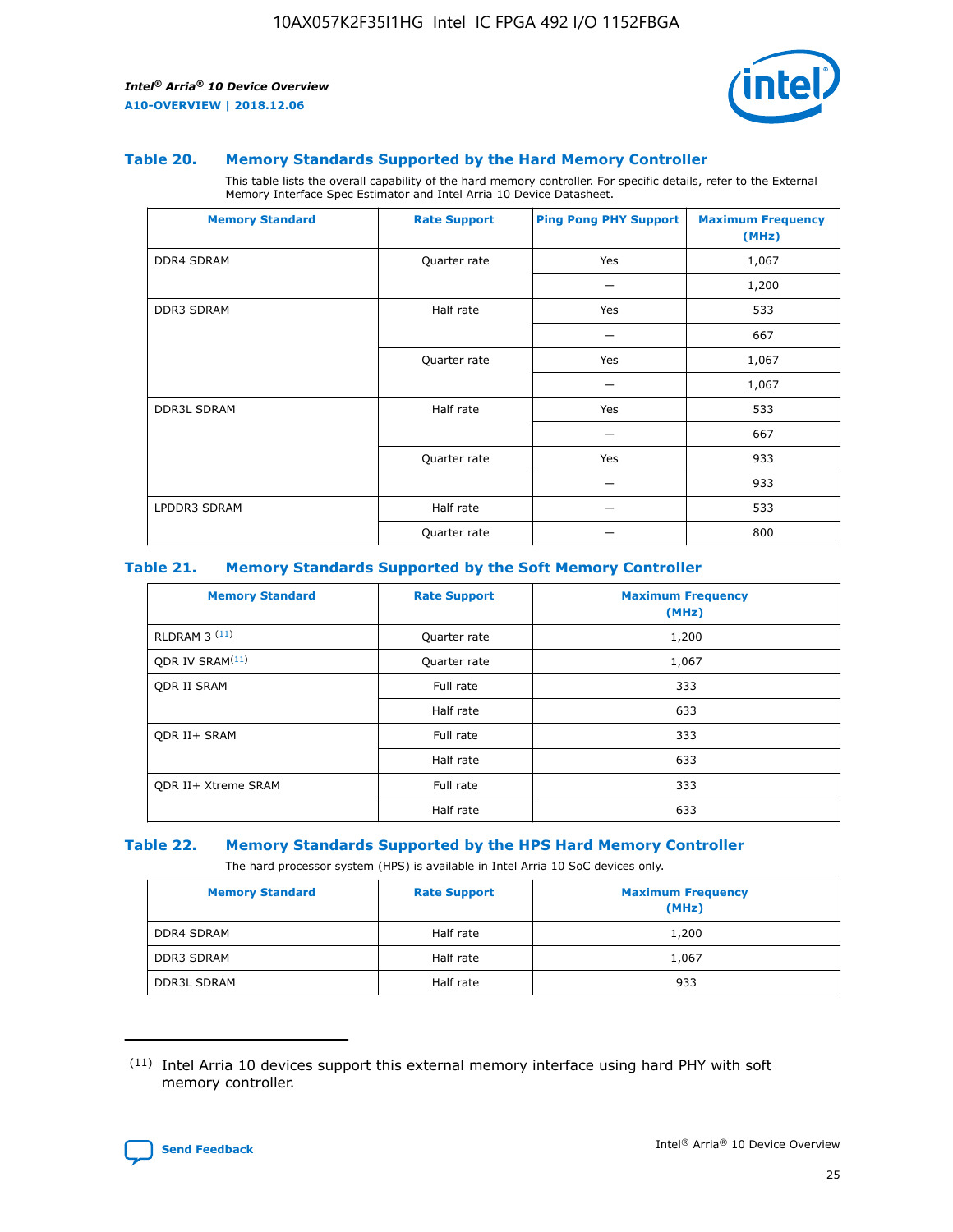

## **Related Information**

#### [Intel Arria 10 Device Datasheet](https://www.intel.com/content/www/us/en/programmable/documentation/mcn1413182292568.html#mcn1413182153340)

Lists the memory interface performance according to memory interface standards, rank or chip select configurations, and Intel Arria 10 device speed grades.

# **PCIe Gen1, Gen2, and Gen3 Hard IP**

Intel Arria 10 devices contain PCIe hard IP that is designed for performance and ease-of-use:

- Includes all layers of the PCIe stack—transaction, data link and physical layers.
- Supports PCIe Gen3, Gen2, and Gen1 Endpoint and Root Port in x1, x2, x4, or x8 lane configuration.
- Operates independently from the core logic—optional configuration via protocol (CvP) allows the PCIe link to power up and complete link training in less than 100 ms while the Intel Arria 10 device completes loading the programming file for the rest of the FPGA.
- Provides added functionality that makes it easier to support emerging features such as Single Root I/O Virtualization (SR-IOV) and optional protocol extensions.
- Provides improved end-to-end datapath protection using ECC.
- Supports FPGA configuration via protocol (CvP) using PCIe at Gen3, Gen2, or Gen1 speed.

#### **Related Information**

PCS Features on page 30

# **Enhanced PCS Hard IP for Interlaken and 10 Gbps Ethernet**

# **Interlaken Support**

The Intel Arria 10 enhanced PCS hard IP provides integrated Interlaken PCS supporting rates up to 25.8 Gbps per lane.

The Interlaken PCS is based on the proven functionality of the PCS developed for Intel's previous generation FPGAs, which demonstrated interoperability with Interlaken ASSP vendors and third-party IP suppliers. The Interlaken PCS is present in every transceiver channel in Intel Arria 10 devices.

## **Related Information**

PCS Features on page 30

# **10 Gbps Ethernet Support**

The Intel Arria 10 enhanced PCS hard IP supports 10GBASE-R PCS compliant with IEEE 802.3 10 Gbps Ethernet (10GbE). The integrated hard IP support for 10GbE and the 10 Gbps transceivers save external PHY cost, board space, and system power.

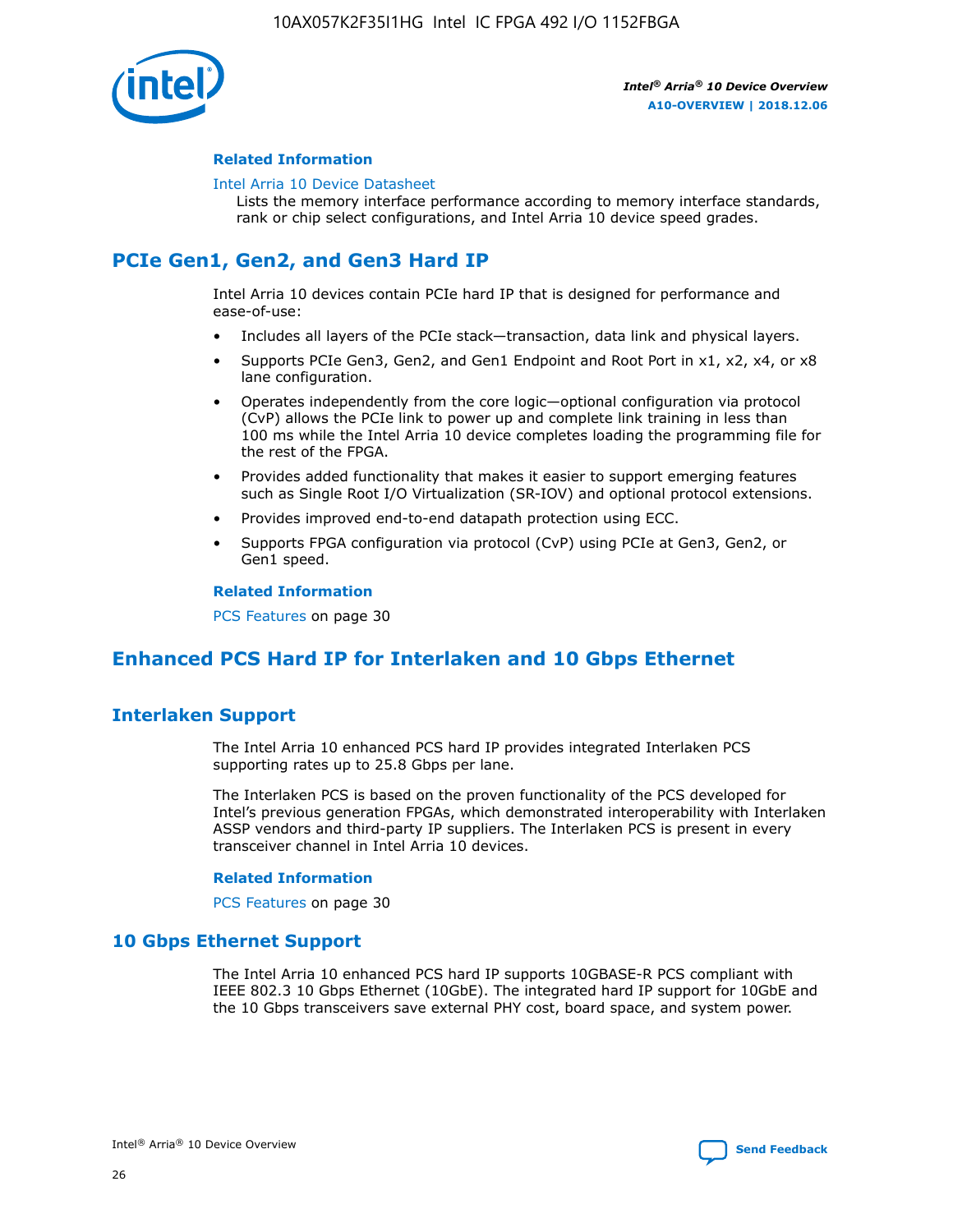

The scalable hard IP supports multiple independent 10GbE ports while using a single PLL for all the 10GBASE-R PCS instantiations, which saves on core logic resources and clock networks:

- Simplifies multiport 10GbE systems compared to XAUI interfaces that require an external XAUI-to-10G PHY.
- Incorporates Electronic Dispersion Compensation (EDC), which enables direct connection to standard 10 Gbps XFP and SFP+ pluggable optical modules.
- Supports backplane Ethernet applications and includes a hard 10GBASE-KR Forward Error Correction (FEC) circuit that you can use for 10 Gbps and 40 Gbps applications.

The 10 Gbps Ethernet PCS hard IP and 10GBASE-KR FEC are present in every transceiver channel.

#### **Related Information**

PCS Features on page 30

# **Low Power Serial Transceivers**

Intel Arria 10 FPGAs and SoCs include lowest power transceivers that deliver high bandwidth, throughput and low latency.

Intel Arria 10 devices deliver the industry's lowest power consumption per transceiver channel:

- 12.5 Gbps transceivers at as low as 242 mW
- 10 Gbps transceivers at as low as 168 mW
- 6 Gbps transceivers at as low as 117 mW

Intel Arria 10 transceivers support various data rates according to application:

- Chip-to-chip and chip-to-module applications—from 1 Gbps up to 25.8 Gbps
- Long reach and backplane applications—from 1 Gbps up to 12.5 with advanced adaptive equalization
- Critical power sensitive applications—from 1 Gbps up to 11.3 Gbps using lower power modes

The combination of 20 nm process technology and architectural advances provide the following benefits:

- Significant reduction in die area and power consumption
- Increase of up to two times in transceiver I/O density compared to previous generation devices while maintaining optimal signal integrity
- Up to 72 total transceiver channels—you can configure up to 6 of these channels to run as fast as 25.8 Gbps
- All channels feature continuous data rate support up to the maximum rated speed

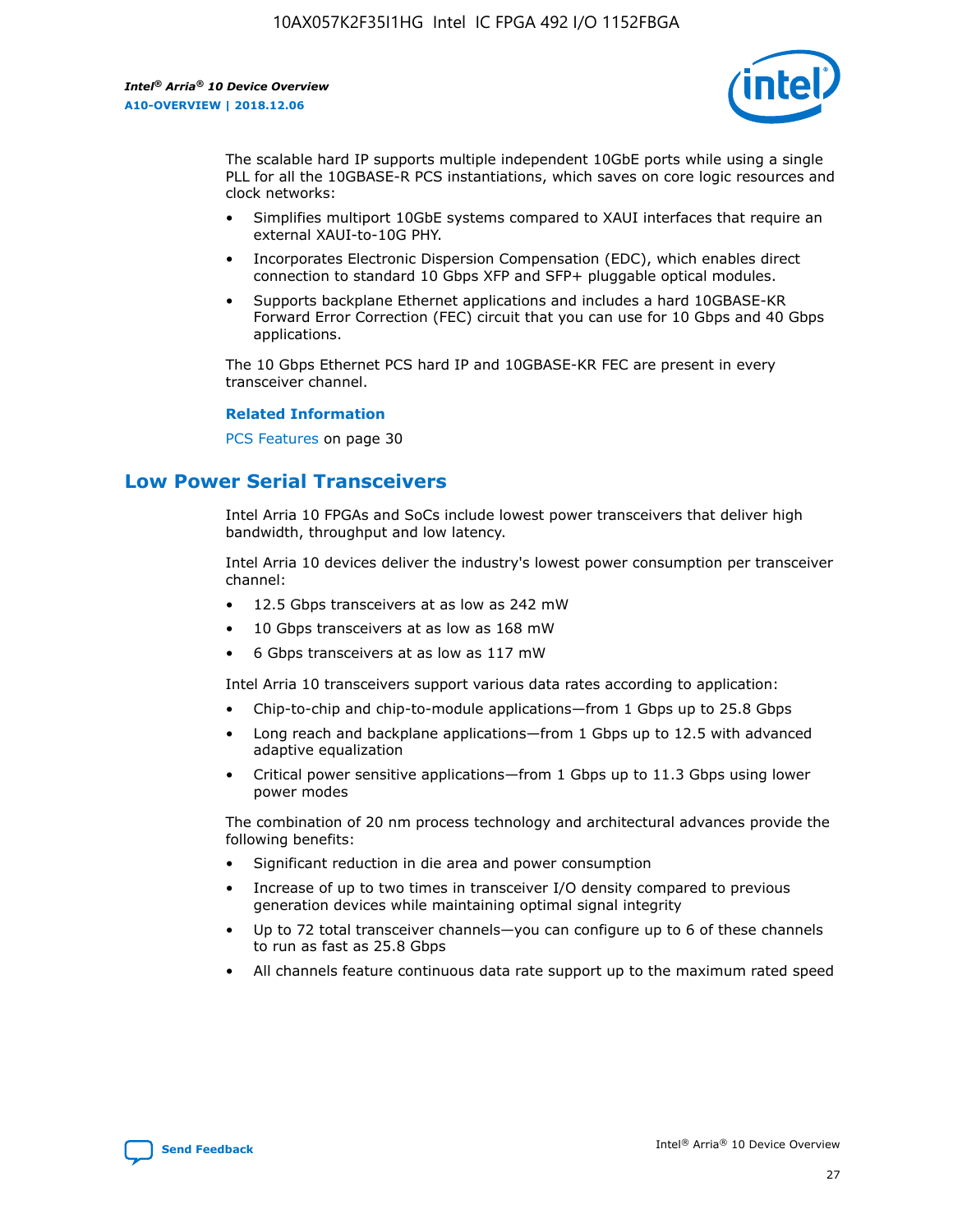

# **Figure 6. Intel Arria 10 Transceiver Block Architecture**



# **Transceiver Channels**

All transceiver channels feature a dedicated Physical Medium Attachment (PMA) and a hardened Physical Coding Sublayer (PCS).

- The PMA provides primary interfacing capabilities to physical channels.
- The PCS typically handles encoding/decoding, word alignment, and other preprocessing functions before transferring data to the FPGA core fabric.

A transceiver channel consists of a PMA and a PCS block. Most transceiver banks have 6 channels. There are some transceiver banks that contain only 3 channels.

A wide variety of bonded and non-bonded data rate configurations is possible using a highly configurable clock distribution network. Up to 80 independent transceiver data rates can be configured.

The following figures are graphical representations of top views of the silicon die, which correspond to reverse views for flip chip packages. Different Intel Arria 10 devices may have different floorplans than the ones shown in the figures.

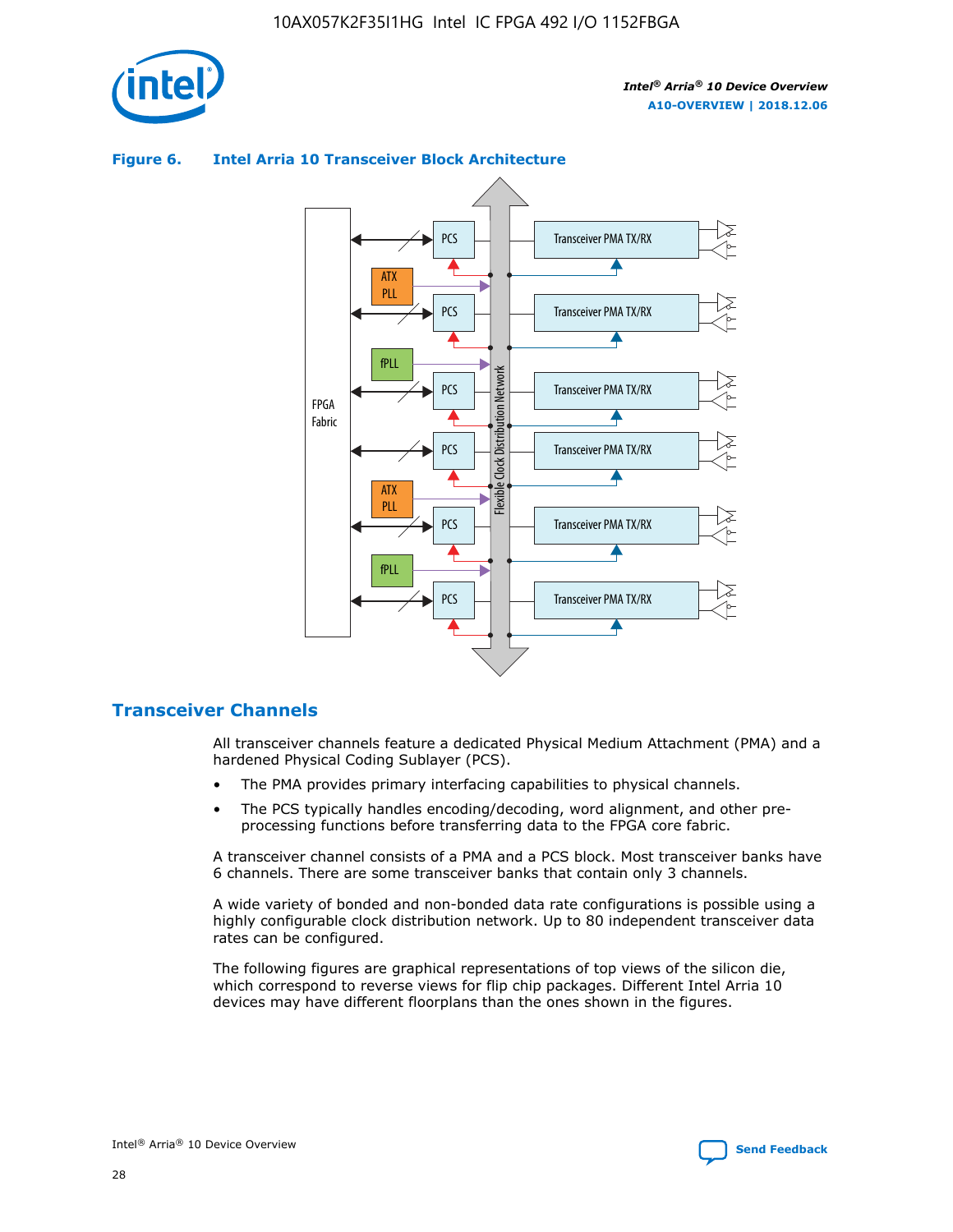

## **Figure 7. Device Chip Overview for Intel Arria 10 GX and GT Devices**





## **PMA Features**

Intel Arria 10 transceivers provide exceptional signal integrity at data rates up to 25.8 Gbps. Clocking options include ultra-low jitter ATX PLLs (LC tank based), clock multiplier unit (CMU) PLLs, and fractional PLLs.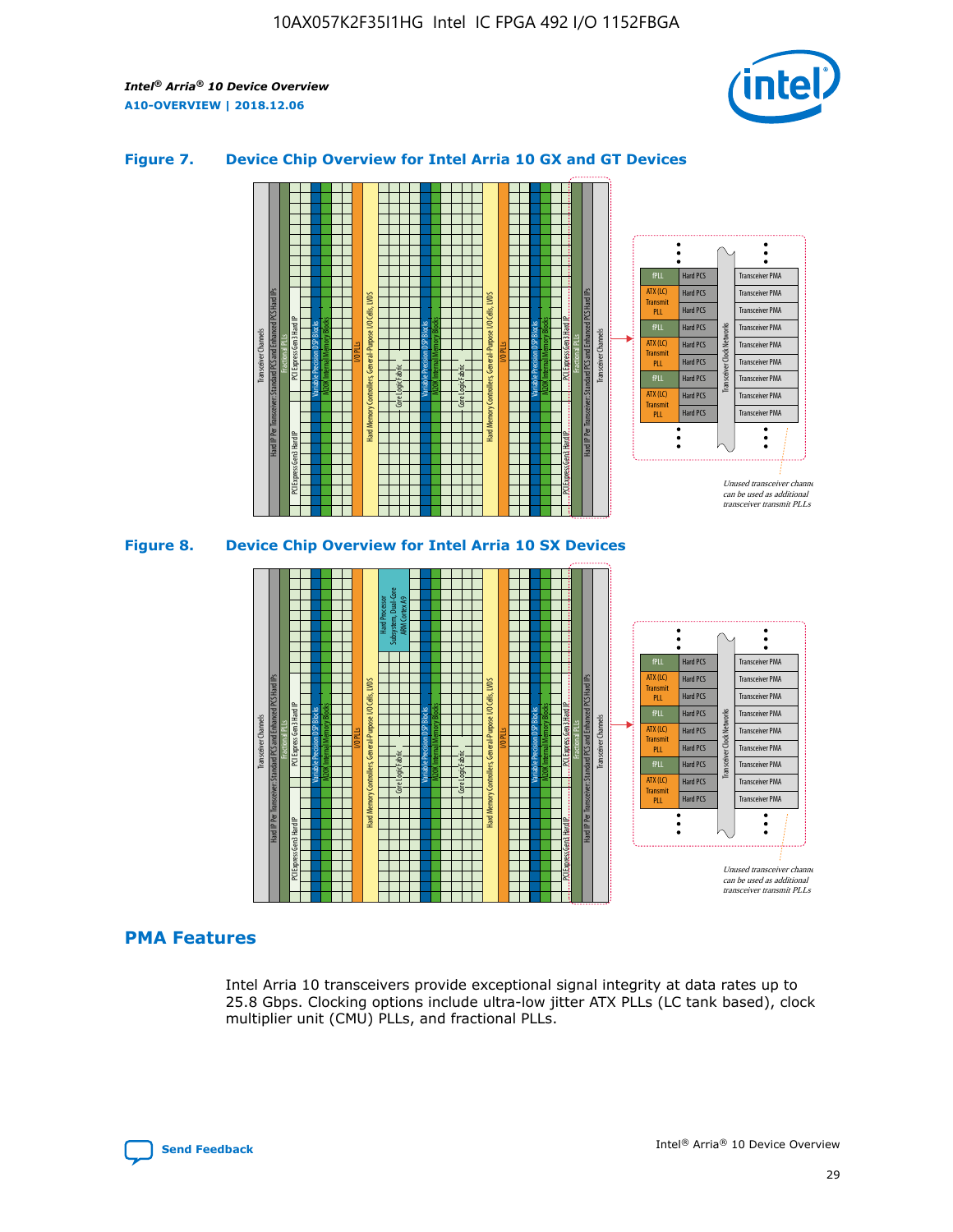

Each transceiver channel contains a channel PLL that can be used as the CMU PLL or clock data recovery (CDR) PLL. In CDR mode, the channel PLL recovers the receiver clock and data in the transceiver channel. Up to 80 independent data rates can be configured on a single Intel Arria 10 device.

## **Table 23. PMA Features of the Transceivers in Intel Arria 10 Devices**

| <b>Feature</b>                                             | <b>Capability</b>                                                                                                                                                                                                             |
|------------------------------------------------------------|-------------------------------------------------------------------------------------------------------------------------------------------------------------------------------------------------------------------------------|
| Chip-to-Chip Data Rates                                    | 1 Gbps to 17.4 Gbps (Intel Arria 10 GX devices)<br>1 Gbps to 25.8 Gbps (Intel Arria 10 GT devices)                                                                                                                            |
| <b>Backplane Support</b>                                   | Drive backplanes at data rates up to 12.5 Gbps                                                                                                                                                                                |
| <b>Optical Module Support</b>                              | SFP+/SFP, XFP, CXP, QSFP/QSFP28, CFP/CFP2/CFP4                                                                                                                                                                                |
| Cable Driving Support                                      | SFP+ Direct Attach, PCI Express over cable, eSATA                                                                                                                                                                             |
| Transmit Pre-Emphasis                                      | 4-tap transmit pre-emphasis and de-emphasis to compensate for system channel loss                                                                                                                                             |
| Continuous Time Linear<br>Equalizer (CTLE)                 | Dual mode, high-gain, and high-data rate, linear receive equalization to compensate for<br>system channel loss                                                                                                                |
| Decision Feedback Equalizer<br>(DFE)                       | 7-fixed and 4-floating tap DFE to equalize backplane channel loss in the presence of<br>crosstalk and noisy environments                                                                                                      |
| Variable Gain Amplifier                                    | Optimizes the signal amplitude prior to the CDR sampling and operates in fixed and<br>adaptive modes                                                                                                                          |
| Altera Digital Adaptive<br>Parametric Tuning (ADAPT)       | Fully digital adaptation engine to automatically adjust all link equalization parameters-<br>including CTLE, DFE, and variable gain amplifier blocks—that provide optimal link margin<br>without intervention from user logic |
| Precision Signal Integrity<br>Calibration Engine (PreSICE) | Hardened calibration controller to quickly calibrate all transceiver control parameters on<br>power-up, which provides the optimal signal integrity and jitter performance                                                    |
| Advanced Transmit (ATX)<br>PLL                             | Low jitter ATX (LC tank based) PLLs with continuous tuning range to cover a wide range of<br>standard and proprietary protocols                                                                                               |
| <b>Fractional PLLs</b>                                     | On-chip fractional frequency synthesizers to replace on-board crystal oscillators and reduce<br>system cost                                                                                                                   |
| Digitally Assisted Analog<br><b>CDR</b>                    | Superior jitter tolerance with fast lock time                                                                                                                                                                                 |
| Dynamic Partial<br>Reconfiguration                         | Allows independent control of the Avalon memory-mapped interface of each transceiver<br>channel for the highest transceiver flexibility                                                                                       |
| Multiple PCS-PMA and PCS-<br>PLD interface widths          | 8-, 10-, 16-, 20-, 32-, 40-, or 64-bit interface widths for flexibility of deserialization width,<br>encoding, and reduced latency                                                                                            |

# **PCS Features**

This table summarizes the Intel Arria 10 transceiver PCS features. You can use the transceiver PCS to support a wide range of protocols ranging from 1 Gbps to 25.8 Gbps.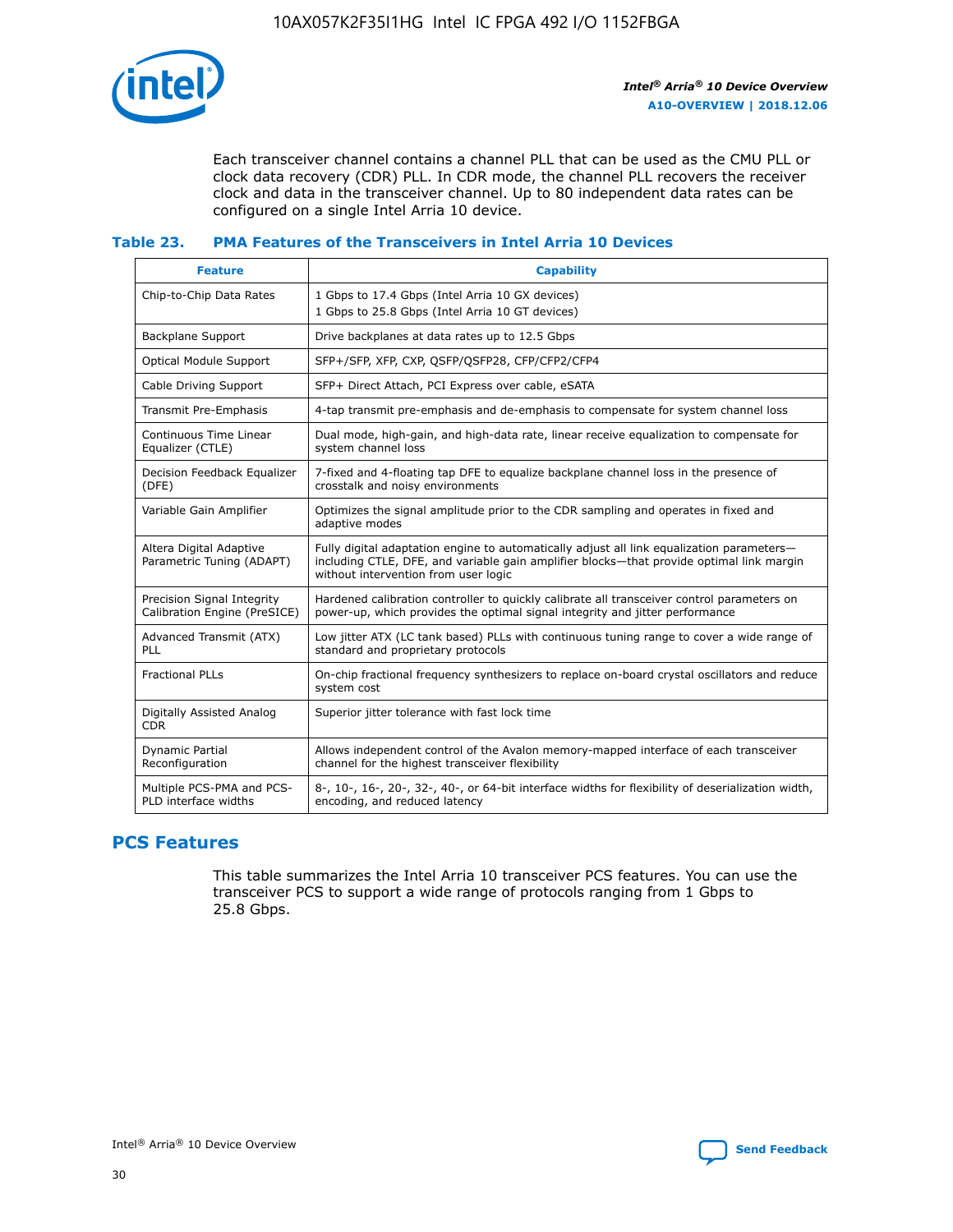

| <b>PCS</b>          | <b>Description</b>                                                                                                                                                                                                                                                                                                                                                                                             |
|---------------------|----------------------------------------------------------------------------------------------------------------------------------------------------------------------------------------------------------------------------------------------------------------------------------------------------------------------------------------------------------------------------------------------------------------|
| Standard PCS        | Operates at a data rate up to 12 Gbps<br>Supports protocols such as PCI-Express, CPRI 4.2+, GigE, IEEE 1588 in Hard PCS<br>Implements other protocols using Basic/Custom (Standard PCS) transceiver<br>configuration rules.                                                                                                                                                                                    |
| <b>Enhanced PCS</b> | Performs functions common to most serial data industry standards, such as word<br>alignment, encoding/decoding, and framing, before data is sent or received off-chip<br>through the PMA<br>• Handles data transfer to and from the FPGA fabric<br>Handles data transfer internally to and from the PMA<br>Provides frequency compensation<br>Performs channel bonding for multi-channel low skew applications |
| PCIe Gen3 PCS       | Supports the seamless switching of Data and Clock between the Gen1, Gen2, and Gen3<br>data rates<br>Provides support for PIPE 3.0 features<br>Supports the PIPE interface with the Hard IP enabled, as well as with the Hard IP<br>bypassed                                                                                                                                                                    |

#### **Related Information**

- PCIe Gen1, Gen2, and Gen3 Hard IP on page 26
- Interlaken Support on page 26
- 10 Gbps Ethernet Support on page 26

# **PCS Protocol Support**

This table lists some of the protocols supported by the Intel Arria 10 transceiver PCS. For more information about the blocks in the transmitter and receiver data paths, refer to the related information.

| <b>Protocol</b>                                 | <b>Data Rate</b><br>(Gbps) | <b>Transceiver IP</b>       | <b>PCS Support</b>                      |
|-------------------------------------------------|----------------------------|-----------------------------|-----------------------------------------|
| PCIe Gen3 x1, x2, x4, x8                        | 8.0                        | Native PHY (PIPE)           | Standard PCS and PCIe<br>Gen3 PCS       |
| PCIe Gen2 x1, x2, x4, x8                        | 5.0                        | Native PHY (PIPE)           | <b>Standard PCS</b>                     |
| PCIe Gen1 x1, x2, x4, x8                        | 2.5                        | Native PHY (PIPE)           | Standard PCS                            |
| 1000BASE-X Gigabit Ethernet                     | 1.25                       | Native PHY                  | <b>Standard PCS</b>                     |
| 1000BASE-X Gigabit Ethernet with<br>IEEE 1588v2 | 1.25                       | Native PHY                  | Standard PCS                            |
| 10GBASE-R                                       | 10.3125                    | Native PHY                  | <b>Enhanced PCS</b>                     |
| 10GBASE-R with IEEE 1588v2                      | 10.3125                    | Native PHY                  | <b>Enhanced PCS</b>                     |
| 10GBASE-R with KR FEC                           | 10.3125                    | Native PHY                  | <b>Enhanced PCS</b>                     |
| 10GBASE-KR and 1000BASE-X                       | 10.3125                    | 1G/10GbE and 10GBASE-KR PHY | Standard PCS and<br><b>Enhanced PCS</b> |
| Interlaken (CEI-6G/11G)                         | 3.125 to 17.4              | Native PHY                  | <b>Enhanced PCS</b>                     |
| SFI-S/SFI-5.2                                   | 11.2                       | Native PHY                  | <b>Enhanced PCS</b>                     |
| $10G$ SDI                                       | 10.692                     | Native PHY                  | <b>Enhanced PCS</b>                     |
|                                                 |                            |                             | continued                               |

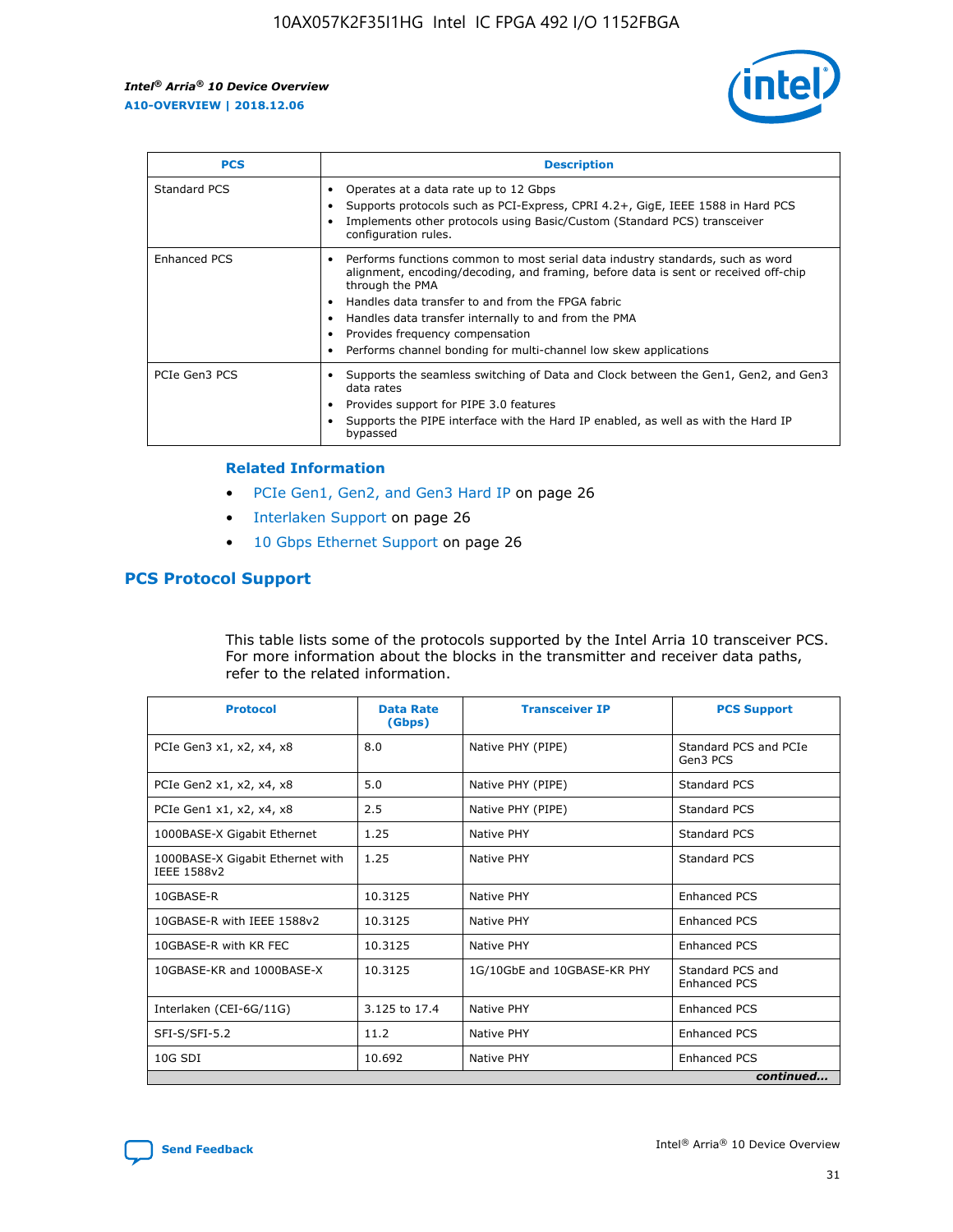

| <b>Protocol</b>      | <b>Data Rate</b><br>(Gbps) | <b>Transceiver IP</b> | <b>PCS Support</b> |
|----------------------|----------------------------|-----------------------|--------------------|
| CPRI 6.0 (64B/66B)   | 0.6144 to<br>10.1376       | Native PHY            | Enhanced PCS       |
| CPRI 4.2 (8B/10B)    | $0.6144$ to<br>9.8304      | Native PHY            | Standard PCS       |
| OBSAI RP3 v4.2       | 0.6144 to 6.144            | Native PHY            | Standard PCS       |
| SD-SDI/HD-SDI/3G-SDI | $0.143(12)$ to<br>2.97     | Native PHY            | Standard PCS       |

## **Related Information**

#### [Intel Arria 10 Transceiver PHY User Guide](https://www.intel.com/content/www/us/en/programmable/documentation/nik1398707230472.html#nik1398707091164)

Provides more information about the supported transceiver protocols and PHY IP, the PMA architecture, and the standard, enhanced, and PCIe Gen3 PCS architecture.

# **SoC with Hard Processor System**

Each SoC device combines an FPGA fabric and a hard processor system (HPS) in a single device. This combination delivers the flexibility of programmable logic with the power and cost savings of hard IP in these ways:

- Reduces board space, system power, and bill of materials cost by eliminating a discrete embedded processor
- Allows you to differentiate the end product in both hardware and software, and to support virtually any interface standard
- Extends the product life and revenue through in-field hardware and software updates

 $(12)$  The 0.143 Gbps data rate is supported using oversampling of user logic that you must implement in the FPGA fabric.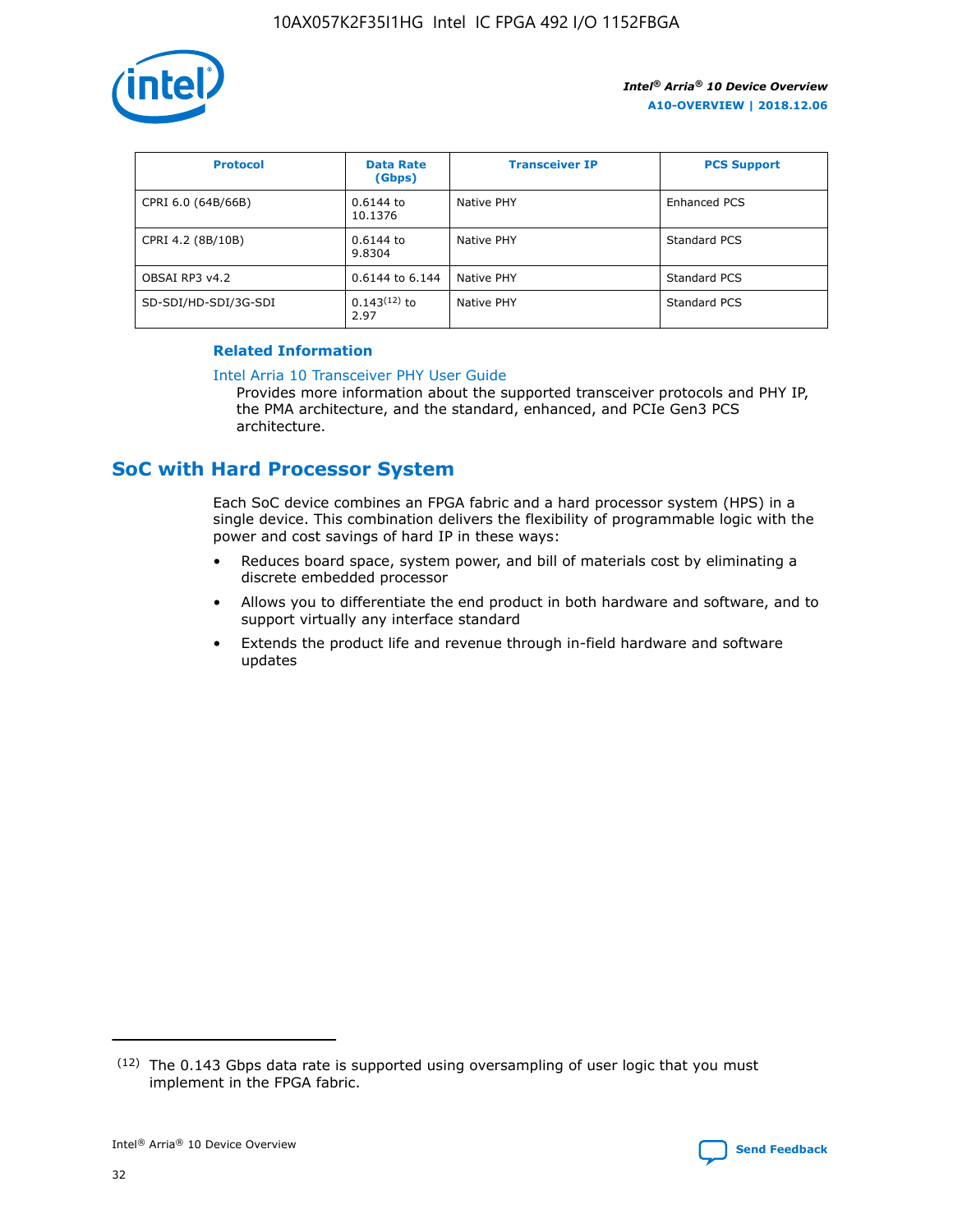

#### **Figure 9. HPS Block Diagram**

This figure shows a block diagram of the HPS with the dual ARM Cortex-A9 MPCore processor.



# **Key Advantages of 20-nm HPS**

The 20-nm HPS strikes a balance between enabling maximum software compatibility with 28-nm SoCs while still improving upon the 28-nm HPS architecture. These improvements address the requirements of the next generation target markets such as wireless and wireline communications, compute and storage equipment, broadcast and military in terms of performance, memory bandwidth, connectivity via backplane and security.

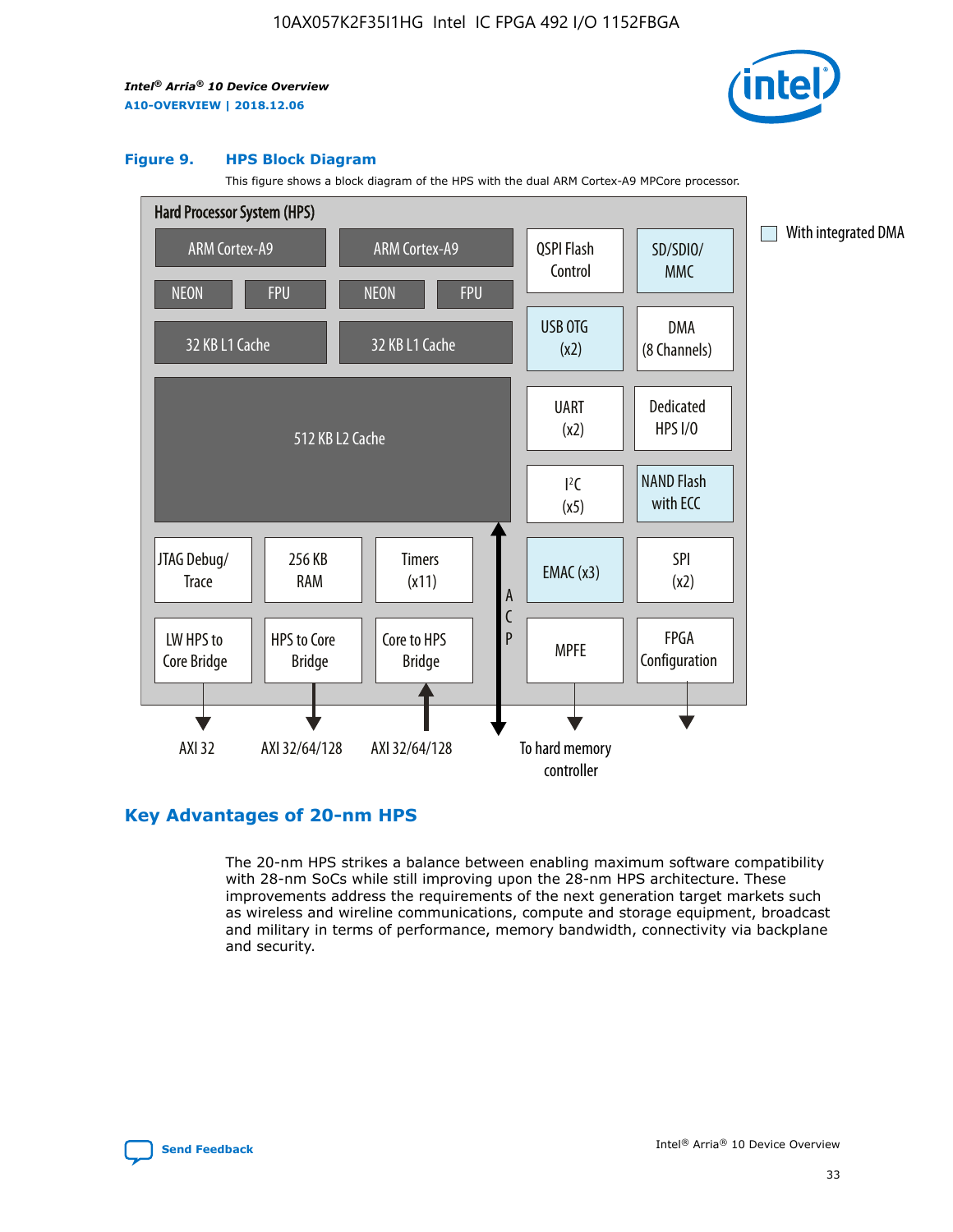

## **Table 24. Improvements in 20 nm HPS**

This table lists the key improvements of the 20 nm HPS compared to the 28 nm HPS.

| Advantages/<br><b>Improvements</b>                          | <b>Description</b>                                                                                                                                                                                                                                                                                                                                                                                                                                                                                                                                                                                                                                                                                                                                                                                                                                                                                                      |
|-------------------------------------------------------------|-------------------------------------------------------------------------------------------------------------------------------------------------------------------------------------------------------------------------------------------------------------------------------------------------------------------------------------------------------------------------------------------------------------------------------------------------------------------------------------------------------------------------------------------------------------------------------------------------------------------------------------------------------------------------------------------------------------------------------------------------------------------------------------------------------------------------------------------------------------------------------------------------------------------------|
| Increased performance and<br>overdrive capability           | While the nominal processor frequency is 1.2 GHz, the 20 nm HPS offers an "overdrive"<br>feature which enables a higher processor operating frequency. This requires a higher supply<br>voltage value that is unique to the HPS and may require a separate regulator.                                                                                                                                                                                                                                                                                                                                                                                                                                                                                                                                                                                                                                                   |
| Increased processor memory<br>bandwidth and DDR4<br>support | Up to 64-bit DDR4 memory at 2,400 Mbps support is available for the processor. The hard<br>memory controller for the HPS comprises a multi-port front end that manages connections<br>to a single port memory controller. The multi-port front end allows logic core and the HPS<br>to share ports and thereby the available bandwidth of the memory controller.                                                                                                                                                                                                                                                                                                                                                                                                                                                                                                                                                        |
| Flexible I/O sharing                                        | An advanced I/O pin muxing scheme allows improved sharing of I/O between the HPS and<br>the core logic. The following types of I/O are available for SoC:<br>17 dedicated I/Os-physically located inside the HPS block and are not accessible to<br>logic within the core. The 17 dedicated I/Os are used for HPS clock, resets, and<br>interfacing with boot devices, QSPI, and SD/MMC.<br>48 direct shared I/O-located closest to the HPS block and are ideal for high speed HPS<br>peripherals such as EMAC, USB, and others. There is one bank of 48 I/Os that supports<br>direct sharing where the 48 I/Os can be shared 12 I/Os at a time.<br>Standard (shared) I/O-all standard I/Os can be shared by the HPS peripherals and any<br>logic within the core. For designs where more than 48 I/Os are reguired to fully use all<br>the peripherals in the HPS, these I/Os can be connected through the core logic. |
| <b>EMAC</b> core                                            | Three EMAC cores are available in the HPS. The EMAC cores enable an application to<br>support two redundant Ethernet connections; for example, backplane, or two EMAC cores<br>for managing IEEE 1588 time stamp information while allowing a third EMAC core for debug<br>and configuration. All three EMACs can potentially share the same time stamps, simplifying<br>the 1588 time stamping implementation. A new serial time stamp interface allows core<br>logic to access and read the time stamp values. The integrated EMAC controllers can be<br>connected to external Ethernet PHY through the provided MDIO or I <sup>2</sup> C interface.                                                                                                                                                                                                                                                                  |
| On-chip memory                                              | The on-chip memory is updated to 256 KB support and can support larger data sets and<br>real time algorithms.                                                                                                                                                                                                                                                                                                                                                                                                                                                                                                                                                                                                                                                                                                                                                                                                           |
| <b>ECC</b> enhancements                                     | Improvements in L2 Cache ECC management allow identification of errors down to the<br>address level. ECC enhancements also enable improved error injection and status reporting<br>via the introduction of new memory mapped access to syndrome and data signals.                                                                                                                                                                                                                                                                                                                                                                                                                                                                                                                                                                                                                                                       |
| HPS to FPGA Interconnect<br>Backbone                        | Although the HPS and the Logic Core can operate independently, they are tightly coupled<br>via a high-bandwidth system interconnect built from high-performance ARM AMBA AXI bus<br>bridges. IP bus masters in the FPGA fabric have access to HPS bus slaves via the FPGA-to-<br>HPS interconnect. Similarly, HPS bus masters have access to bus slaves in the core fabric<br>via the HPS-to-FPGA bridge. Both bridges are AMBA AXI-3 compliant and support<br>simultaneous read and write transactions. Up to three masters within the core fabric can<br>share the HPS SDRAM controller with the processor. Additionally, the processor can be used<br>to configure the core fabric under program control via a dedicated 32-bit configuration port.                                                                                                                                                                  |
| FPGA configuration and HPS<br>booting                       | The FPGA fabric and HPS in the SoCs are powered independently. You can reduce the clock<br>frequencies or gate the clocks to reduce dynamic power.<br>You can configure the FPGA fabric and boot the HPS independently, in any order, providing<br>you with more design flexibility.                                                                                                                                                                                                                                                                                                                                                                                                                                                                                                                                                                                                                                    |
| Security                                                    | New security features have been introduced for anti-tamper management, secure boot,<br>encryption (AES), and authentication (SHA).                                                                                                                                                                                                                                                                                                                                                                                                                                                                                                                                                                                                                                                                                                                                                                                      |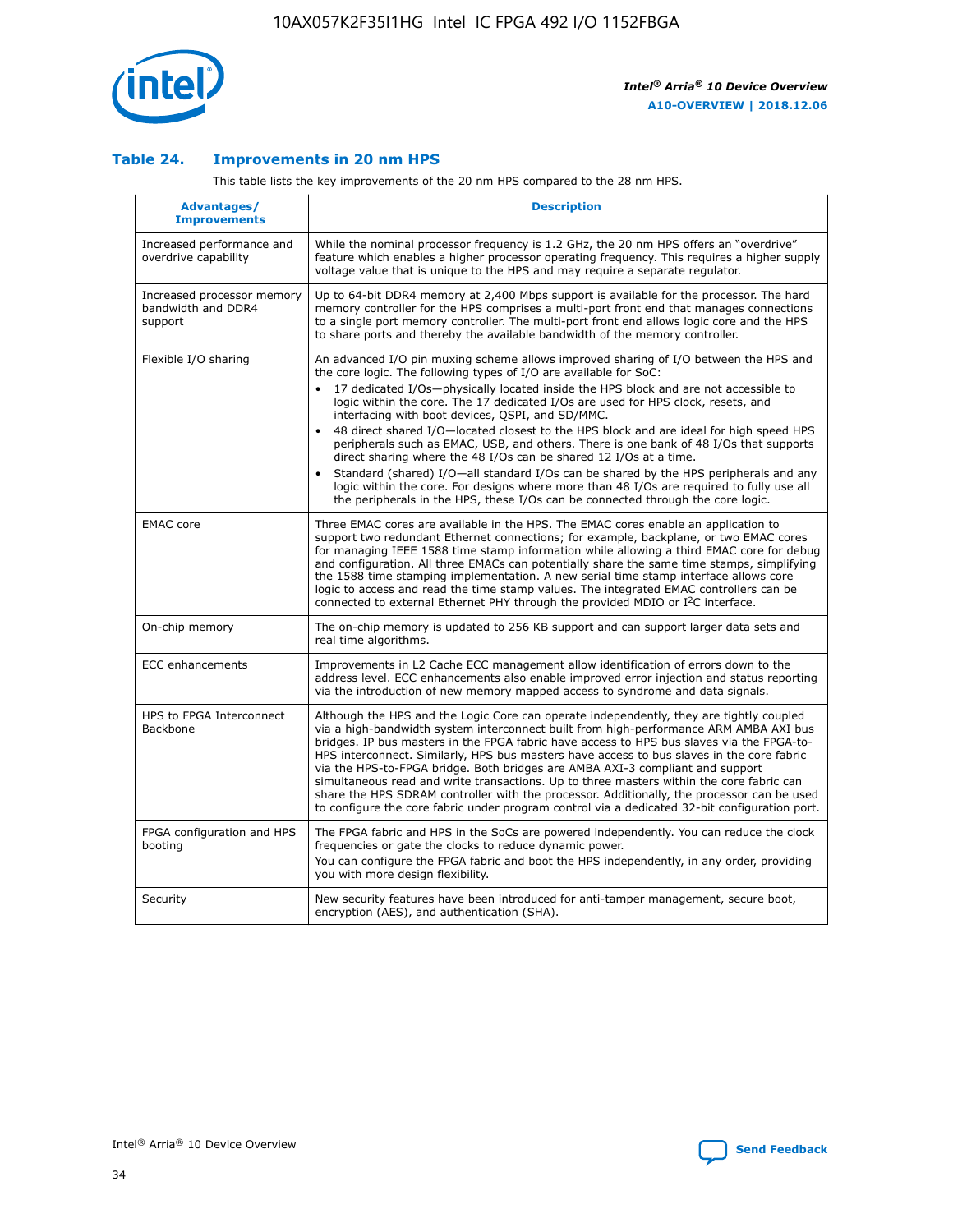

# **Features of the HPS**

The HPS has the following features:

- 1.2-GHz, dual-core ARM Cortex-A9 MPCore processor with up to 1.5-GHz via overdrive
	- ARMv7-A architecture that runs 32-bit ARM instructions, 16-bit and 32-bit Thumb instructions, and 8-bit Java byte codes in Jazelle style
	- Superscalar, variable length, out-of-order pipeline with dynamic branch prediction
	- Instruction Efficiency 2.5 MIPS/MHz, which provides total performance of 7500 MIPS at 1.5 GHz
- Each processor core includes:
	- 32 KB of L1 instruction cache, 32 KB of L1 data cache
	- Single- and double-precision floating-point unit and NEON media engine
	- CoreSight debug and trace technology
	- Snoop Control Unit (SCU) and Acceleration Coherency Port (ACP)
- 512 KB of shared L2 cache
- 256 KB of scratch RAM
- Hard memory controller with support for DDR3, DDR4 and optional error correction code (ECC) support
- Multiport Front End (MPFE) Scheduler interface to the hard memory controller
- 8-channel direct memory access (DMA) controller
- QSPI flash controller with SIO, DIO, QIO SPI Flash support
- NAND flash controller (ONFI 1.0 or later) with DMA and ECC support, updated to support 8 and 16-bit Flash devices and new command DMA to offload CPU for fast power down recovery
- Updated SD/SDIO/MMC controller to eMMC 4.5 with DMA with CE-ATA digital command support
- 3 10/100/1000 Ethernet media access control (MAC) with DMA
- 2 USB On-the-Go (OTG) controllers with DMA
- $\bullet$  5 I<sup>2</sup>C controllers (3 can be used by EMAC for MIO to external PHY)
- 2 UART 16550 Compatible controllers
- 4 serial peripheral interfaces (SPI) (2 Master, 2 Slaves)
- 62 programmable general-purpose I/Os, which includes 48 direct share I/Os that allows the HPS peripherals to connect directly to the FPGA I/Os
- 7 general-purpose timers
- 4 watchdog timers
- Anti-tamper, Secure Boot, Encryption (AES) and Authentication (SHA)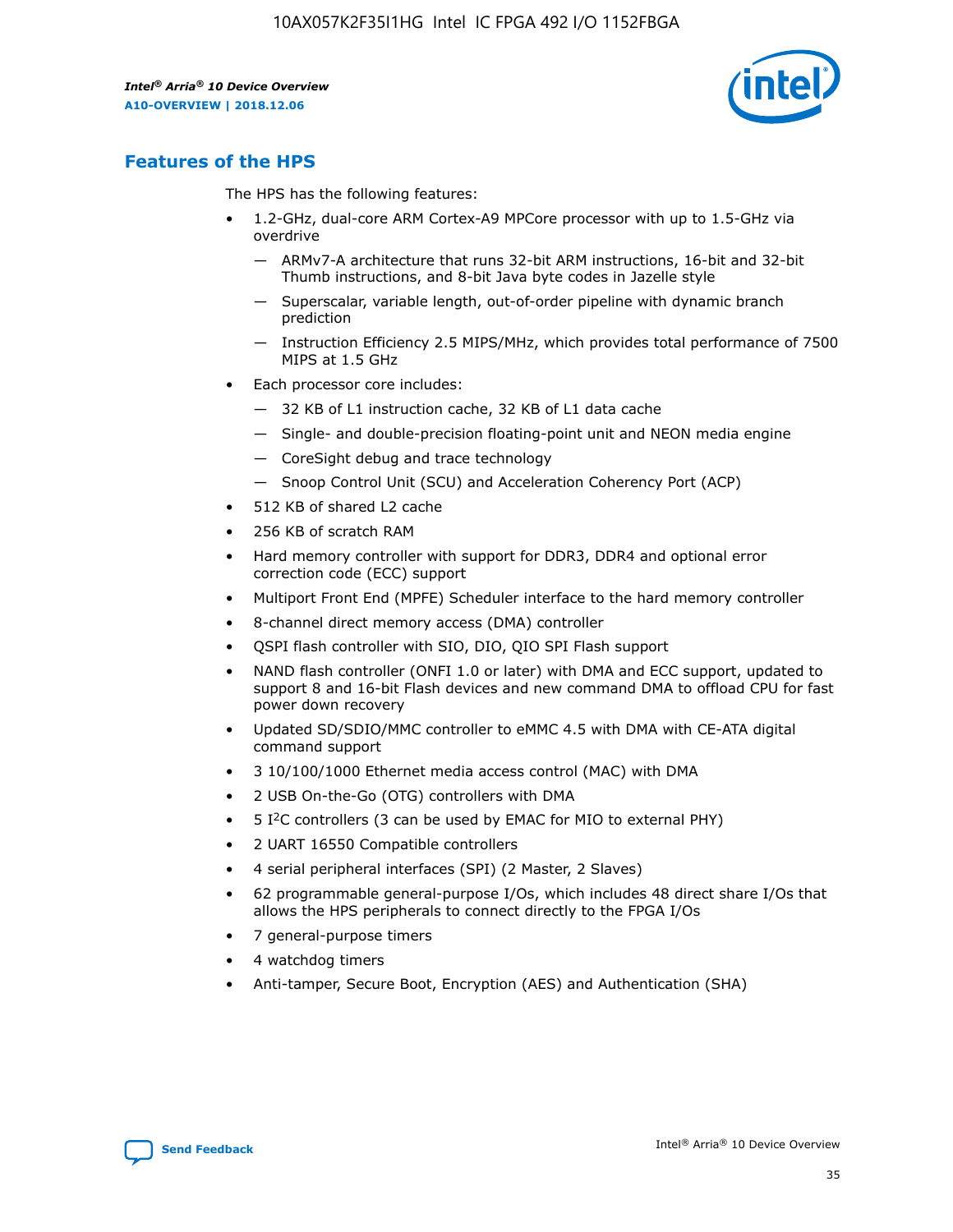

# **System Peripherals and Debug Access Port**

Each Ethernet MAC, USB OTG, NAND flash controller, and SD/MMC controller module has an integrated DMA controller. For modules without an integrated DMA controller, an additional DMA controller module provides up to eight channels of high-bandwidth data transfers. Peripherals that communicate off-chip are multiplexed with other peripherals at the HPS pin level. This allows you to choose which peripherals interface with other devices on your PCB.

The debug access port provides interfaces to industry standard JTAG debug probes and supports ARM CoreSight debug and core traces to facilitate software development.

#### **HPS–FPGA AXI Bridges**

The HPS–FPGA bridges, which support the Advanced Microcontroller Bus Architecture (AMBA) Advanced eXtensible Interface (AXI™) specifications, consist of the following bridges:

- FPGA-to-HPS AMBA AXI bridge—a high-performance bus supporting 32, 64, and 128 bit data widths that allows the FPGA fabric to issue transactions to slaves in the HPS.
- HPS-to-FPGA Avalon/AMBA AXI bridge—a high-performance bus supporting 32, 64, and 128 bit data widths that allows the HPS to issue transactions to slaves in the FPGA fabric.
- Lightweight HPS-to-FPGA AXI bridge—a lower latency 32 bit width bus that allows the HPS to issue transactions to soft peripherals in the FPGA fabric. This bridge is primarily used for control and status register (CSR) accesses to peripherals in the FPGA fabric.

The HPS–FPGA AXI bridges allow masters in the FPGA fabric to communicate with slaves in the HPS logic, and vice versa. For example, the HPS-to-FPGA AXI bridge allows you to share memories instantiated in the FPGA fabric with one or both microprocessors in the HPS, while the FPGA-to-HPS AXI bridge allows logic in the FPGA fabric to access the memory and peripherals in the HPS.

Each HPS–FPGA bridge also provides asynchronous clock crossing for data transferred between the FPGA fabric and the HPS.

#### **HPS SDRAM Controller Subsystem**

The HPS SDRAM controller subsystem contains a multiport SDRAM controller and DDR PHY that are shared between the FPGA fabric (through the FPGA-to-HPS SDRAM interface), the level 2 (L2) cache, and the level 3 (L3) system interconnect. The FPGA-to-HPS SDRAM interface supports AMBA AXI and Avalon® Memory-Mapped (Avalon-MM) interface standards, and provides up to six individual ports for access by masters implemented in the FPGA fabric.

The HPS SDRAM controller supports up to 3 masters (command ports), 3x 64-bit read data ports and 3x 64-bit write data ports.

To maximize memory performance, the SDRAM controller subsystem supports command and data reordering, deficit round-robin arbitration with aging, and high-priority bypass features.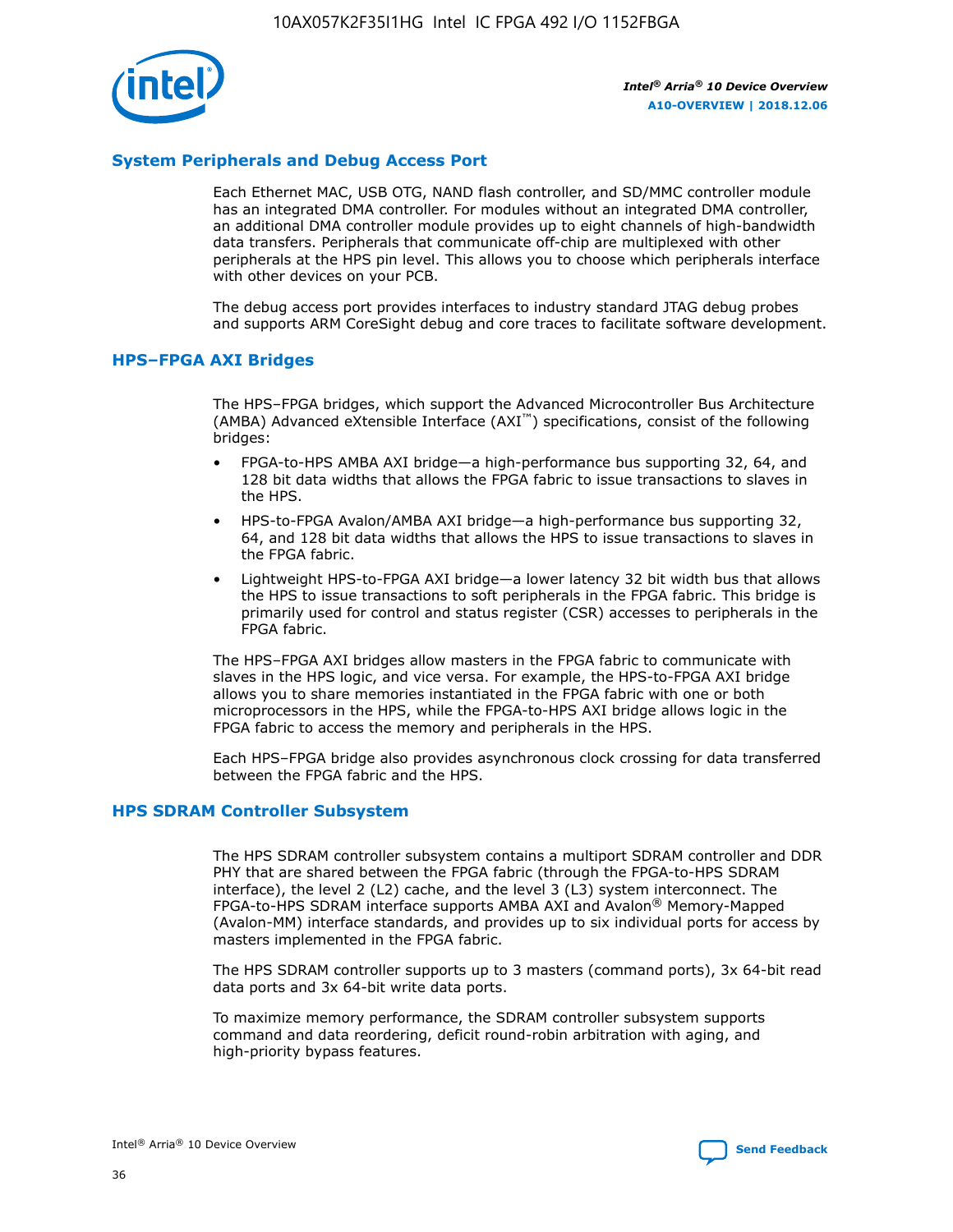

# **FPGA Configuration and HPS Booting**

The FPGA fabric and HPS in the SoC FPGA must be powered at the same time. You can reduce the clock frequencies or gate the clocks to reduce dynamic power.

Once powered, the FPGA fabric and HPS can be configured independently thus providing you with more design flexibility:

- You can boot the HPS independently. After the HPS is running, the HPS can fully or partially reconfigure the FPGA fabric at any time under software control. The HPS can also configure other FPGAs on the board through the FPGA configuration controller.
- Configure the FPGA fabric first, and then boot the HPS from memory accessible to the FPGA fabric.

## **Hardware and Software Development**

For hardware development, you can configure the HPS and connect your soft logic in the FPGA fabric to the HPS interfaces using the Platform Designer system integration tool in the Intel Quartus Prime software.

For software development, the ARM-based SoC FPGA devices inherit the rich software development ecosystem available for the ARM Cortex-A9 MPCore processor. The software development process for Intel SoC FPGAs follows the same steps as those for other SoC devices from other manufacturers. Support for Linux\*, VxWorks\*, and other operating systems are available for the SoC FPGAs. For more information on the operating systems support availability, contact the Intel FPGA sales team.

You can begin device-specific firmware and software development on the Intel SoC FPGA Virtual Target. The Virtual Target is a fast PC-based functional simulation of a target development system—a model of a complete development board. The Virtual Target enables the development of device-specific production software that can run unmodified on actual hardware.

# **Dynamic and Partial Reconfiguration**

The Intel Arria 10 devices support dynamic and partial reconfiguration. You can use dynamic and partial reconfiguration simultaneously to enable seamless reconfiguration of both the device core and transceivers.

# **Dynamic Reconfiguration**

You can reconfigure the PMA and PCS blocks while the device continues to operate. This feature allows you to change the data rates, protocol, and analog settings of a channel in a transceiver bank without affecting on-going data transfer in other transceiver banks. This feature is ideal for applications that require dynamic multiprotocol or multirate support.

# **Partial Reconfiguration**

Using partial reconfiguration, you can reconfigure some parts of the device while keeping the device in operation.

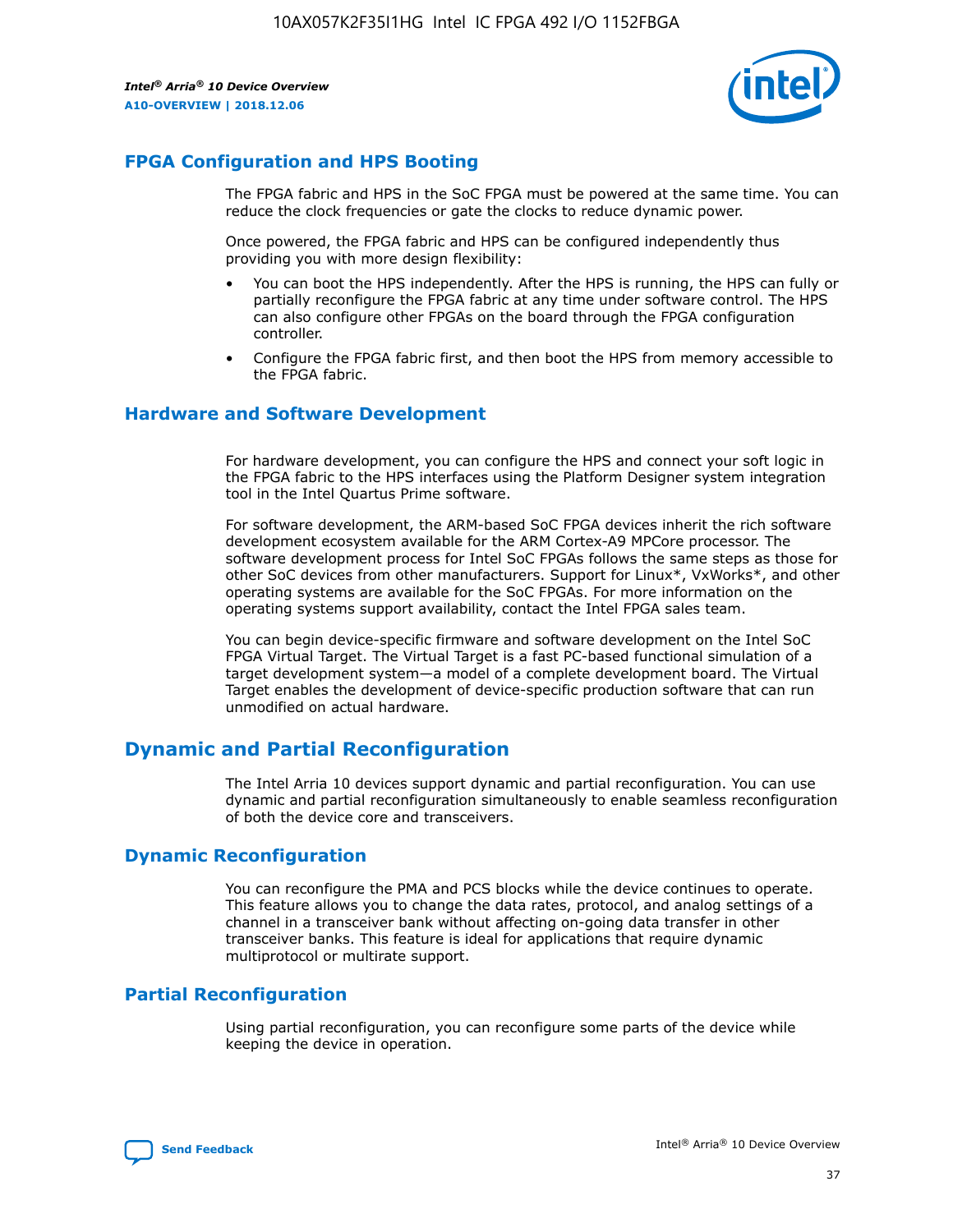

Instead of placing all device functions in the FPGA fabric, you can store some functions that do not run simultaneously in external memory and load them only when required. This capability increases the effective logic density of the device, and lowers cost and power consumption.

In the Intel solution, you do not have to worry about intricate device architecture to perform a partial reconfiguration. The partial reconfiguration capability is built into the Intel Quartus Prime design software, making such time-intensive task simple.

Intel Arria 10 devices support partial reconfiguration in the following configuration options:

- Using an internal host:
	- All supported configuration modes where the FPGA has access to external memory devices such as serial and parallel flash memory.
	- Configuration via Protocol [CvP (PCIe)]
- Using an external host—passive serial (PS), fast passive parallel (FPP) x8, FPP x16, and FPP x32 I/O interface.

# **Enhanced Configuration and Configuration via Protocol**

## **Table 25. Configuration Schemes and Features of Intel Arria 10 Devices**

Intel Arria 10 devices support 1.8 V programming voltage and several configuration schemes.

| <b>Scheme</b>                                                          | <b>Data</b><br><b>Width</b> | <b>Max Clock</b><br>Rate<br>(MHz) | <b>Max Data</b><br>Rate<br>(Mbps)<br>(13) | <b>Decompression</b> | <b>Design</b><br>Security <sup>(1</sup><br>4) | <b>Partial</b><br>Reconfiguration<br>(15) | <b>Remote</b><br><b>System</b><br><b>Update</b> |
|------------------------------------------------------------------------|-----------------------------|-----------------------------------|-------------------------------------------|----------------------|-----------------------------------------------|-------------------------------------------|-------------------------------------------------|
| <b>JTAG</b>                                                            | 1 bit                       | 33                                | 33                                        |                      |                                               | Yes(16)                                   |                                                 |
| Active Serial (AS)<br>through the<br>EPCO-L<br>configuration<br>device | 1 bit,<br>4 bits            | 100                               | 400                                       | Yes                  | Yes                                           | Yes(16)                                   | Yes                                             |
| Passive serial (PS)<br>through CPLD or<br>external<br>microcontroller  | 1 bit                       | 100                               | 100                                       | Yes                  | Yes                                           | Yes <sup>(16)</sup>                       | Parallel<br>Flash<br>Loader<br>(PFL) IP<br>core |
|                                                                        |                             |                                   |                                           |                      |                                               |                                           | continued                                       |

<sup>(13)</sup> Enabling either compression or design security features affects the maximum data rate. Refer to the Intel Arria 10 Device Datasheet for more information.

<sup>(14)</sup> Encryption and compression cannot be used simultaneously.

 $(15)$  Partial reconfiguration is an advanced feature of the device family. If you are interested in using partial reconfiguration, contact Intel for support.

 $(16)$  Partial configuration can be performed only when it is configured as internal host.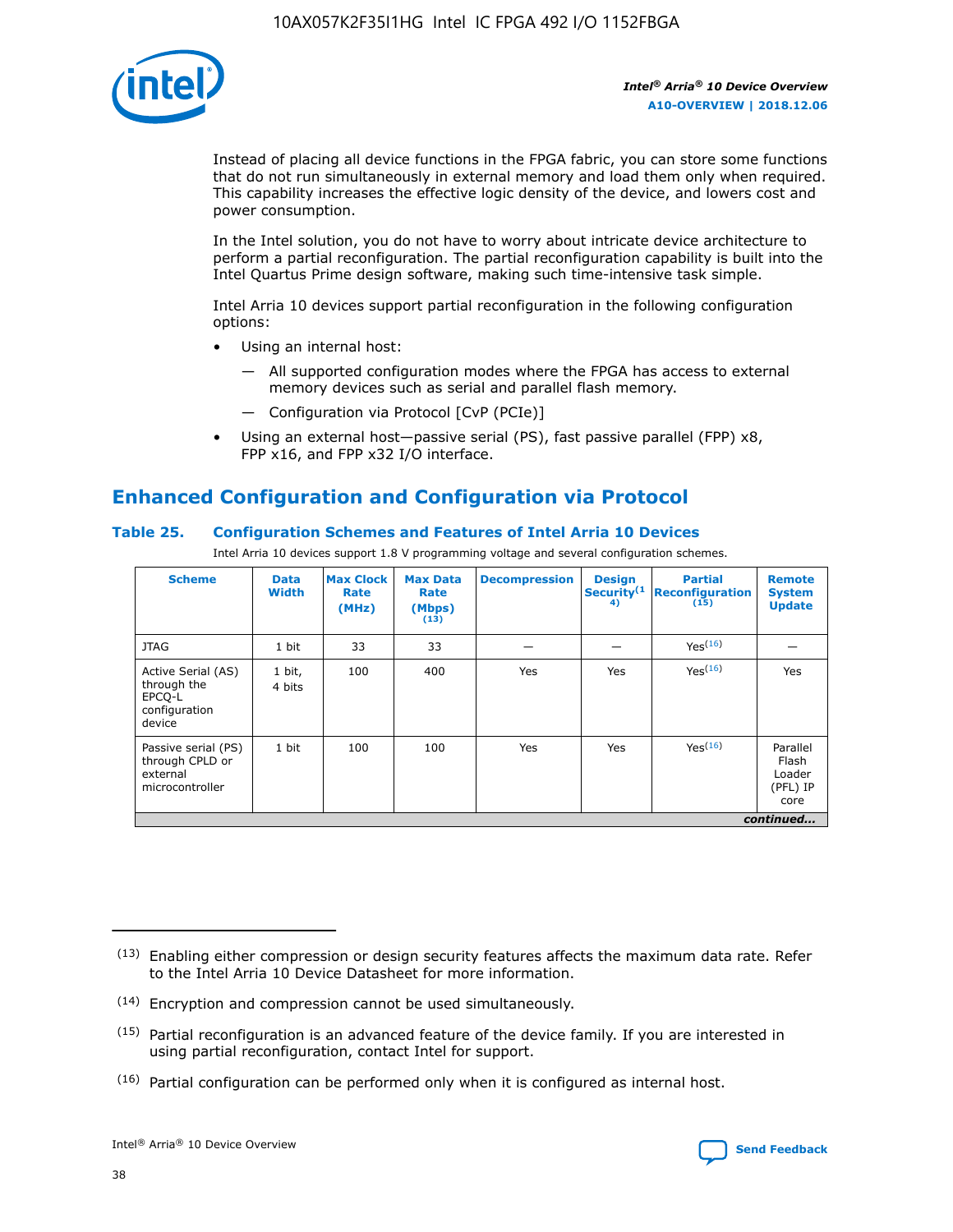

| <b>Scheme</b>                                   | <b>Data</b><br><b>Width</b> | <b>Max Clock</b><br>Rate<br>(MHz) | <b>Max Data</b><br>Rate<br>(Mbps)<br>(13) | <b>Decompression</b> | <b>Design</b><br>Security <sup>(1</sup><br>4) | <b>Partial</b><br><b>Reconfiguration</b><br>(15) | <b>Remote</b><br><b>System</b><br><b>Update</b> |
|-------------------------------------------------|-----------------------------|-----------------------------------|-------------------------------------------|----------------------|-----------------------------------------------|--------------------------------------------------|-------------------------------------------------|
| Fast passive                                    | 8 bits                      | 100                               | 3200                                      | Yes                  | Yes                                           | Yes <sup>(17)</sup>                              | PFL IP                                          |
| parallel (FPP)<br>through CPLD or               | 16 bits                     |                                   |                                           | Yes                  | Yes                                           |                                                  | core                                            |
| external<br>microcontroller                     | 32 bits                     |                                   |                                           | Yes                  | Yes                                           |                                                  |                                                 |
| Configuration via                               | 16 bits                     | 100                               | 3200                                      | Yes                  | Yes                                           | Yes <sup>(17)</sup>                              |                                                 |
| <b>HPS</b>                                      | 32 bits                     |                                   |                                           | Yes                  | Yes                                           |                                                  |                                                 |
| Configuration via<br>Protocol [CvP<br>$(PCIe*)$ | x1, x2,<br>x4, x8<br>lanes  |                                   | 8000                                      | Yes                  | Yes                                           | Yes(16)                                          |                                                 |

You can configure Intel Arria 10 devices through PCIe using Configuration via Protocol (CvP). The Intel Arria 10 CvP implementation conforms to the PCIe 100 ms power-up-to-active time requirement.

#### **Related Information**

[Configuration via Protocol \(CvP\) Implementation in Intel FPGAs User Guide](https://www.intel.com/content/www/us/en/programmable/documentation/dsu1441819344145.html#dsu1442269728522) Provides more information about the CvP configuration scheme.

# **SEU Error Detection and Correction**

Intel Arria 10 devices offer robust and easy-to-use single-event upset (SEU) error detection and correction circuitry.

The detection and correction circuitry includes protection for Configuration RAM (CRAM) programming bits and user memories. The CRAM is protected by a continuously running CRC error detection circuit with integrated ECC that automatically corrects one or two errors and detects higher order multi-bit errors. When more than two errors occur, correction is available through reloading of the core programming file, providing a complete design refresh while the FPGA continues to operate.

The physical layout of the Intel Arria 10 CRAM array is optimized to make the majority of multi-bit upsets appear as independent single-bit or double-bit errors which are automatically corrected by the integrated CRAM ECC circuitry. In addition to the CRAM protection, the M20K memory blocks also include integrated ECC circuitry and are layout-optimized for error detection and correction. The MLAB does not have ECC.

(14) Encryption and compression cannot be used simultaneously.

<sup>(17)</sup> Supported at a maximum clock rate of 100 MHz.



 $(13)$  Enabling either compression or design security features affects the maximum data rate. Refer to the Intel Arria 10 Device Datasheet for more information.

 $(15)$  Partial reconfiguration is an advanced feature of the device family. If you are interested in using partial reconfiguration, contact Intel for support.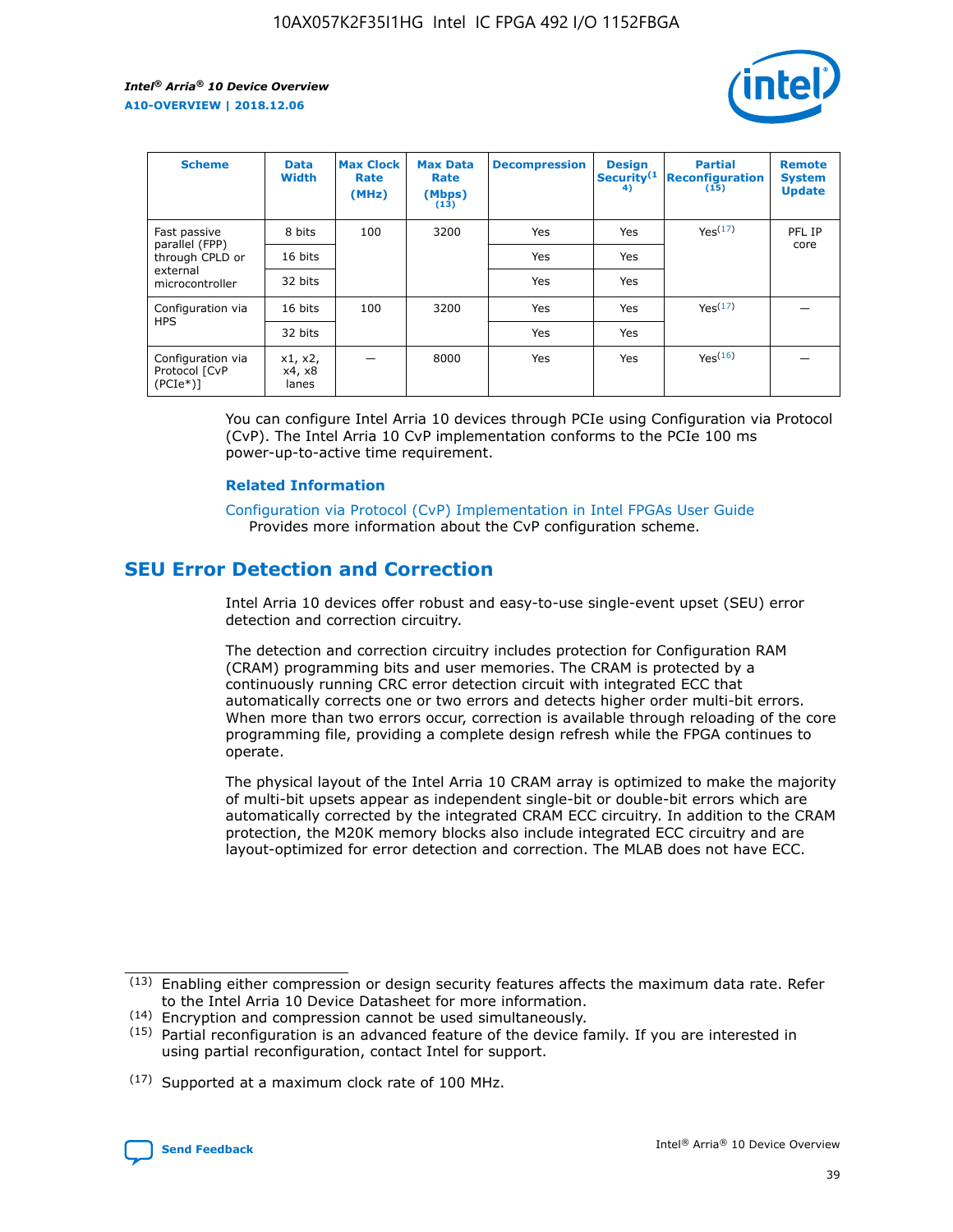

# **Power Management**

Intel Arria 10 devices leverage the advanced 20 nm process technology, a low 0.9 V core power supply, an enhanced core architecture, and several optional power reduction techniques to reduce total power consumption by as much as 40% compared to Arria V devices and as much as 60% compared to Stratix V devices.

The optional power reduction techniques in Intel Arria 10 devices include:

- **SmartVID**—a code is programmed into each device during manufacturing that allows a smart regulator to operate the device at lower core  $V_{CC}$  while maintaining performance
- **Programmable Power Technology**—non-critical timing paths are identified by the Intel Quartus Prime software and the logic in these paths is biased for low power instead of high performance
- **Low Static Power Options**—devices are available with either standard static power or low static power while maintaining performance

Furthermore, Intel Arria 10 devices feature Intel's industry-leading low power transceivers and include a number of hard IP blocks that not only reduce logic resources but also deliver substantial power savings compared to soft implementations. In general, hard IP blocks consume up to 90% less power than the equivalent soft logic implementations.

# **Incremental Compilation**

The Intel Quartus Prime software incremental compilation feature reduces compilation time and helps preserve performance to ease timing closure. The incremental compilation feature enables the partial reconfiguration flow for Intel Arria 10 devices.

Incremental compilation supports top-down, bottom-up, and team-based design flows. This feature facilitates modular, hierarchical, and team-based design flows where different designers compile their respective design sections in parallel. Furthermore, different designers or IP providers can develop and optimize different blocks of the design independently. These blocks can then be imported into the top level project.

# **Document Revision History for Intel Arria 10 Device Overview**

| <b>Document</b><br><b>Version</b> | <b>Changes</b>                                                                                                                                                                                                                                                              |
|-----------------------------------|-----------------------------------------------------------------------------------------------------------------------------------------------------------------------------------------------------------------------------------------------------------------------------|
| 2018.12.06                        | Added links to Intel Arria 10 device errata documents.<br>Removed automotive temperature option from the Intel Arria 10 GX devices.<br>Removed -3 fabric speed grade from the Intel Arria 10 GT devices.<br>Updated power options for the Intel Arria 10 GX and GT devices. |
| 2018.04.09                        | Updated the lowest $V_{CC}$ from 0.83 V to 0.82 V in the topic listing a summary of the device features.                                                                                                                                                                    |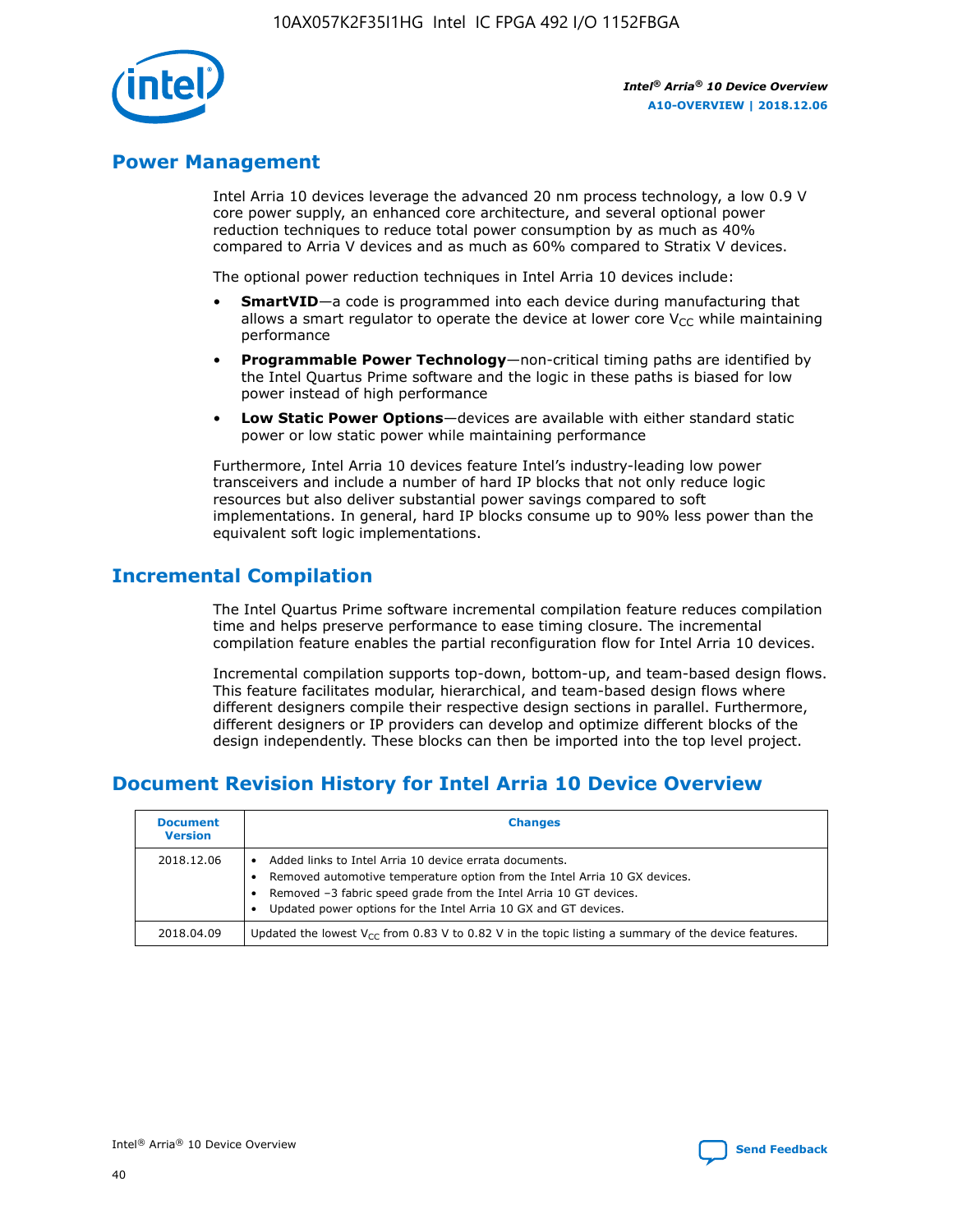*Intel® Arria® 10 Device Overview* **A10-OVERVIEW | 2018.12.06**



| <b>Date</b>    | <b>Version</b> | <b>Changes</b>                                                                                                                                                                                                                                                                                                                                                                                                                                                                                                                                                                                                                                                                                                                                                                                                                                                                                                                                                            |
|----------------|----------------|---------------------------------------------------------------------------------------------------------------------------------------------------------------------------------------------------------------------------------------------------------------------------------------------------------------------------------------------------------------------------------------------------------------------------------------------------------------------------------------------------------------------------------------------------------------------------------------------------------------------------------------------------------------------------------------------------------------------------------------------------------------------------------------------------------------------------------------------------------------------------------------------------------------------------------------------------------------------------|
| January 2018   | 2018.01.17     | Updated the maximum data rate for HPS (Intel Arria 10 SX devices<br>external memory interface DDR3 controller from 2,166 Mbps to 2,133<br>Mbps.<br>Updated maximum frequency supported for half rate QDRII and QDRII<br>+ SRAM to 633 MHz in Memory Standards Supported by the Soft<br>Memory Controller table.<br>Updated transceiver backplane capability to 12.5 Gbps.<br>$\bullet$<br>Removed transceiver speed grade 5 in Sample Ordering Core and<br>Available Options for Intel Arria 10 GX Devices figure.<br>Removed package code 40, low static power, SmartVID, industrial, and<br>military operating temperature support from Sample Ordering Core and<br>Available Options for Intel Arria 10 GT Devices figure.<br>Updated short reach transceiver rate for Intel Arria 10 GT devices to<br>25.8 Gbps.<br>Removed On-Die Instrumentation - EyeQ and Jitter Margin Tool<br>support from PMA Features of the Transceivers in Intel Arria 10 Devices<br>table. |
| September 2017 | 2017.09.20     | Updated the maximum speed of the DDR4 external memory interface from<br>1,333 MHz/2,666 Mbps to 1,200 MHz/2,400 Mbps.                                                                                                                                                                                                                                                                                                                                                                                                                                                                                                                                                                                                                                                                                                                                                                                                                                                     |
| July 2017      | 2017.07.13     | Corrected the automotive temperature range in the figure showing the<br>available options for the Intel Arria 10 GX devices from "-40°C to 100°C"<br>to "-40°C to 125°C".                                                                                                                                                                                                                                                                                                                                                                                                                                                                                                                                                                                                                                                                                                                                                                                                 |
| July 2017      | 2017.07.06     | Added automotive temperature option to Intel Arria 10 GX device family.                                                                                                                                                                                                                                                                                                                                                                                                                                                                                                                                                                                                                                                                                                                                                                                                                                                                                                   |
| May 2017       | 2017.05.08     | Corrected protocol names with "1588" to "IEEE 1588v2".<br>Updated the vertical migration table to remove vertical migration<br>between Intel Arria 10 GX and Intel Arria 10 SX device variants.<br>Removed all "Preliminary" marks.                                                                                                                                                                                                                                                                                                                                                                                                                                                                                                                                                                                                                                                                                                                                       |
| March 2017     | 2017.03.15     | Removed the topic about migration from Intel Arria 10 to Intel Stratix<br>10 devices.<br>Rebranded as Intel.<br>$\bullet$                                                                                                                                                                                                                                                                                                                                                                                                                                                                                                                                                                                                                                                                                                                                                                                                                                                 |
| October 2016   | 2016.10.31     | Removed package F36 from Intel Arria 10 GX devices.<br>Updated Intel Arria 10 GT sample ordering code and maximum GX<br>$\bullet$<br>transceiver count. Intel Arria 10 GT devices are available only in the<br>SF45 package option with a maximum of 72 transceivers.                                                                                                                                                                                                                                                                                                                                                                                                                                                                                                                                                                                                                                                                                                     |
| May 2016       | 2016.05.02     | Updated the FPGA Configuration and HPS Booting topic.<br>Remove V <sub>CC</sub> PowerManager from the Summary of Features, Power<br>Management and Arria 10 Device Variants and packages topics. This<br>feature is no longer supported in Arria 10 devices.<br>Removed LPDDR3 from the Memory Standards Supported by the HPS<br>Hard Memory Controller table in the Memory Standards Supported by<br>Intel Arria 10 Devices topic. This standard is only supported by the<br>FPGA.<br>Removed transceiver speed grade 5 from the Device Variants and<br>Packages topic for Arria 10 GX and SX devices.                                                                                                                                                                                                                                                                                                                                                                   |
| February 2016  | 2016.02.11     | Changed the maximum Arria 10 GT datarate to 25.8 Gbps and the<br>minimum datarate to 1 Gbps globally.<br>Revised the state for Core clock networks in the Summary of Features<br>$\bullet$<br>topic.<br>Changed the transceiver parameters in the "Summary of Features for<br>Arria 10 Devices" table.<br>• Changed the transceiver parameters in the "Maximum Resource Counts<br>for Arria 10 GT Devices" table.<br>• Changed the package availability for GT devices in the "Package Plan<br>for Arria 10 GT Devices" table.<br>Changed the package configurations for GT devices in the "Migration"<br>Capability Across Arria 10 Product Lines" figure.<br>continued                                                                                                                                                                                                                                                                                                  |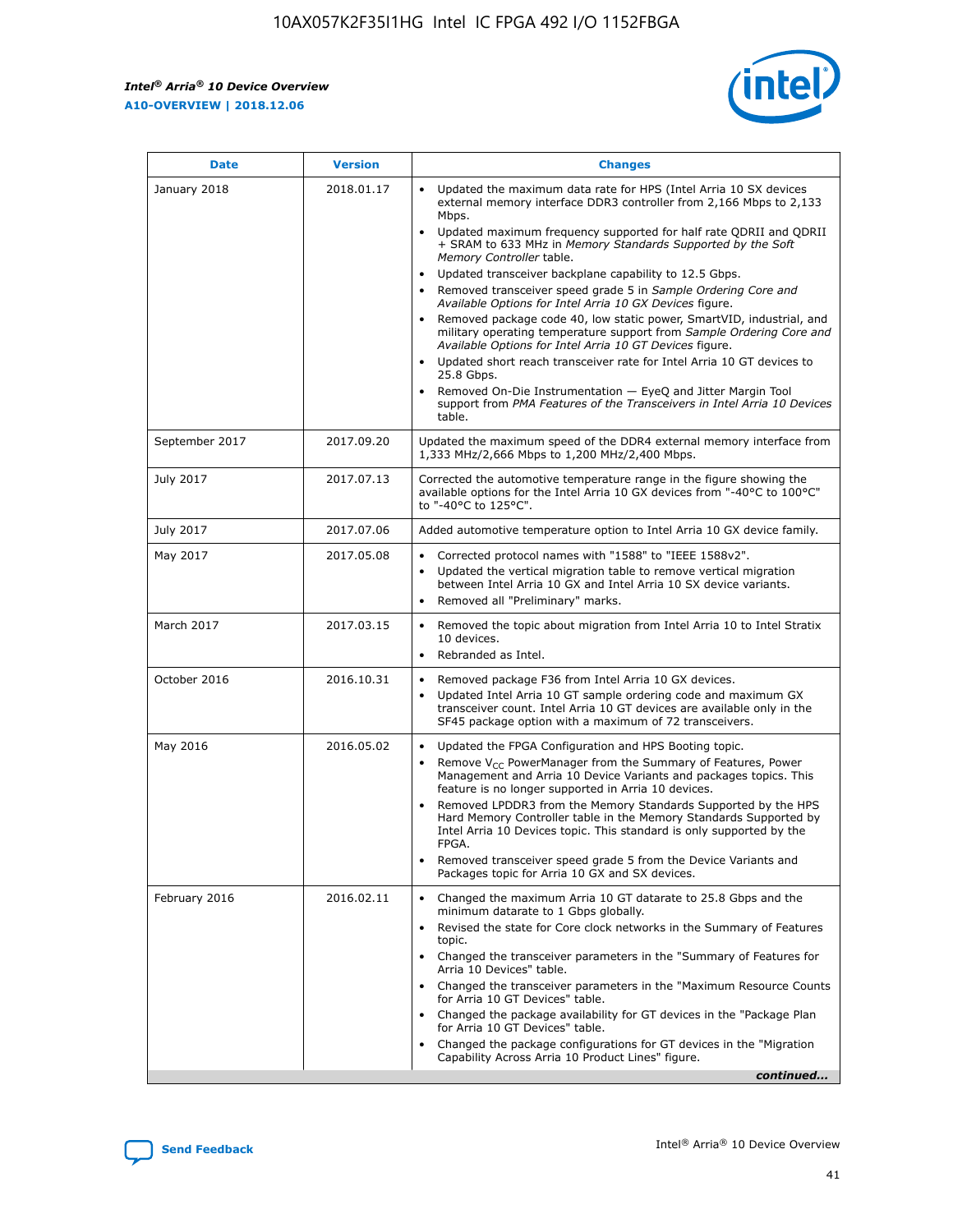

| <b>Date</b>   | <b>Version</b> | <b>Changes</b>                                                                                                                                                                   |
|---------------|----------------|----------------------------------------------------------------------------------------------------------------------------------------------------------------------------------|
|               |                | • Changed transceiver parameters in the "Low Power Serial Transceivers"<br>section.                                                                                              |
|               |                | • Changed the transceiver descriptions in the "Device Variants for the<br>Arria 10 Device Family" table.                                                                         |
|               |                | Changed the "Sample Ordering Code and Available Options for Arria 10<br>GT Devices" figure.                                                                                      |
|               |                | Changed the datarates for GT devices in the "PMA Features" section.                                                                                                              |
|               |                | Changed the datarates for GT devices in the "PCS Features" section.<br>$\bullet$                                                                                                 |
| December 2015 | 2015.12.14     | Updated the number of M20K memory blocks for Arria 10 GX 660 from<br>$\bullet$<br>2133 to 2131 and corrected the total RAM bit from 48,448 Kb to<br>48,408 Kb.                   |
|               |                | Corrected the number of DSP blocks for Arria 10 GX 660 from 1688 to<br>$\bullet$<br>1687 in the table listing floating-point arithmetic resources.                               |
| November 2015 | 2015.11.02     | Updated the maximum resources for Arria 10 GX 220, GX 320, GX 480,<br>$\bullet$<br>GX 660, SX 220, SX 320, SX 480, and SX 660.                                                   |
|               |                | Updated resource count for Arria 10 GX 320, GX 480, GX 660, SX 320,<br>$\bullet$<br>SX 480, a SX 660 devices in Number of Multipliers in Intel Arria 10<br><b>Devices</b> table. |
|               |                | Updated the available options for Arria 10 GX, GT, and SX.<br>$\bullet$                                                                                                          |
|               |                | Changed instances of Quartus II to Quartus Prime.<br>$\bullet$                                                                                                                   |
| June 2015     | 2015.06.15     | Corrected label for Intel Arria 10 GT product lines in the vertical migration<br>figure.                                                                                         |
| May 2015      | 2015.05.15     | Corrected the DDR3 half rate and quarter rate maximum frequencies in the<br>table that lists the memory standards supported by the Intel Arria 10 hard<br>memory controller.     |
| May 2015      | 2015.05.04     | • Added support for 13.5G JESD204b in the Summary of Features table.<br>• Added a link to Arria 10 GT Channel Usage in the Arria 10 GT Package<br>Plan topic.                    |
|               |                | • Added a note to the table, Maximum Resource Counts for Arria 10 GT<br>devices.                                                                                                 |
|               |                | Updated the power requirements of the transceivers in the Low Power<br>Serial Transceivers topic.                                                                                |
| January 2015  | 2015.01.23     | • Added floating point arithmetic features in the Summary of Features<br>table.                                                                                                  |
|               |                | • Updated the total embedded memory from 38.38 megabits (Mb) to<br>65.6 Mb.                                                                                                      |
|               |                | • Updated the table that lists the memory standards supported by Intel<br>Arria 10 devices.                                                                                      |
|               |                | Removed support for DDR3U, LPDDR3 SDRAM, RLDRAM 2, and DDR2.                                                                                                                     |
|               |                | Moved RLDRAM 3 support from hard memory controller to soft memory<br>controller. RLDRAM 3 support uses hard PHY with soft memory<br>controller.                                  |
|               |                | Added soft memory controller support for QDR IV.                                                                                                                                 |
|               |                | Updated the maximum resource count table to include the number of<br>hard memory controllers available in each device variant.                                                   |
|               |                | Updated the transceiver PCS data rate from 12.5 Gbps to 12 Gbps.<br>$\bullet$                                                                                                    |
|               |                | Updated the max clock rate of PS, FPP x8, FPP x16, and Configuration<br>via HPS from 125 MHz to 100 MHz.                                                                         |
|               |                | Added a feature for fractional synthesis PLLs: PLL cascading.                                                                                                                    |
|               |                | Updated the HPS programmable general-purpose I/Os from 54 to 62.                                                                                                                 |
|               |                | continued                                                                                                                                                                        |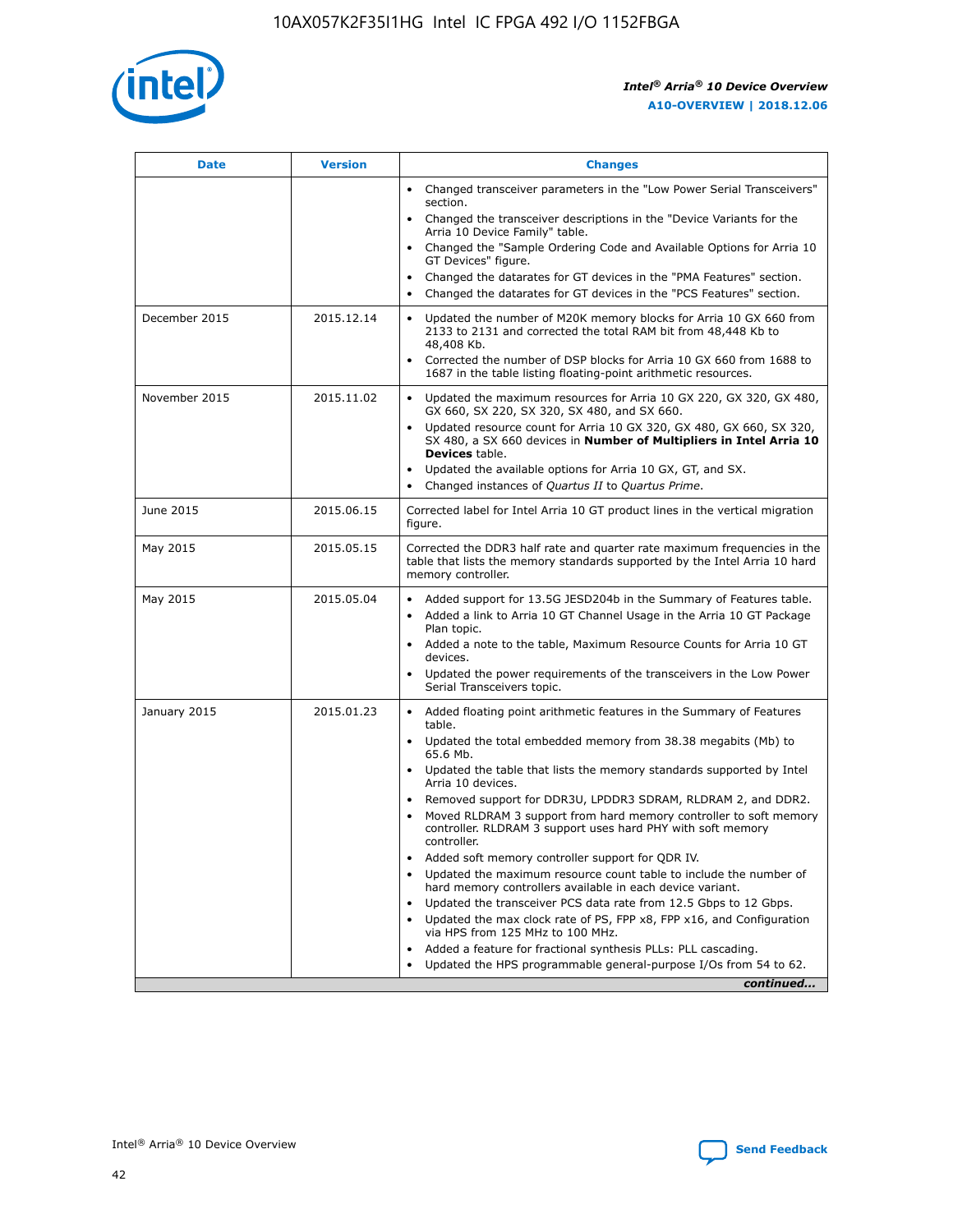$\mathsf{r}$ 



| <b>Date</b>    | <b>Version</b> | <b>Changes</b>                                                                                                                                                                                                                                                                                                                                                                                                                                                                                                                         |
|----------------|----------------|----------------------------------------------------------------------------------------------------------------------------------------------------------------------------------------------------------------------------------------------------------------------------------------------------------------------------------------------------------------------------------------------------------------------------------------------------------------------------------------------------------------------------------------|
| September 2014 | 2014.09.30     | Corrected the 3 V I/O and LVDS I/O counts for F35 and F36 packages<br>of Arria 10 GX.<br>Corrected the 3 V I/O, LVDS I/O, and transceiver counts for the NF40<br>package of the Arria GX 570 and 660.<br>Removed 3 V I/O, LVDS I/O, and transceiver counts for the NF40<br>package of the Arria GX 900 and 1150. The NF40 package is not<br>available for Arria 10 GX 900 and 1150.                                                                                                                                                    |
| August 2014    | 2014.08.18     | Updated Memory (Kb) M20K maximum resources for Arria 10 GX 660<br>devices from 42,660 to 42,620.<br>Added GPIO columns consisting of LVDS I/O Bank and 3V I/O Bank in<br>$\bullet$<br>the Package Plan table.<br>Added how to use memory interface clock frequency higher than 533<br>$\bullet$<br>MHz in the I/O vertical migration.<br>Added information to clarify that RLDRAM3 support uses hard PHY with<br>$\bullet$<br>soft memory controller.<br>Added variable precision DSP blocks support for floating-point<br>arithmetic. |
| June 2014      | 2014.06.19     | Updated number of dedicated I/Os in the HPS block to 17.                                                                                                                                                                                                                                                                                                                                                                                                                                                                               |
| February 2014  | 2014.02.21     | Updated transceiver speed grade options for GT devices in Figure 2.                                                                                                                                                                                                                                                                                                                                                                                                                                                                    |
| February 2014  | 2014.02.06     | Updated data rate for Arria 10 GT devices from 28.1 Gbps to 28.3 Gbps.                                                                                                                                                                                                                                                                                                                                                                                                                                                                 |
| December 2013  | 2013.12.10     | Updated the HPS memory standards support from LPDDR2 to LPDDR3.<br>Updated HPS block diagram to include dedicated HPS I/O and FPGA<br>$\bullet$<br>Configuration blocks as well as repositioned SD/SDIO/MMC, DMA, SPI<br>and NAND Flash with ECC blocks.                                                                                                                                                                                                                                                                               |
| December 2013  | 2013.12.02     | Initial release.                                                                                                                                                                                                                                                                                                                                                                                                                                                                                                                       |